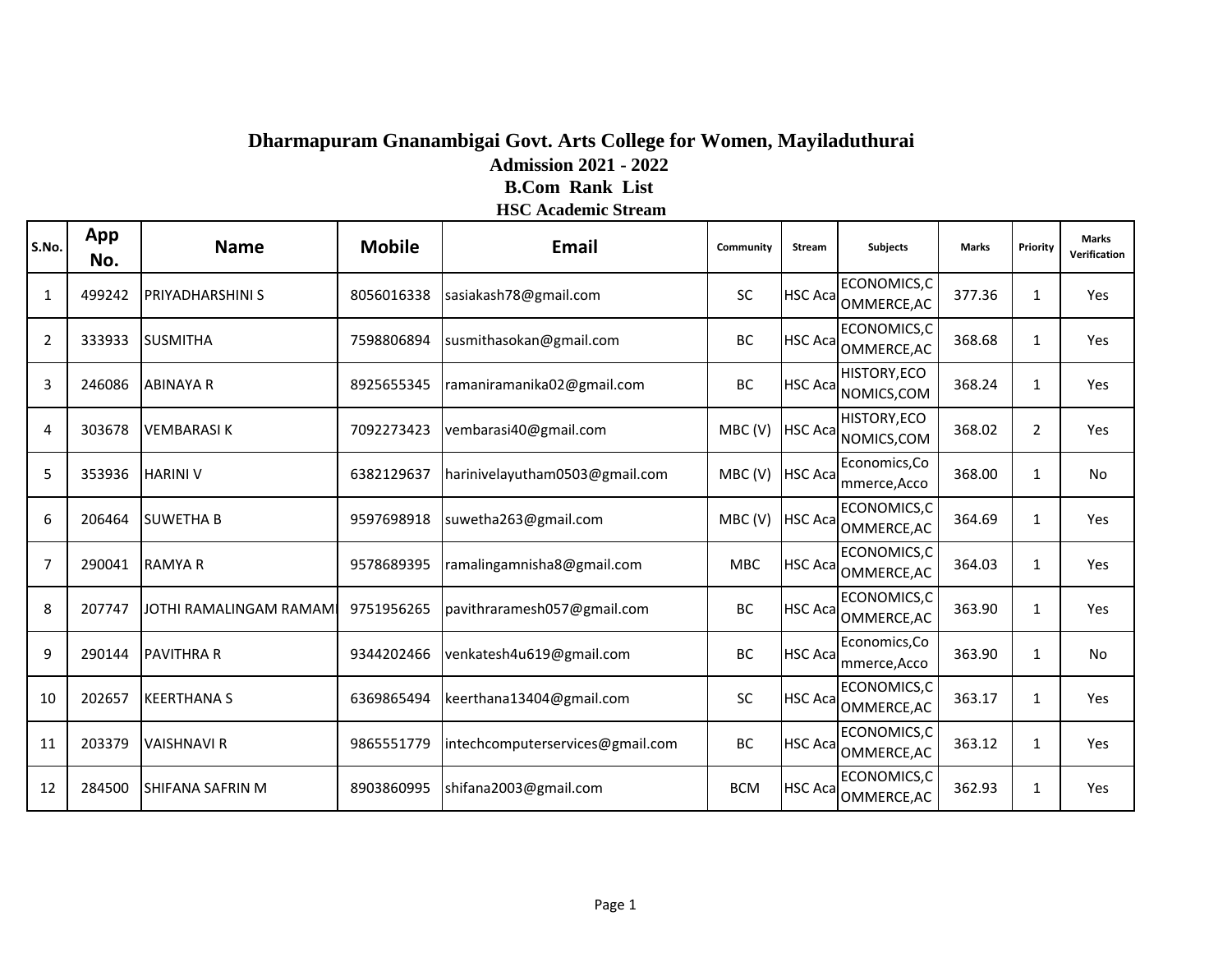| S.No. | App<br>No. | <b>Name</b>           | <b>Mobile</b> | <b>Email</b>                   | Community                | <b>Stream</b>   | <b>Subjects</b>                    | <b>Marks</b> | Priority       | <b>Marks</b><br>Verification |
|-------|------------|-----------------------|---------------|--------------------------------|--------------------------|-----------------|------------------------------------|--------------|----------------|------------------------------|
| 13    | 238143     | <b>PONMEENA S</b>     | 9443898598    | ponrajendran.kkl@gmail.com     | MBC(V)                   | <b>HSC Aca</b>  | ECONOMICS,C<br>OMMERCE, AC         | 362.13       | $\mathbf{1}$   | Yes                          |
| 14    | 294953     | <b>JANANI S</b>       | 7010756953    | saravananjanani1136@gmail.com  | <b>IBC AND DNHSC Aca</b> |                 | ECONOMICS, C<br>OMMERCE, AC        | 361.72       | $\mathbf{1}$   | Yes                          |
| 15    | 260614     | <b>NANDHII G</b>      | 9655779798    | K.SATTHISHKUMAR@GMAIL.COM      | BC                       | <b>HSC Acal</b> | ECONOMICS,C<br>OMMERCE, AC         | 359.09       | $\mathbf{1}$   | Yes                          |
| 16    | 427903     | <b>HARINIP</b>        | 6369927963    | azhapalani@gmail.com           | MBC(V)                   | <b>HSC Aca</b>  | Economics, Co<br>mmerce, Acco      | 358.26       | $\mathbf{1}$   | No                           |
| 17    | 231229     | <b>JAYALAKSHMI R</b>  | 9342153827    | jayalakshmi609595@gmail.com    | BC                       | <b>HSC Aca</b>  | ECONOMICS, C<br>OMMERCE, AC        | 356.77       | $\mathbf{1}$   | Yes                          |
| 18    | 458189     | <b>DHIVYAPRIYA R</b>  | 9585248562    | dhivyapriya0504@gmail.com      | MBC(V)                   | <b>HSC Aca</b>  | ECONOMICS,C<br>OMMERCE, AC         | 356.22       | $\mathbf{1}$   | Yes                          |
| 19    | 246427     | <b>SANMUGAPRIYA S</b> | 9655311440    | sanmugapriyast8@gmail.com      | <b>BC</b>                | <b>HSC Aca</b>  | ECONOMICS,C<br>OMMERCE, AC         | 354.47       | 1              | Yes                          |
| 20    | 361072     | <b>POONGUZHALIT</b>   | 6374105705    | wwwakikuzhali@gmail.com        | <b>SC</b>                | <b>HSC Aca</b>  | ECONOMICS,C<br>OMMERCE, AC         | 354.44       | $\mathbf{1}$   | Yes                          |
| 21    | 301596     | <b>BHUVANESWARIS</b>  | 8940113092    | bhuvibhuvi462@gmail.com        | MBC(V)                   | <b>HSC Aca</b>  | ECONOMICS,C<br>OMMERCE, AC         | 354.04       | $\overline{2}$ | Yes                          |
| 22    | 256260     | SHANMUGAPRIYA K M     | 9994148717    | kalimuthumanimegalai@gmail.com | MBC(V)                   |                 | ECONOMICS,C<br>HSC Aca OMMERCE, AC | 353.39       | $\mathbf{1}$   | Yes                          |
| 23    | 266737     | <b>JANAKI V</b>       | 8778447753    | janakijanaki32079@gmail.com    | BC                       | <b>HSC Acal</b> | ECONOMICS,C<br>OMMERCE, AC         | 352.50       | $\mathbf{1}$   | Yes                          |
| 24    | 290614     | <b>KARTHIKA G</b>     | 8220870539    | karthikaganasan157@gmail.com   | MBC(V)                   | <b>HSC Acal</b> | ECONOMICS, C<br>OMMERCE, AC        | 350.55       | 1              | Yes                          |
| 25    | 366321     | <b>VINOLIYA.S</b>     | 9488211508    | belcivinoli@gmail.com          | BC                       | HSC Aca         | ECONOMICS,C<br>OMMERCE, AC         | 350.48       | $\mathbf{1}$   | Yes                          |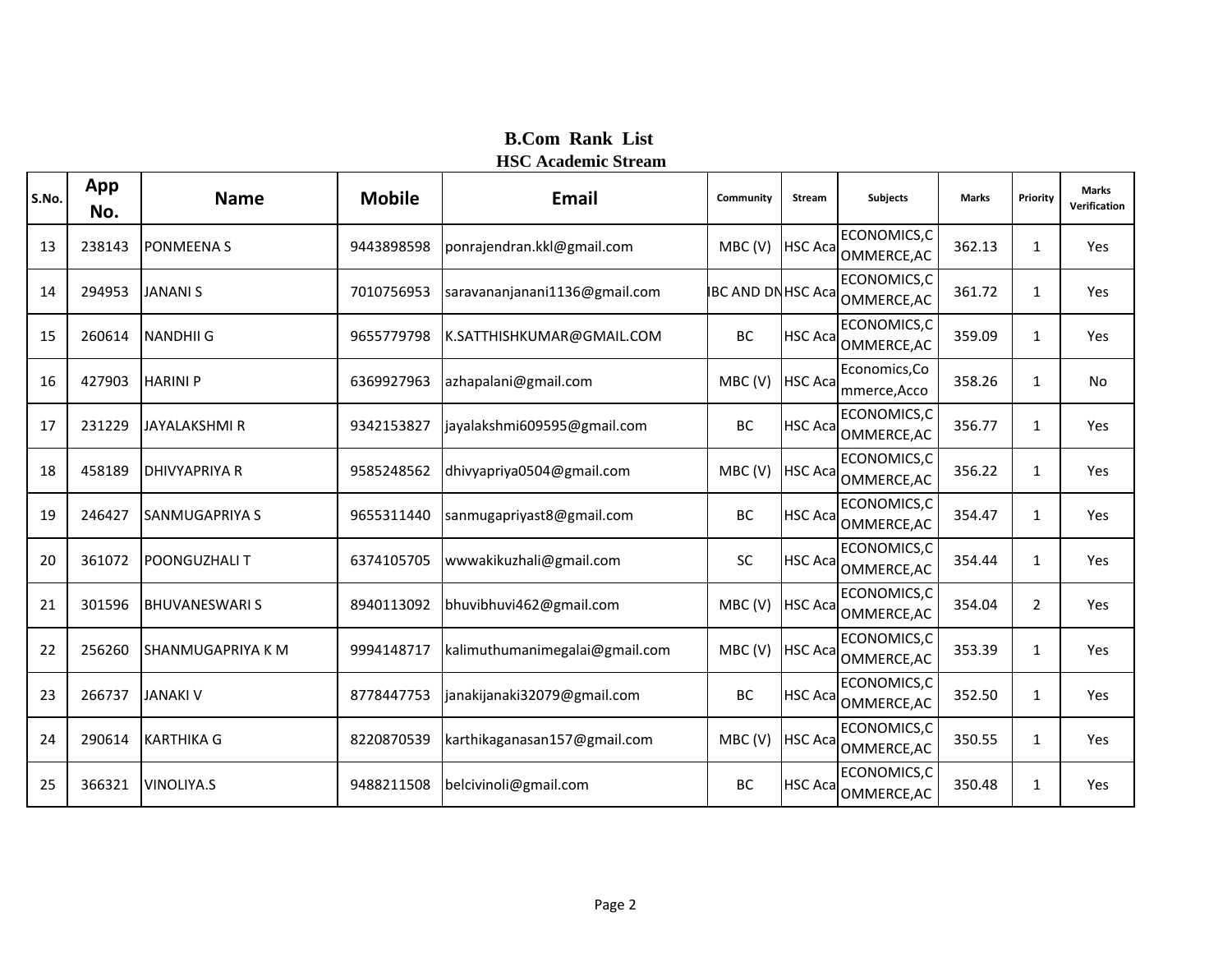| S.No. | App<br>No. | <b>Name</b>         | <b>Mobile</b> | Email                           | Community                | <b>Stream</b>   | <b>Subjects</b>                    | <b>Marks</b> | Priority     | <b>Marks</b><br>Verification |
|-------|------------|---------------------|---------------|---------------------------------|--------------------------|-----------------|------------------------------------|--------------|--------------|------------------------------|
| 26    | 472073     | <b>ABINAYA</b>      | 9943842580    | abi690572@gmail.com             | <b>IBC AND DNHSC Aca</b> |                 | ECONOMICS,C<br>OMMERCE, AC         | 350.44       | $\mathbf{1}$ | Yes                          |
| 27    | 310039     | <b>KAVIYA G</b>     | 9047130760    | kaviyagaja25@gmail.com          | SC                       | <b>HSC Acal</b> | ECONOMICS, C<br>OMMERCE, AC        | 349.23       | $\mathbf{1}$ | Yes                          |
| 28    | 429623     | <b>SIVANESHAM V</b> | 6382574468    | sivabts772@gmail.conm           | MBC(V)                   | <b>HSC Aca</b>  | ECONOMICS, C<br>OMMERCE, AC        | 348.67       | $\mathbf{1}$ | Yes                          |
| 29    | 325938     | <b>RAMYA S</b>      | 9843654593    | ramyasankar142@gmail.com        | MBC(V)                   | <b>HSC Aca</b>  | ECONOMICS,C<br>OMMERCE, AC         | 348.23       | $\mathbf{1}$ | Yes                          |
| 30    | 352802     | <b>ABINAYA G</b>    | 9092797462    | pujiabi983@gmail.com            | MBC(V)                   | <b>HSC Aca</b>  | HISTORY, ECO<br>NOMICS, COM        | 346.44       | $\mathbf{1}$ | Yes                          |
| 31    | 317725     | <b>SARITHA R</b>    | 9384129169    | rajasrir03@gmail.com            | MBC(V)                   | <b>HSC Aca</b>  | ECONOMICS, C<br>OMMERCE, AC        | 345.36       | $\mathbf{1}$ | Yes                          |
| 32    | 335120     | <b>BABITHAD</b>     | 9942997679    | detchnamoorthybabitha@gmail.com | BC                       | <b>HSC Acal</b> | ECONOMICS, C<br>OMMERCE, AC        | 344.66       | $\mathbf{1}$ | Yes                          |
| 33    | 202568     | Fathima Rifasha.m   | 9655575222    | mfathimarifasha@gmail.com       | <b>BCM</b>               | <b>HSC Acal</b> | ECONOMICS, C<br>OMMERCE, AC        | 344.51       | $\mathbf{1}$ | Yes                          |
| 34    | 389888     | <b>JAYASURYA S</b>  | 9786534930    | sjayasurya0504@gmail.com        | MBC(V)                   | <b>HSC Acal</b> | HISTORY, ECO<br>NOMICS, COM        | 344.25       | $\mathbf{1}$ | Yes                          |
| 35    | 427343     | <b>DIVYA SRIV</b>   | 9965402618    | nrs.ravi@gmail.com              | SC                       |                 | ECONOMICS,C<br>HSC Aca OMMERCE, AC | 342.94       | 1            | Yes                          |
| 36    | 265766     | <b>DIVYAU</b>       | 9042669084    | divyakasthuri01@gmail.com       | MBC(V)                   | <b>HSC Aca</b>  | Economics, Co<br>mmerce, Acco      | 340.55       | $\mathbf{1}$ | <b>No</b>                    |
| 37    | 295913     | <b>ATCHAYA V</b>    | 7200275117    | suryams165@gmail.com            | BC                       | <b>HSC Acal</b> | ECONOMICS, C<br>OMMERCE, AC        | 339.93       | $\mathbf{1}$ | Yes                          |
| 38    | 331202     | <b>SWETHA S</b>     | 8667285618    | subasri18042000@gmail.com       | <b>SC</b>                | <b>HSC Acal</b> | ECONOMICS,C<br>OMMERCE, AC         | 339.83       | $\mathbf{1}$ | Yes                          |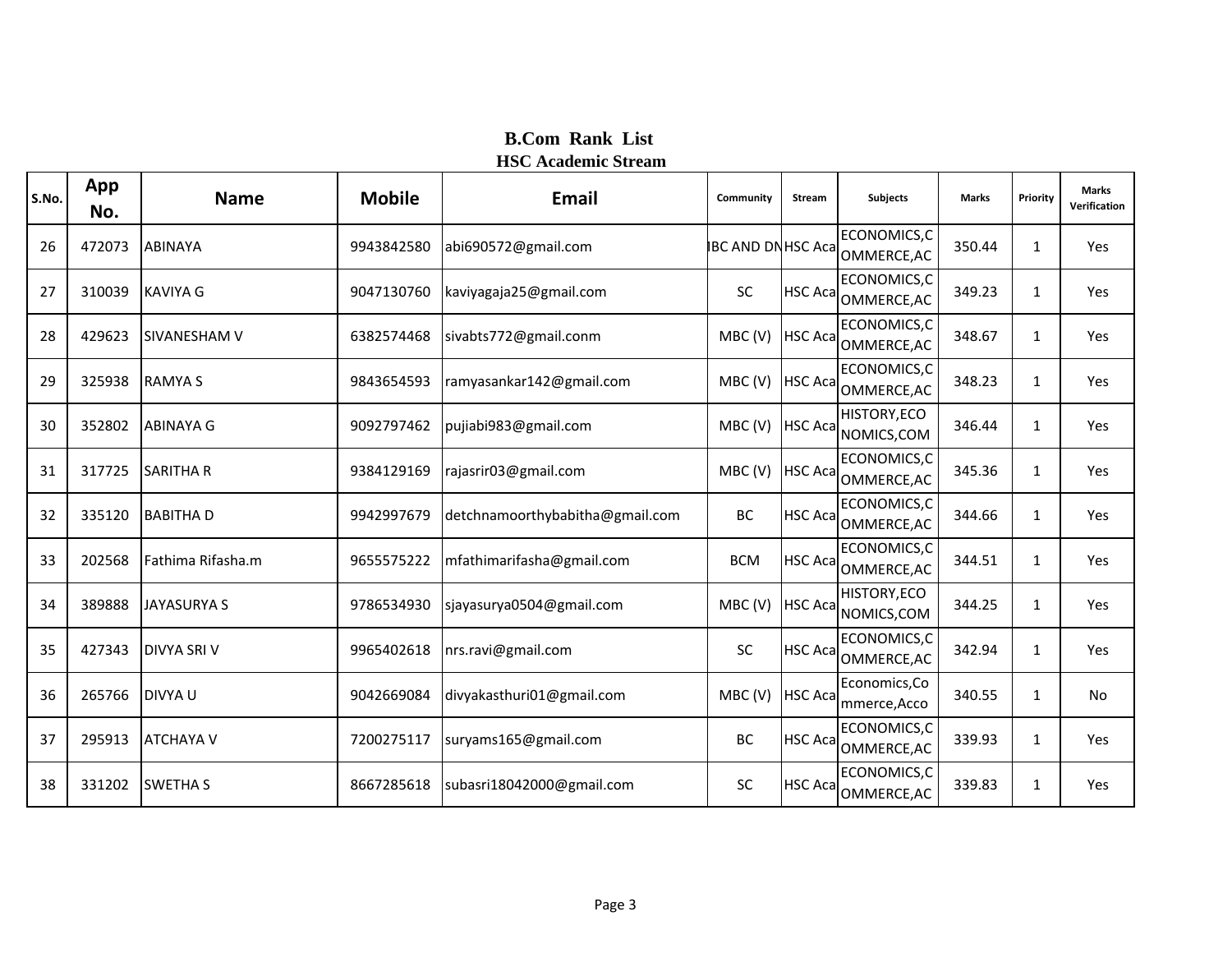| S.No. | App<br>No. | <b>Name</b>               | <b>Mobile</b> | Email                           | Community  | <b>Stream</b>   | Subjects                           | <b>Marks</b> | Priority       | <b>Marks</b><br>Verification |
|-------|------------|---------------------------|---------------|---------------------------------|------------|-----------------|------------------------------------|--------------|----------------|------------------------------|
| 39    | 242632     | <b>AGALYA R</b>           | 7092810542    | agalyaraja1112@gmail.com        | <b>BC</b>  | <b>HSC Acal</b> | ECONOMICS, C<br>OMMERCE, AC        | 339.26       | $\mathbf{1}$   | Yes                          |
| 40    | 245363     | THIREPURA SUNDARI M       | 6380697455    | thirepurasundari04@gmail.com    | <b>SC</b>  | <b>HSC Acal</b> | ECONOMICS, C<br>OMMERCE, AC        | 339.18       | $\mathbf{1}$   | Yes                          |
| 41    | 241412     | <b>THASLIMAFIROUS M F</b> | 9655818485    | thaslimafirous@gmail.com        | <b>BCM</b> | <b>HSC Aca</b>  | ECONOMICS,C<br>OMMERCE, AC         | 338.67       | $\mathbf{1}$   | Yes                          |
| 42    | 385460     | <b>TAMILSELVI K</b>       | 8940512209    | tamilselvi06042004@gmail.com    | SC         | <b>HSC Aca</b>  | Economics, Co<br>mmerce, Acco      | 338.49       | $\overline{2}$ | No                           |
| 43    | 205766     | <b>BARANIKA M</b>         | 9361547426    | sudhakardeva86@gmail.com        | MBC(V)     | <b>HSC Aca</b>  | ECONOMICS,C<br>OMMERCE, AC         | 336.92       | $\mathbf{1}$   | Yes                          |
| 44    | 450897     | <b>BARANIKA M</b>         | 9361547426    | baranikamari@gmail.com          | MBC(V)     | <b>HSC Aca</b>  | Economics, Co<br>mmerce, Acco      | 336.92       | $\mathbf{1}$   | <b>No</b>                    |
| 45    | 376068     | <b>PRIYADHARSHINI R</b>   | 9655281199    | priyapriya48824@gmail.com       | MBC(V)     | <b>HSC Aca</b>  | ECONOMICS,C<br>OMMERCE, AC         | 336.62       | $\mathbf{1}$   | Yes                          |
| 46    | 490959     | <b>PRIYADHARSHINI R</b>   | 9344807688    | priyadharshinibba2004@gmail.com | MBC(V)     | <b>HSC Aca</b>  | Economics, Co<br>mmerce, Acco      | 336.62       | $\overline{2}$ | <b>No</b>                    |
| 47    | 288573     | <b>SARASWATHIL</b>        | 9344001926    | lsaraswathi420@gmail.com        | MBC(V)     | <b>HSC Acal</b> | ECONOMICS,C<br>OMMERCE, AC         | 336.26       | $\mathbf{1}$   | Yes                          |
| 48    | 407576     | <b>HARINI R</b>           | 9345534305    | maga22403@gmail.com             | <b>BC</b>  |                 | ECONOMICS,C<br>HSC Aca OMMERCE, AC | 336.01       | 1              | Yes                          |
| 49    | 226115     | <b>ARUNDHATHIS</b>        | 9344695160    | shanmugamarunthathi@gmail.com   | <b>BC</b>  | <b>HSC Aca</b>  | ECONOMICS,C<br>OMMERCE, AC         | 335.61       | $\mathbf{1}$   | Yes                          |
| 50    | 291953     | <b>MATHUMITHA M</b>       | 8675951432    | muthukumarancoc007@gmail.com    | BC         | <b>HSC Acal</b> | ECONOMICS, C<br>OMMERCE, AC        | 335.57       | $\mathbf{1}$   | Yes                          |
| 51    | 233758     | <b>INDIRA M</b>           | 7558118788    | kuttymaha794@gmail.com          | BC         | <b>HSC Aca</b>  | ECONOMICS,C<br>OMMERCE, AC         | 335.11       | $\mathbf{1}$   | Yes                          |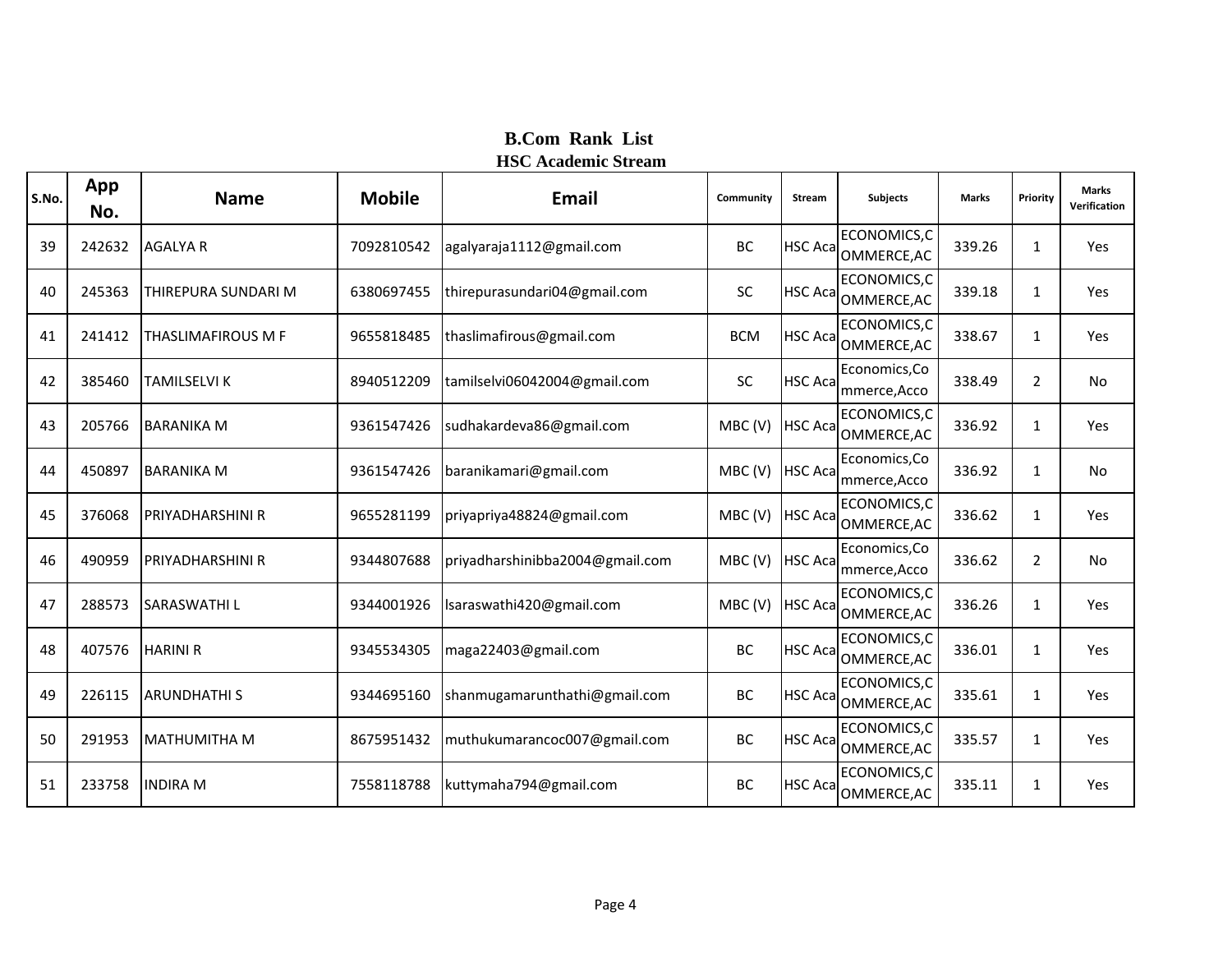| S.No. | App<br>No. | <b>Name</b>           | <b>Mobile</b> | <b>Email</b>                 | Community  | <b>Stream</b>   | <b>Subjects</b>                    | <b>Marks</b> | Priority       | <b>Marks</b><br>Verification |
|-------|------------|-----------------------|---------------|------------------------------|------------|-----------------|------------------------------------|--------------|----------------|------------------------------|
| 52    | 351112     | <b>AMIRTHAVALLI R</b> | 9345362643    | parasuramans2003@gmail.com   | BC         | <b>HSC Aca</b>  | Economics, Co<br>mmerce, Acco      | 335.08       | $\mathbf{1}$   | No                           |
| 53    | 485766     | <b>MARIYAREENA K</b>  | 7538852045    | mmoni6940@gmail.com          | BC         | <b>HSC Acal</b> | ECONOMICS,C<br>OMMERCE, AC         | 335.08       | $\mathbf{1}$   | Yes                          |
| 54    | 336211     | <b>VIJAYALAKSHMI</b>  | 6381368759    | vijivasanthan362@gmailcom    | MBC(V)     | <b>HSC Acal</b> | ECONOMICS,C<br>OMMERCE, AC         | 334.90       | $\mathbf{1}$   | Yes                          |
| 55    | 217354     | <b>SARANYA S</b>      | 9626831131    | saransaravanan1006@gmail.com | MBC(V)     | <b>HSC Aca</b>  | <b>HISTORY, ECO</b><br>NOMICS, COM | 334.46       | $\mathbf{1}$   | Yes                          |
| 56    | 238310     | <b>KARTHIKA.P</b>     | 9025732031    | indhaya9896@gmail.com        | SC         | <b>HSC Acal</b> | ECONOMICS,C<br>OMMERCE, AC         | 332.90       | $\mathbf{1}$   | Yes                          |
| 57    | 286824     | <b>DIVYA M</b>        | 7092601760    | murugesandivya644@gmail.com  | SC         | <b>HSC Acal</b> | ECONOMICS, C<br>OMMERCE, AC        | 330.78       | $\mathbf{1}$   | Yes                          |
| 58    | 476123     | <b>DURGADEVI M</b>    | 8903688449    | sasikala07121970@gmail.com   | BC         | <b>HSC Acal</b> | ECONOMICS,C<br>OMMERCE, AC         | 329.71       | $\mathbf{1}$   | Yes                          |
| 59    | 440307     | <b>MAHALAKSHMI R</b>  | 9786764002    | rmahalakshmi2110@gmail.com   | <b>MBC</b> | <b>HSC Aca</b>  | Economics, Co<br>mmerce, Acco      | 329.09       | $\mathbf{1}$   | <b>No</b>                    |
| 60    | 230738     | <b>GANGA M</b>        | 9710911531    | gangamanijothi@gmail.com     | SC         | <b>HSC Acal</b> | <b>HISTORY, ECO</b><br>NOMICS, COM | 328.89       | $\overline{2}$ | Yes                          |
| 61    | 280832     | <b>MAHALAKSHMI M</b>  | 9943663023    | maha91842@gmail.com          | MBC(V)     |                 | ECONOMICS,C<br>HSC Aca OMMERCE, AC | 328.89       | $\mathbf{1}$   | Yes                          |
| 62    | 400172     | <b>KAVIYA S</b>       | 9790141013    | vishkutty2002@gmail.com      | <b>SC</b>  | <b>HSC Aca</b>  | ECONOMICS,C<br>OMMERCE, AC         | 328.11       | $\mathbf{1}$   | Yes                          |
| 63    | 404744     | <b>KEERTHANA S</b>    | 6374316498    | keerthanasekar@gmail.com     | MBC(V)     | <b>HSC Aca</b>  | ECONOMICS,C<br>OMMERCE, AC         | 327.72       | $\mathbf{1}$   | Yes                          |
| 64    | 331118     | <b>ABINAYA A</b>      | 8675764351    | pssankaramsa@gmail.com       | MBC(V)     | <b>HSC Acal</b> | ECONOMICS,C<br>OMMERCE, AC         | 327.65       | $\mathbf{1}$   | Yes                          |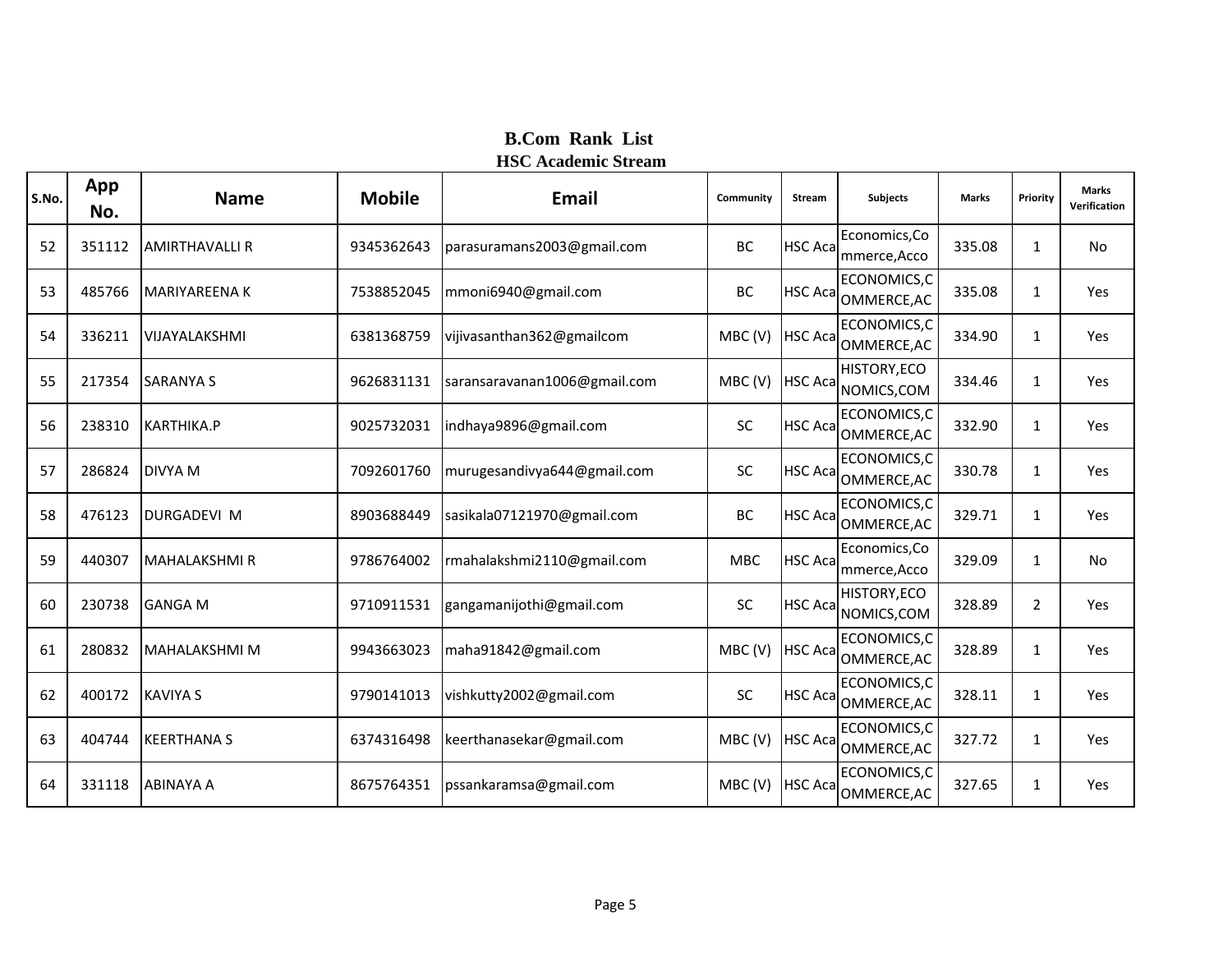| S.No. | App<br>No. | <b>Name</b>          | <b>Mobile</b> | <b>Email</b>                     | Community | <b>Stream</b>   | <b>Subjects</b>               | <b>Marks</b> | Priority       | <b>Marks</b><br>Verification |
|-------|------------|----------------------|---------------|----------------------------------|-----------|-----------------|-------------------------------|--------------|----------------|------------------------------|
| 65    | 252008     | <b>KOWSALYA V</b>    | 9361896784    | kowsalyaviswa2003@gmail.com      | MBC(V)    | <b>HSC Aca</b>  | ECONOMICS,C<br>OMMERCE, AC    | 327.17       | 1              | Yes                          |
| 66    | 327868     | <b>SWETHA G</b>      | 6380230074    | gswethamyd@gmail.com             | BC        | <b>HSC Aca</b>  | ECONOMICS,C<br>OMMERCE, AC    | 327.06       | 1              | Yes                          |
| 67    | 355189     | DHIVYA BEULA J       | 9342808250    | johnbeula14@gmail.com            | BC        | <b>HSC Acal</b> | Economics, Co<br>mmerce, Acco | 326.96       | 1              | No                           |
| 68    | 355087     | <b>GOWRIB</b>        | 7708948119    | gowrib2004@gmail.com             | SC        | <b>HSC Aca</b>  | Economics, Co<br>mmerce, Acco | 325.62       | 1              | No                           |
| 69    | 383116     | <b>GOWRIB</b>        | 7708427215    | gowri882004@gmail.com            | <b>SC</b> | <b>HSC Aca</b>  | Economics, Co<br>mmerce, Acco | 325.62       | 3              | No                           |
| 70    | 337038     | <b>ABINAYA N</b>     | 9787803933    | abinayanatarajan2004@gmail.com   | BC        | <b>HSC Acal</b> | HISTORY, ECO<br>NOMICS, COM   | 325.56       | 1              | Yes                          |
| 71    | 438850     | <b>KASTHURI A</b>    | 8220973704    | kk4631576@gmail.com              | SC        | <b>HSC Aca</b>  | ECONOMICS,C<br>OMMERCE, AC    | 323.92       | $\overline{2}$ | Yes                          |
| 72    | 213889     | <b>SRI SARADHA B</b> | 9894098270    | bhysak13@gmail.com               | <b>OC</b> | <b>HSC Aca</b>  | ECONOMICS,C<br>OMMERCE, AC    | 323.86       | 1              | Yes                          |
| 73    | 485970     | <b>NANDHINIS</b>     | 9677574847    | nandhinis24062004@gmail.com      | MBC(V)    | <b>HSC Aca</b>  | ECONOMICS,C<br>OMMERCE, AC    | 323.86       | $\mathbf{1}$   | Yes                          |
| 74    | 339214     | <b>KOWSALYA K</b>    | 6379787190    | rexijana1985@gmail.com           | SC        | <b>HSC Aca</b>  | ECONOMICS,C<br>OMMERCE, AC    | 322.70       | 1              | Yes                          |
| 75    | 285936     | <b>ABINAYA I</b>     | 9843185059    | kasthuriabi2@gmail.com           | MBC(V)    | <b>HSC Aca</b>  | ECONOMICS,C<br>OMMERCE, AC    | 322.66       | 1              | Yes                          |
| 76    | 260577     | <b>SANTHIYA K</b>    | 9629104594    | santhiyakrishnamoorthi@gmail.com | MBC(V)    | <b>HSC Aca</b>  | HISTORY, ECO<br>NOMICS, COM   | 322.24       | 1              | Yes                          |
| 77    | 345306     | <b>VINOTHINI</b>     | 8524922902    | p.karthi0155@gmial.com           | <b>SC</b> | <b>HSC Acal</b> | ECONOMICS,C<br>OMMERCE, AC    | 322.15       | $\overline{2}$ | Yes                          |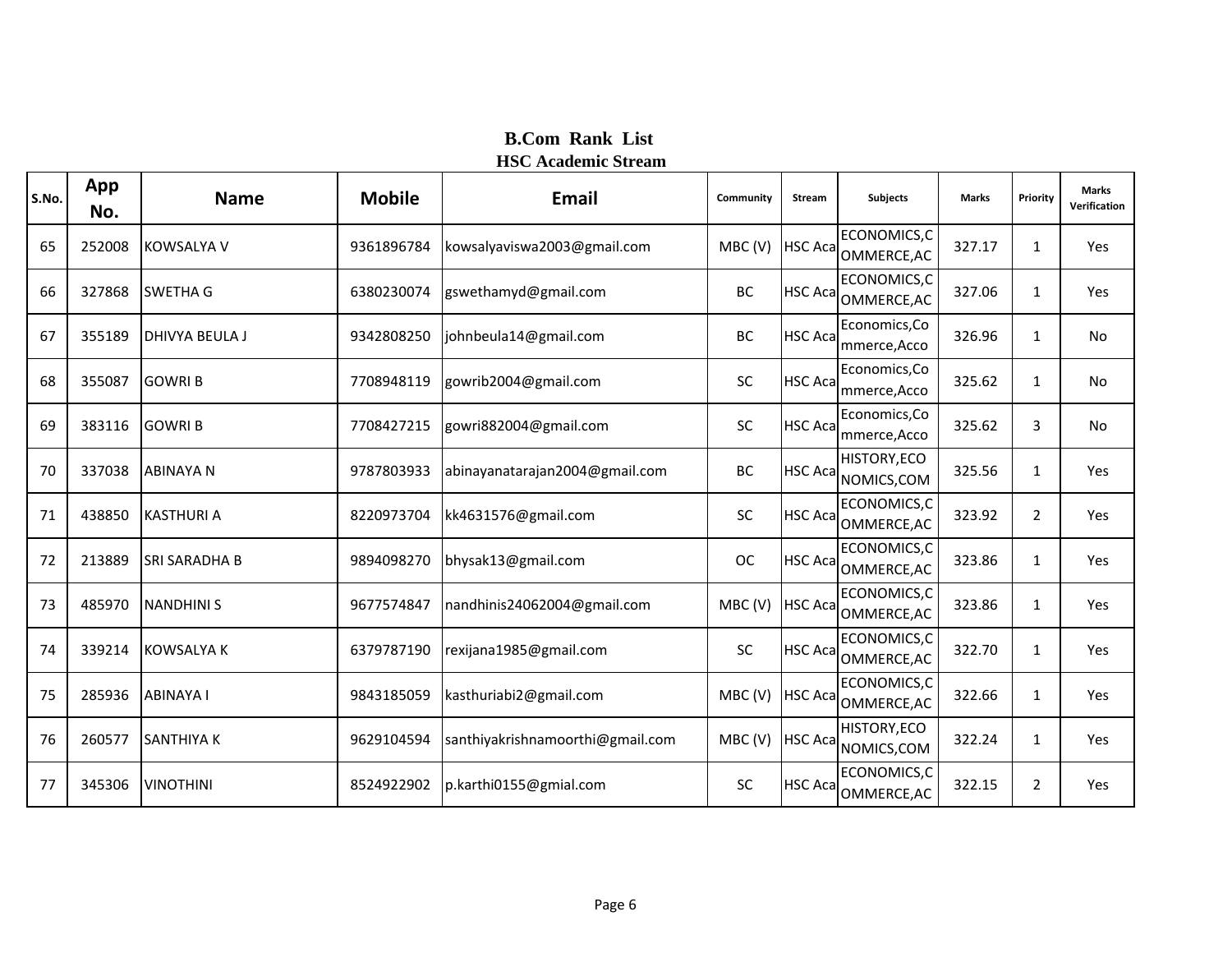| S.No. | App<br>No. | <b>Name</b>                | <b>Mobile</b> | <b>Email</b>                  | Community                | <b>Stream</b>   | <b>Subjects</b>               | <b>Marks</b> | Priority       | <b>Marks</b><br>Verification |
|-------|------------|----------------------------|---------------|-------------------------------|--------------------------|-----------------|-------------------------------|--------------|----------------|------------------------------|
| 78    | 350618     | RAJALAKSHMI V              | 9047291631    | viswanathanrama1345@gmail.com | MBC(V)                   | <b>HSC Aca</b>  | ECONOMICS,C<br>OMMERCE, AC    | 322.13       | $\overline{2}$ | Yes                          |
| 79    | 360446     | IGNANA PRIYA C             | 9344336078    | alice028@gmail.com            | BC                       | <b>HSC Acal</b> | HISTORY, ECO<br>NOMICS, COM   | 321.34       | 1              | Yes                          |
| 80    | 282390     | POOJA P                    | 9626082166    | akshaya11502@gmail.com        | BC                       | <b>HSC Acal</b> | HISTORY, ECO<br>NOMICS, COM   | 320.69       | 1              | Yes                          |
| 81    | 328472     | <b>DIVYA RAJALAKSHMI M</b> | 9342461323    | divya.murugesan52@gmail.com   | BC                       | <b>HSC Acal</b> | Economics, Co<br>mmerce, Acco | 320.61       | $\mathbf{1}$   | No                           |
| 82    | 278836     | S.BAVYA                    | 8883918348    | sankarselvi943@gmail.com      | BC                       | <b>HSC Aca</b>  | ECONOMICS,C<br>OMMERCE, AC    | 320.46       | 1              | Yes                          |
| 83    | 211274     | <b>HARINI G</b>            | 9655311652    | harinugh20@gmail.com          | MBC(V)                   | <b>HSC Aca</b>  | ECONOMICS,C<br>OMMERCE, AC    | 320.44       | 1              | Yes                          |
| 84    | 270842     | <b>SUMAIYA NASRIN</b>      | 9443275636    | dcbscmkf95@gmail.com          | <b>BCM</b>               | <b>HSC Aca</b>  | ECONOMICS,C<br>OMMERCE, AC    | 320.27       | 1              | Yes                          |
| 85    | 204145     | PAVITHRA.C                 | 6380377440    | vignesh1509200.vn@gmail.com   | MBC(V)                   | <b>HSC Aca</b>  | ECONOMICS, C<br>OMMERCE, AC   | 320.00       | 1              | Yes                          |
| 86    | 245542     | <b>SWETHA S</b>            | 6384850843    | suwetha2004@gmail.com         | <b>IBC AND DNHSC Aca</b> |                 | HISTORY, ECO<br>NOMICS, COM   | 319.78       | 1              | Yes                          |
| 87    | 302681     | SHARMI .S                  | 6374242841    | sksahsaravanan718@gmail.com   | SC                       | <b>HSC Aca</b>  | ECONOMICS, C<br>OMMERCE, AC   | 319.36       | 1              | Yes                          |
| 88    | 246717     | <b>ABITHRA S</b>           | 9087276822    | sabithrasankar2004@gmail.com  | <b>MBC</b>               | <b>HSC Aca</b>  | ECONOMICS, C<br>OMMERCE, AC   | 319.33       | 1              | Yes                          |
| 89    | 242715     | <b>MUTHU SUBHA S</b>       | 9345427154    | subha2kmani@gmail.com         | BC                       | <b>HSC Acal</b> | ECONOMICS, C<br>OMMERCE, AC   | 319.24       | $\mathbf{1}$   | Yes                          |
| 90    | 422537     | <b>JENISHAK</b>            | 7092951655    | chinnangudivasu@gmail.com     | <b>IBC AND DNHSC Aca</b> |                 | ECONOMICS,C<br>OMMERCE, AC    | 318.99       | 3              | Yes                          |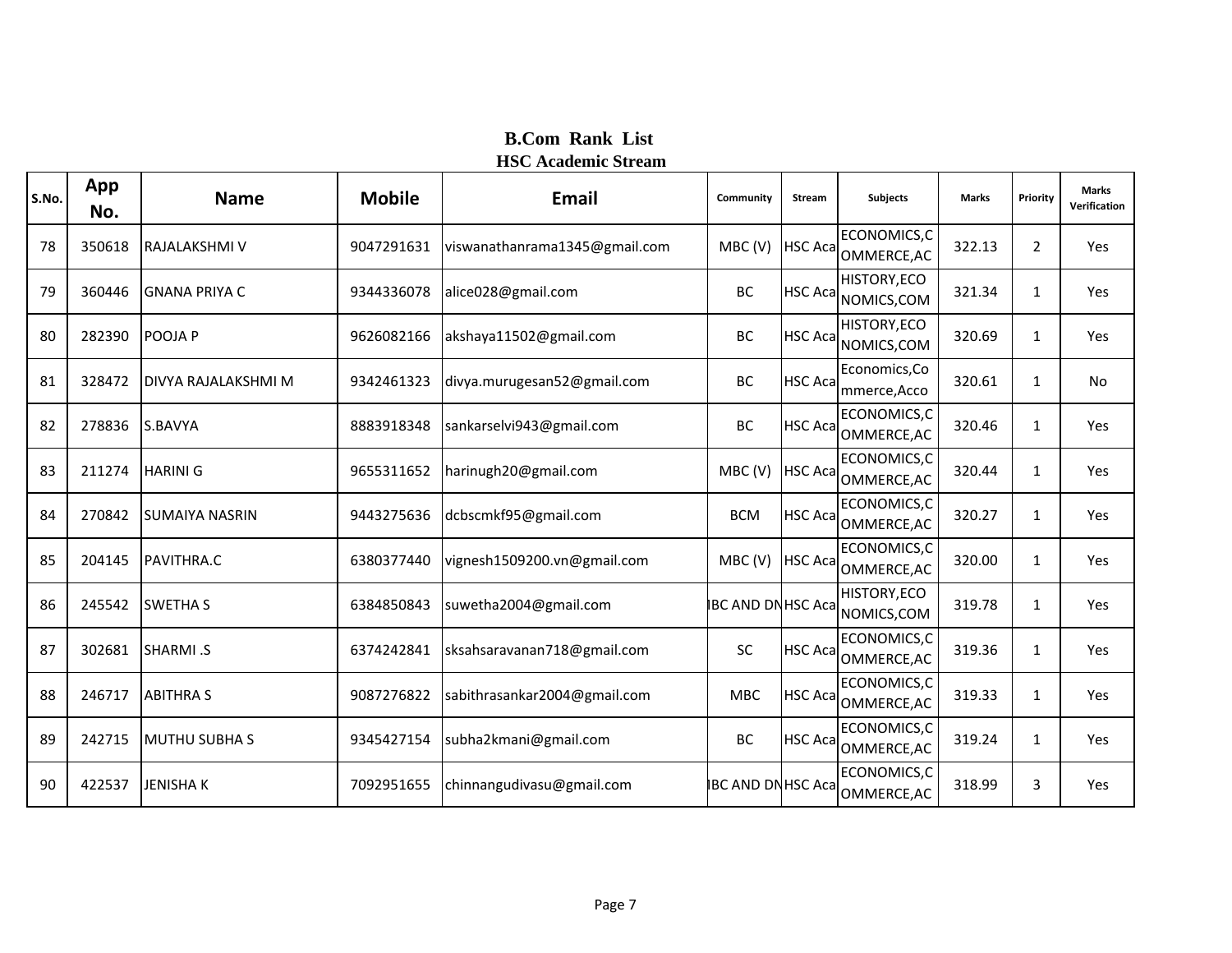| S.No. | App<br>No. | <b>Name</b>         | <b>Mobile</b> | <b>Email</b>                 | Community | <b>Stream</b>   | <b>Subjects</b>               | <b>Marks</b> | Priority       | <b>Marks</b><br>Verification |
|-------|------------|---------------------|---------------|------------------------------|-----------|-----------------|-------------------------------|--------------|----------------|------------------------------|
| 91    | 474280     | <b>INBARASIG</b>    | 6374835009    | anbukumar4200@gmail.com      | SC        | <b>HSC Aca</b>  | ECONOMICS,C<br>OMMERCE, AC    | 318.82       | $\overline{2}$ | Yes                          |
| 92    | 207784     | SOWMIYA A           | 7826894352    | revathi4484@gmail.com        | BC        | <b>HSC Acal</b> | HISTORY, ECO<br>NOMICS, COM   | 318.67       | 1              | Yes                          |
| 93    | 351255     | <b>RADHAT</b>       | 9865247109    | gcetmv@gmail.com             | MBC(V)    | <b>HSC Aca</b>  | HISTORY, ECO<br>NOMICS, COM   | 318.67       | 1              | Yes                          |
| 94    | 465927     | <b>KALAISELVI D</b> | 9976637645    | kalaiselvi17102003@gmail.com | MBC(V)    | <b>HSC Aca</b>  | ECONOMICS,C<br>OMMERCE, AC    | 318.59       | 1              | Yes                          |
| 95    | 299476     | <b>INDHIRA R</b>    | 9976478776    | sudharagupathi3@gmail.com    | MBC(V)    | <b>HSC Aca</b>  | ECONOMICS, C<br>OMMERCE, AC   | 318.57       | 1              | Yes                          |
| 96    | 356512     | <b>SUBITHRAK</b>    | 7603907330    | k.subisumi2005@gmail.com     | BC        | <b>HSC Acal</b> | Economics, Co<br>mmerce, Acco | 318.44       | 3              | No                           |
| 97    | 295459     | <b>SAKTHI S</b>     | 9578048509    | sneka140222002@gmail.com     | MBC(V)    | <b>HSC Aca</b>  | ECONOMICS,C<br>OMMERCE, AC    | 318.35       | 1              | Yes                          |
| 98    | 314405     | <b>MONISHA S</b>    | 9003974507    | ramplkm2000@gmail.com        | BC        | <b>HSC Aca</b>  | Economics, Co<br>mmerce, Acco | 317.90       | $\overline{2}$ | No                           |
| 99    | 374576     | <b>SANTHIYA M</b>   | 9345719930    | santhiyababy766@gmail.com    | BC        | <b>HSC Aca</b>  | ECONOMICS, C<br>OMMERCE, AC   | 317.58       | $\overline{2}$ | Yes                          |
| 100   | 296531     | <b>SHOBIYA S</b>    | 7639313379    | nareshkumar61220@gmail.com   | MBC(V)    | <b>HSC Aca</b>  | ECONOMICS,C<br>OMMERCE, AC    | 317.43       | 1              | Yes                          |
| 101   | 339257     | <b>KAVYA K</b>      | 8608364351    | kavyakumaresan2005@gmail.com | MBC(V)    | <b>HSC Aca</b>  | ECONOMICS, C<br>OMMERCE, AC   | 316.78       | 1              | Yes                          |
| 102   | 379560     | PRAVEENA            | 8526870589    | praveenasankar2004@gmail.com | <b>SC</b> | <b>HSC Acal</b> | ECONOMICS, C<br>OMMERCE, AC   | 316.33       | $\overline{2}$ | Yes                          |
| 103   | 416248     | <b>SHOBIKA G</b>    | 9790226374    | shobikashobika2004@gmail.com | MBC(V)    | <b>HSC Aca</b>  | ECONOMICS, C<br>OMMERCE, AC   | 315.45       | 1              | Yes                          |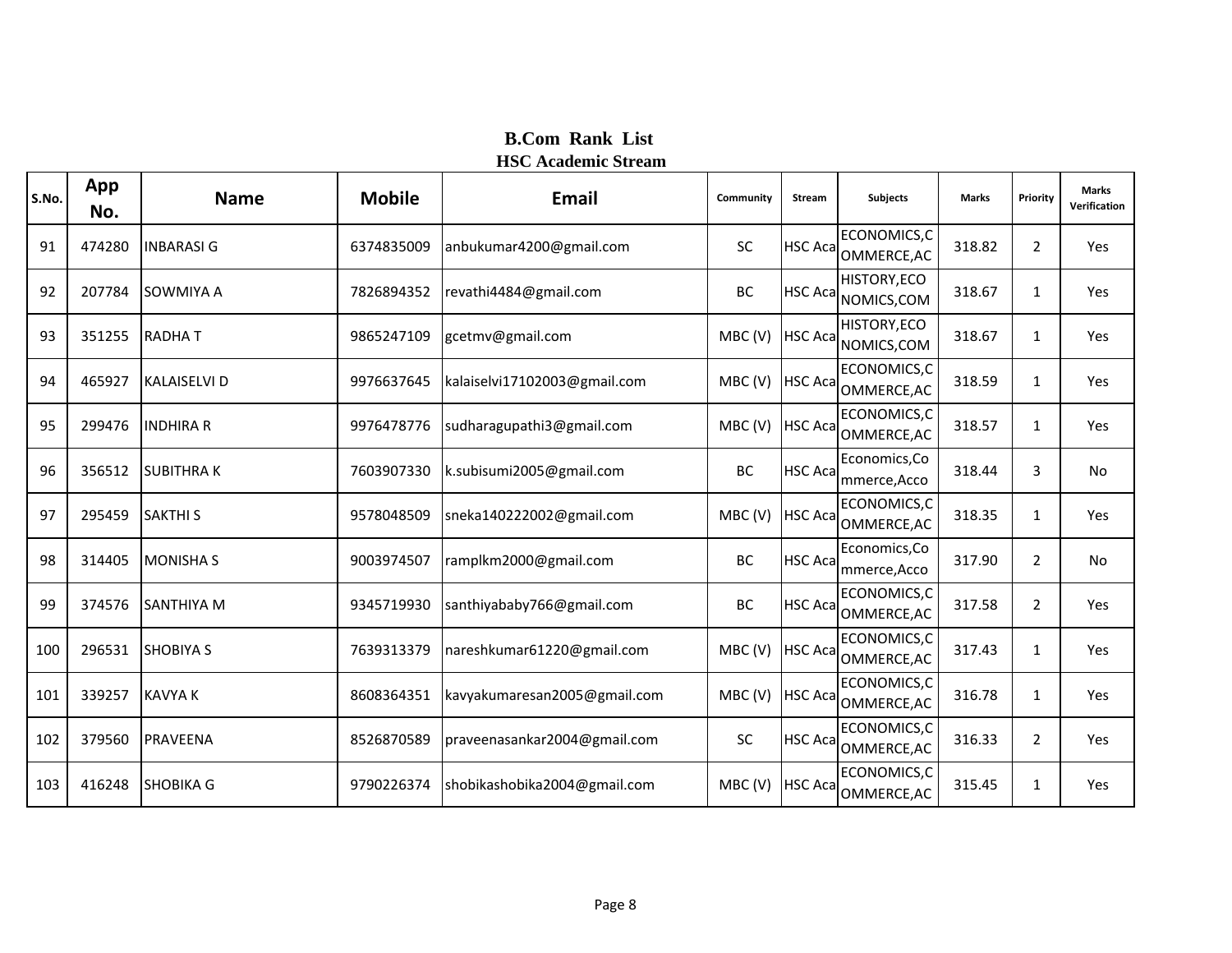| S.No. | App<br>No. | <b>Name</b>             | <b>Mobile</b> | Email                          | Community                | <b>Stream</b>   | <b>Subjects</b>                    | <b>Marks</b> | Priority       | <b>Marks</b><br>Verification |
|-------|------------|-------------------------|---------------|--------------------------------|--------------------------|-----------------|------------------------------------|--------------|----------------|------------------------------|
| 104   | 439061     | <b>ANUSUYA A</b>        | 9566787640    | vengatachalapathy01@gmail.com  | <b>IBC AND DNHSC Aca</b> |                 | <b>HISTORY, ECO</b><br>NOMICS, COM | 315.34       | $\mathbf{1}$   | Yes                          |
| 105   | 480290     | Praveena. B             | 9443592674    | praveenabaskaran64@gmail.com   | MBC(V)                   | <b>HSC Acal</b> | ECONOMICS,C<br>OMMERCE, AC         | 315.24       | 1              | Yes                          |
| 106   | 283076     | <b>GAYATHRI R</b>       | 7010818331    | rajablog05@gmail.com           | MBC(V)                   | <b>HSC Aca</b>  | HISTORY, ECO<br>NOMICS, COM        | 315.13       | $\mathbf{1}$   | Yes                          |
| 107   | 244466     | <b>VAISHNAVI S</b>      | 6384423615    | budhar.muni@gmail.com          | MBC(V)                   | <b>HSC Acal</b> | Economics, Co<br>mmerce, Acco      | 315.00       | $\mathbf{1}$   | <b>No</b>                    |
| 108   | 343173     | <b>SANTHIYA S</b>       | 9095185549    | sangarvinothini776@gmail.com   | BC                       | <b>HSC Aca</b>  | ECONOMICS,C<br>OMMERCE, AC         | 314.92       | $\mathbf{1}$   | Yes                          |
| 109   | 348602     | <b>ISWARYA M</b>        | 7639985362    | Ishwaryam004@gmail.com         | SC                       | <b>HSC Aca</b>  | ECONOMICS,C<br>OMMERCE, AC         | 314.78       | $\overline{2}$ | Yes                          |
| 110   | 500549     | <b>PRIYADHARSHINI P</b> | 9360788451    | darsini15122003@2mail.com      | BC                       | <b>HSC Aca</b>  | Economics, Co<br>mmerce, Acco      | 314.35       | $\overline{2}$ | No                           |
| 111   | 251608     | <b>RAJASRI R</b>        | 9342231230    | rajasrirani2004@gmail.com      | BC                       | <b>HSC Aca</b>  | ECONOMICS, C<br>OMMERCE, AC        | 314.24       | $\mathbf{1}$   | Yes                          |
| 112   | 240755     | SOWMIYASUNDHARI         | 7539903047    | sundharisowmiyarajan@gmail.com | MBC(V)                   | <b>HSC Acal</b> | ECONOMICS,C<br>OMMERCE, AC         | 313.59       | $\mathbf{1}$   | Yes                          |
| 113   | 351522     | <b>DHANALAKSHMI</b>     | 9943777170    | dhanalakshmi0922@gmail.com     | MBC(V)                   |                 | ECONOMICS,C<br>HSC Aca OMMERCE, AC | 313.11       | $\mathbf{1}$   | Yes                          |
| 114   | 290755     | <b>RESHMARK</b>         | 9940843911    | reshmarajasekar5@gmail.com     | MBC(V)                   | <b>HSC Acal</b> | ECONOMICS,C<br>OMMERCE, AC         | 313.03       | $\mathbf{1}$   | Yes                          |
| 115   | 317234     | <b>BHAVANIP</b>         | 8526710927    | bhavani05062004@gmail.com      | BC                       | <b>HSC Acal</b> | ECONOMICS, C<br>OMMERCE, AC        | 312.91       | $\mathbf{1}$   | Yes                          |
| 116   | 397639     | <b>DEVI V</b>           | 8220270640    | pearlkumaranphy@gmail.com      | BC                       | <b>HSC Aca</b>  | ECONOMICS,C<br>OMMERCE, AC         | 312.82       | 1              | Yes                          |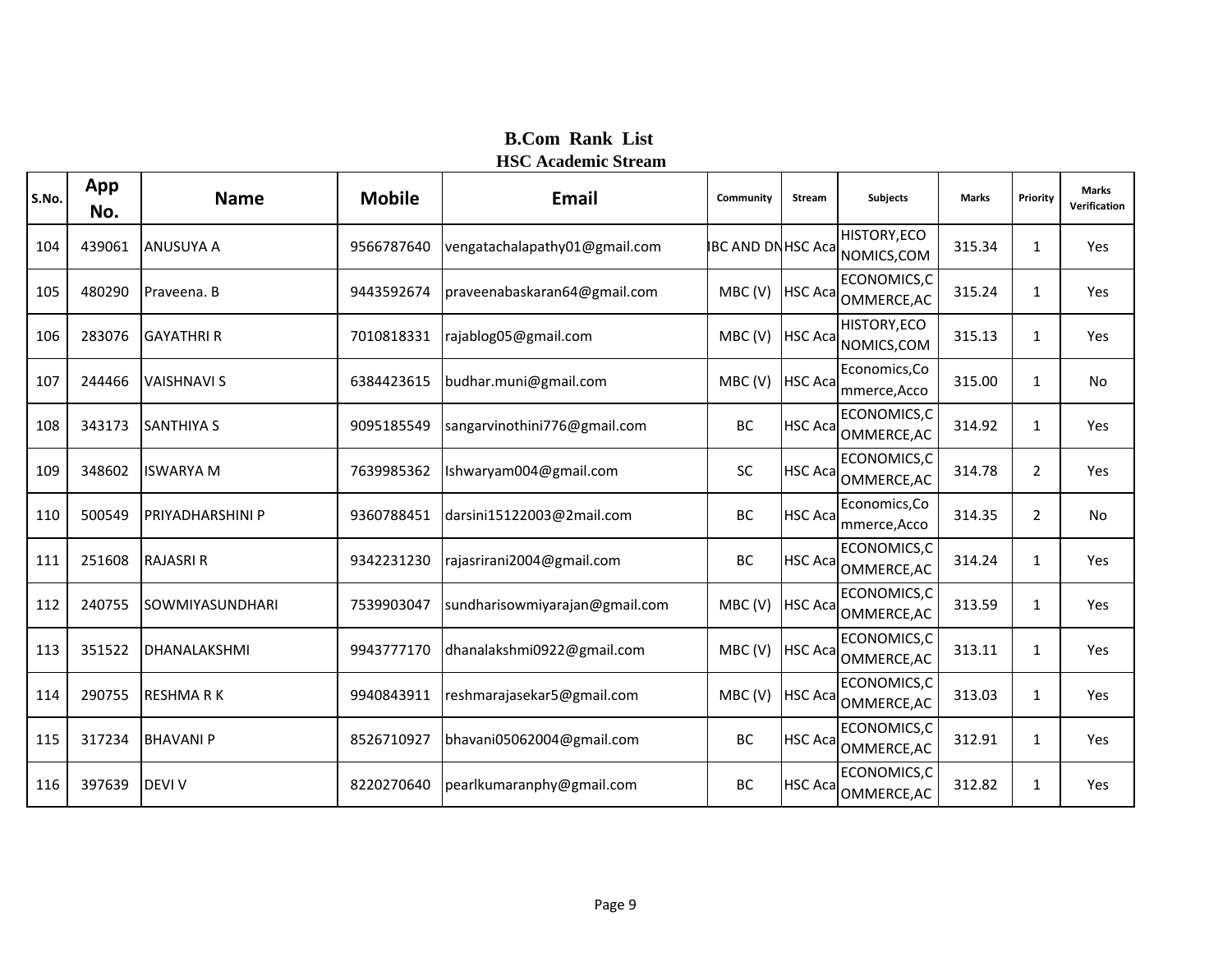| S.No. | App<br>No. | <b>Name</b>         | <b>Mobile</b> | <b>Email</b>                       | Community                | <b>Stream</b>   | <b>Subjects</b>               | <b>Marks</b> | Priority     | <b>Marks</b><br>Verification |
|-------|------------|---------------------|---------------|------------------------------------|--------------------------|-----------------|-------------------------------|--------------|--------------|------------------------------|
| 117   | 292234     | <b>NIVETHA S</b>    | 9976228687    | selvamdmm5998@gmail.com            | <b>BC</b>                | <b>HSC Acal</b> | ECONOMICS,C<br>OMMERCE, AC    | 312.67       | $\mathbf{1}$ | Yes                          |
| 118   | 380714     | <b>KEERTHANA M</b>  | 9159034075    | manikeerthana759@gmail.com         | MBC(V)                   | <b>HSC Aca</b>  | ECONOMICS,C<br>OMMERCE, AC    | 312.41       | 1            | Yes                          |
| 119   | 430192     | <b>DIVYA R</b>      | 9786737360    | divyaraju020604@gmail.com          | <b>SC</b>                | <b>HSC Acal</b> | HISTORY, ECO<br>NOMICS, COM   | 312.03       | $\mathbf{1}$ | Yes                          |
| 120   | 356927     | <b>ILAKKIYA M</b>   | 7094286133    | ilakkiya11072003@gmail.com         | MBC(V)                   | <b>HSC Aca</b>  | ECONOMICS,C<br>OMMERCE, AC    | 311.97       | $\mathbf{1}$ | Yes                          |
| 121   | 347814     | <b>K. SHALINI</b>   | 9176050278    | shalinikannan13102004@gmail.com    | MBC(V)                   | <b>HSC Acal</b> | HISTORY, ECO<br>NOMICS, COM   | 311.79       | $\mathbf{1}$ | Yes                          |
| 122   | 383634     | <b>ANNALAKSHMIR</b> | 9790219578    | rannalakshmi17@gmail.com           | MBC(V)                   | <b>HSC Aca</b>  | ECONOMICS,C<br>OMMERCE, AC    | 311.76       | $\mathbf{1}$ | Yes                          |
| 123   | 303560     | <b>SHOBANA S</b>    | 6369270881    | shobanas29122003@gmail.com         | SC                       | <b>HSC Acal</b> | ECONOMICS, C<br>OMMERCE, AC   | 311.60       | 1            | Yes                          |
| 124   | 401853     | <b>NITHYA S</b>     | 9843882117    | nithus15041999@gmail.com           | <b>IBC AND DNHSC Aca</b> |                 | ECONOMICS, C<br>OMMERCE, AC   | 311.00       | $\mathbf{1}$ | Yes                          |
| 125   | 278572     | <b>ATCHAYA B</b>    | 9790521417    | atchaya3062004@gmail.com           | MBC(V)                   | <b>HSC Aca</b>  | HISTORY, ECO<br>NOMICS, COM   | 310.67       | $\mathbf{1}$ | Yes                          |
| 126   | 351288     | <b>SUMITHRAK</b>    | 7603907330    | k.sumisubi2005@gmail.com           | BC                       | <b>HSC Aca</b>  | Economics, Co<br>mmerce, Acco | 310.22       | $\mathbf{1}$ | No                           |
| 127   | 335917     | S.PREMALATHA        | 6385696036    | umamaheshwarisubramaniyan@gmail.co | MBC(V)                   | <b>HSC Aca</b>  | ECONOMICS, C<br>OMMERCE, AC   | 309.85       | $\mathbf{1}$ | Yes                          |
| 128   | 295277     | <b>KAVITHA R</b>    | 7708585509    | ravikavitha076@gmail.com           | MBC(V)                   | <b>HSC Aca</b>  | ECONOMICS, C<br>OMMERCE, AC   | 309.77       | $\mathbf{1}$ | Yes                          |
| 129   | 479765     | <b>SWETHA B</b>     | 9500137758    | bswetha0212@gmail.com              | BC                       | <b>HSC Aca</b>  | ECONOMICS, C<br>OMMERCE, AC   | 309.68       | $\mathbf{1}$ | Yes                          |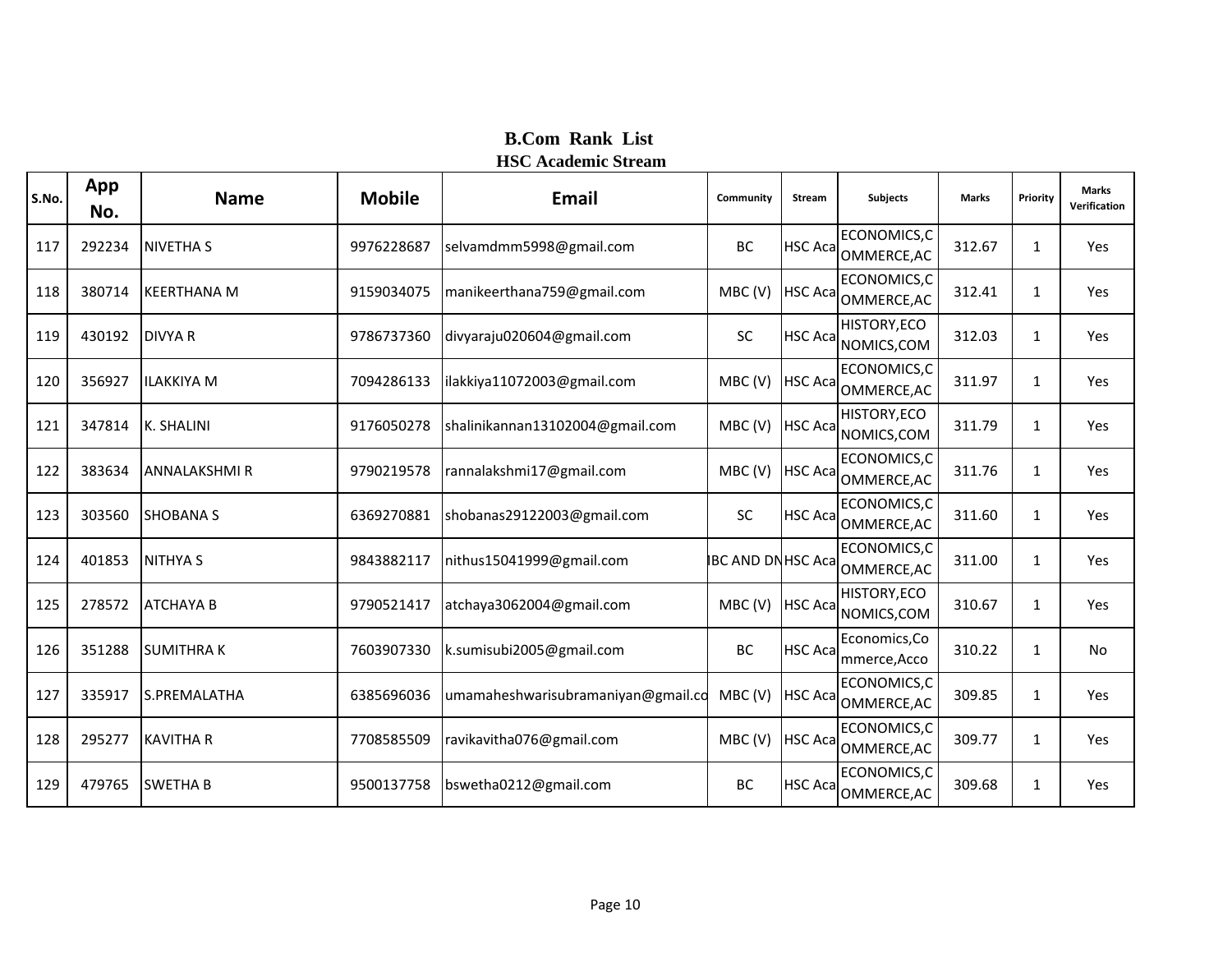| S.No. | App<br>No. | <b>Name</b>           | <b>Mobile</b> | Email                           | Community                | Stream         | <b>Subjects</b>                    | <b>Marks</b> | Priority     | <b>Marks</b><br>Verification |
|-------|------------|-----------------------|---------------|---------------------------------|--------------------------|----------------|------------------------------------|--------------|--------------|------------------------------|
| 130   | 399203     | <b>ABINAYA V</b>      | 8438647308    | abiaarthi271@gmail.com          | MBC(V)                   | <b>HSC Aca</b> | ECONOMICS,C<br>OMMERCE, AC         | 309.27       | 1            | Yes                          |
| 131   | 256532     | <b>SWETHAHARINI S</b> | 8098117112    | swetha20771@gmail.com           | MBC(V)                   | <b>HSC Aca</b> | History, Econo<br>mics, Commerc    | 309.11       | $\mathbf{1}$ | <b>No</b>                    |
| 132   | 414840     | <b>NARAYANI</b>       | 9094414426    | narayanirajmohan@gmail.com      | MBC(V)                   | <b>HSC Aca</b> | History, Econo<br>mics, Commerc    | 308.90       | $\mathbf{1}$ | <b>No</b>                    |
| 133   | 219966     | <b>PREMADEVI</b>      | 7339297441    | prithadevi1234@gmail.com        | SC                       | <b>HSC Aca</b> | ECONOMICS,C<br>OMMERCE, AC         | 308.47       | 1            | Yes                          |
| 134   | 346085     | <b>RANJANAT</b>       | 9342372848    | tranjana324@gmail.com           | MBC(V)                   | <b>HSC Aca</b> | Economics, Co<br>mmerce, Acco      | 308.25       | 1            | No.                          |
| 135   | 361521     | MUTHULAKSHMI M        | 7548861361    | muthulakshmi3@gmail.com         | <b>MBC</b>               | <b>HSC Aca</b> | Economics, Co<br>mmerce, Acco      | 308.24       | 1            | No                           |
| 136   | 311022     | <b>VIVEKA K</b>       | 8939651522    | vivekak112003@gmail.com         | BC                       | <b>HSC Aca</b> | HISTORY, ECO<br>NOMICS, COM        | 307.99       | 1            | Yes                          |
| 137   | 439628     | <b>VAISHNAVI</b>      | 9786332784    | vaishnavirajendran2004@gmail.co | MBC(V)                   | <b>HSC Aca</b> | History, Econo<br>mics, Commerc    | 307.80       | 1            | <b>No</b>                    |
| 138   | 233177     | SOWMIYA U             | 9751732694    | sowmiyauthaiyakumar@gmail.com   | BC                       | <b>HSC Aca</b> | ECONOMICS,C<br>OMMERCE, AC         | 307.71       | 1            | Yes                          |
| 139   | 403984     | <b>VINOTHINI A</b>    | 9344185022    | vinothinivinoth7@gmail.com      | MBC(V)                   |                | ECONOMICS,C<br>HSC Aca OMMERCE, AC | 307.55       | 1            | Yes                          |
| 140   | 449341     | <b>MAHIRA JASEEKA</b> | 9659045100    | mahirajaseeka@gmail.com         | <b>BCM</b>               | <b>HSC Aca</b> | Economics, Co<br>mmerce, Acco      | 307.50       | 1            | No.                          |
| 141   | 410126     | <b>INDHIRANI S</b>    | 9786971710    | indhiraniindhirani10@gmail.com  | BC                       | <b>HSC Aca</b> | ECONOMICS,C<br>OMMERCE, AC         | 307.31       | 1            | Yes                          |
| 142   | 422282     | <b>SRINITHI N</b>     | 9345184735    | abisrin33@gmail.com             | <b>IBC AND DNHSC Aca</b> |                | ECONOMICS,C<br>OMMERCE, AC         | 306.46       | $\mathbf{1}$ | Yes                          |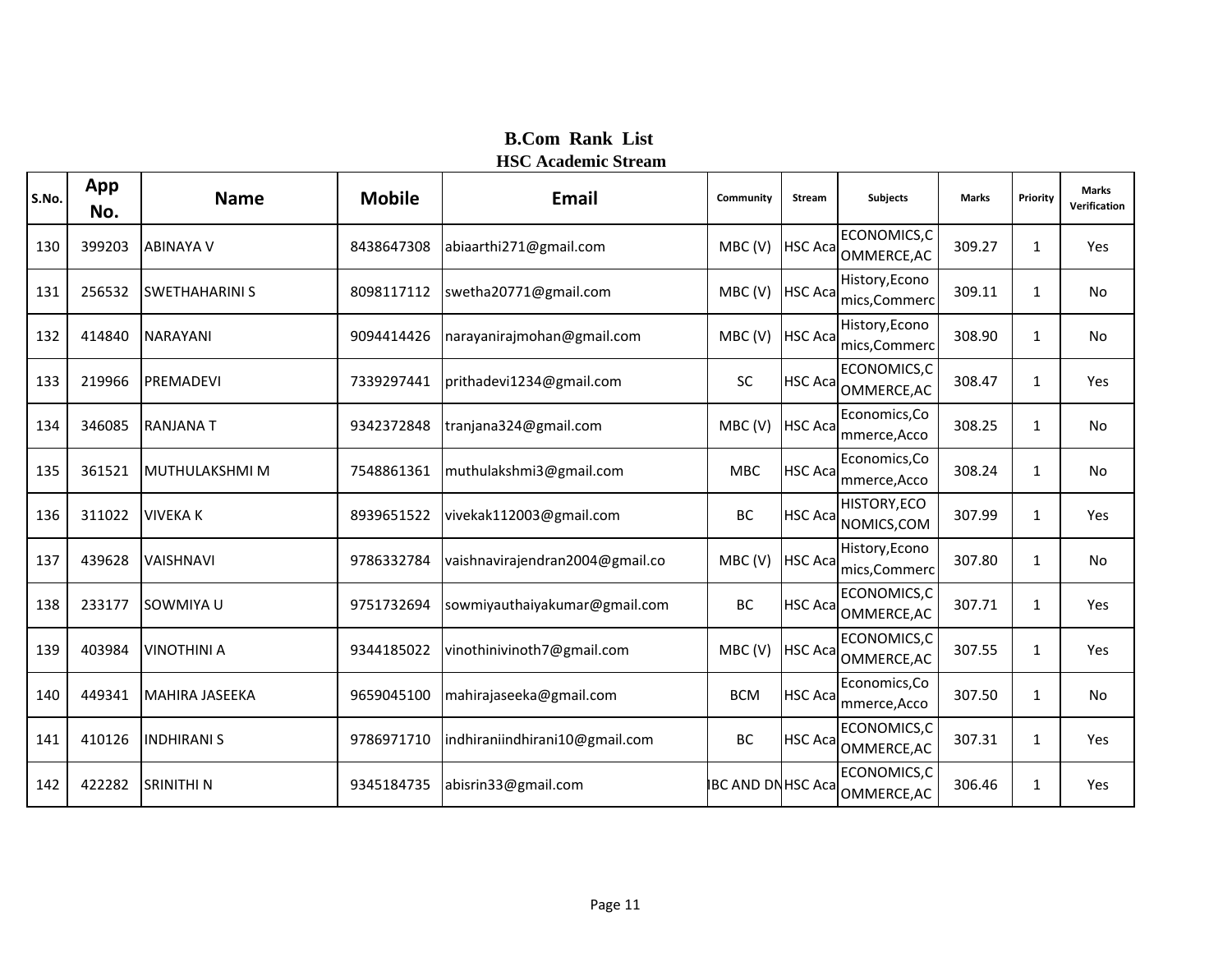| S.No. | App<br>No. | <b>Name</b>            | <b>Mobile</b> | <b>Email</b>                       | Community | <b>Stream</b>   | <b>Subjects</b>                     | <b>Marks</b> | Priority       | <b>Marks</b><br>Verification |
|-------|------------|------------------------|---------------|------------------------------------|-----------|-----------------|-------------------------------------|--------------|----------------|------------------------------|
| 143   | 471278     | <b>PREETHIM</b>        | 9750965924    | preethimanokaran08@gmail.com       | MBC(V)    | <b>HSC Aca</b>  | ECONOMICS,C<br>OMMERCE, AC          | 305.86       | 1              | Yes                          |
| 144   | 296034     | <b>AGALYA D</b>        | 6369598623    | abiramimoorthy27@gmail.com         | MBC(V)    | <b>HSC Aca</b>  | HISTORY, ECO<br>NOMICS, COM         | 305.80       | 1              | Yes                          |
| 145   | 290715     | RAJALAKSHMI V          | 9659802625    | mp1433497@gmail.com                | <b>SC</b> | <b>HSC Acal</b> | ECONOMICS,C<br>OMMERCE, AC          | 305.19       | 1              | Yes                          |
| 146   | 258840     | <b>POONGUZHALI M</b>   | 9976961136    | stephenrajmathi@gmail.com          | <b>SC</b> | <b>HSC Aca</b>  | ECONOMICS,C<br>OMMERCE, AC          | 305.06       | $\overline{2}$ | Yes                          |
| 147   | 359961     | LIBIYA                 | 9159709403    | libiya2004@gmail.com               | BC        | <b>HSC Aca</b>  | ECONOMICS,C<br>OMMERCE, AC          | 305.04       | $\overline{2}$ | Yes                          |
| 148   | 436778     | <b>KOWSALYA</b>        | 9787561363    | kowsalyakasinathan2003@gmail.com   | <b>SC</b> | <b>HSC Aca</b>  | ECONOMICS,C<br>OMMERCE, AC          | 304.98       | 1              | Yes                          |
| 149   | 249468     | <b>VIJAYALAKSHMI A</b> | 8438626494    | nanthakumarnanthakumar27@gmail.con | MBC(V)    | <b>HSC Acal</b> | ECONOMICS,C<br>OMMERCE, AC          | 304.45       | 1              | Yes                          |
| 150   | 209958     | <b>VIDHYA G</b>        | 8098450213    | vidhyaviji0104@gmil.com            | MBC       | <b>HSC Aca</b>  | ECONOMICS,C<br>OMMERCE, AC          | 304.32       | 1              | Yes                          |
| 151   | 291225     | <b>ROOBINA M</b>       | 8610738174    | roobinamahalingam@gmail.com        | <b>SC</b> | <b>HSC Aca</b>  | ECONOMICS,C<br>OMMERCE, AC          | 303.85       | 1              | Yes                          |
| 152   | 223993     | <b>VIJAYAKUMARI V</b>  | 6381113904    | vijayakumariv2004@gmail.com        | MBC(V)    | <b>HSC Aca</b>  | ECONOMICS, C<br>OMMERCE, AC         | 303.74       | 1              | Yes                          |
| 153   | 264501     | <b>ABIRAMI R</b>       | 7339078842    | abi636022@gmail.com                | MBC(V)    | <b>HSC Aca</b>  | ECONOMICS,C<br>OMMERCE, AC          | 303.68       | 1              | Yes                          |
| 154   | 287944     | <b>ARTHIG</b>          | 8870433347    | gunaarthi76@gmail.com              | MBC(V)    |                 | HISTORY, ECO<br>HSC Aca NOMICS, COM | 303.56       | 1              | Yes                          |
| 155   | 439633     | <b>SIVAPRIYA S</b>     | 8940887269    | sivapriyasiva1104@gmail.com        | MBC(V)    | <b>HSC Aca</b>  | ECONOMICS,C<br>OMMERCE, AC          | 303.31       | 1              | Yes                          |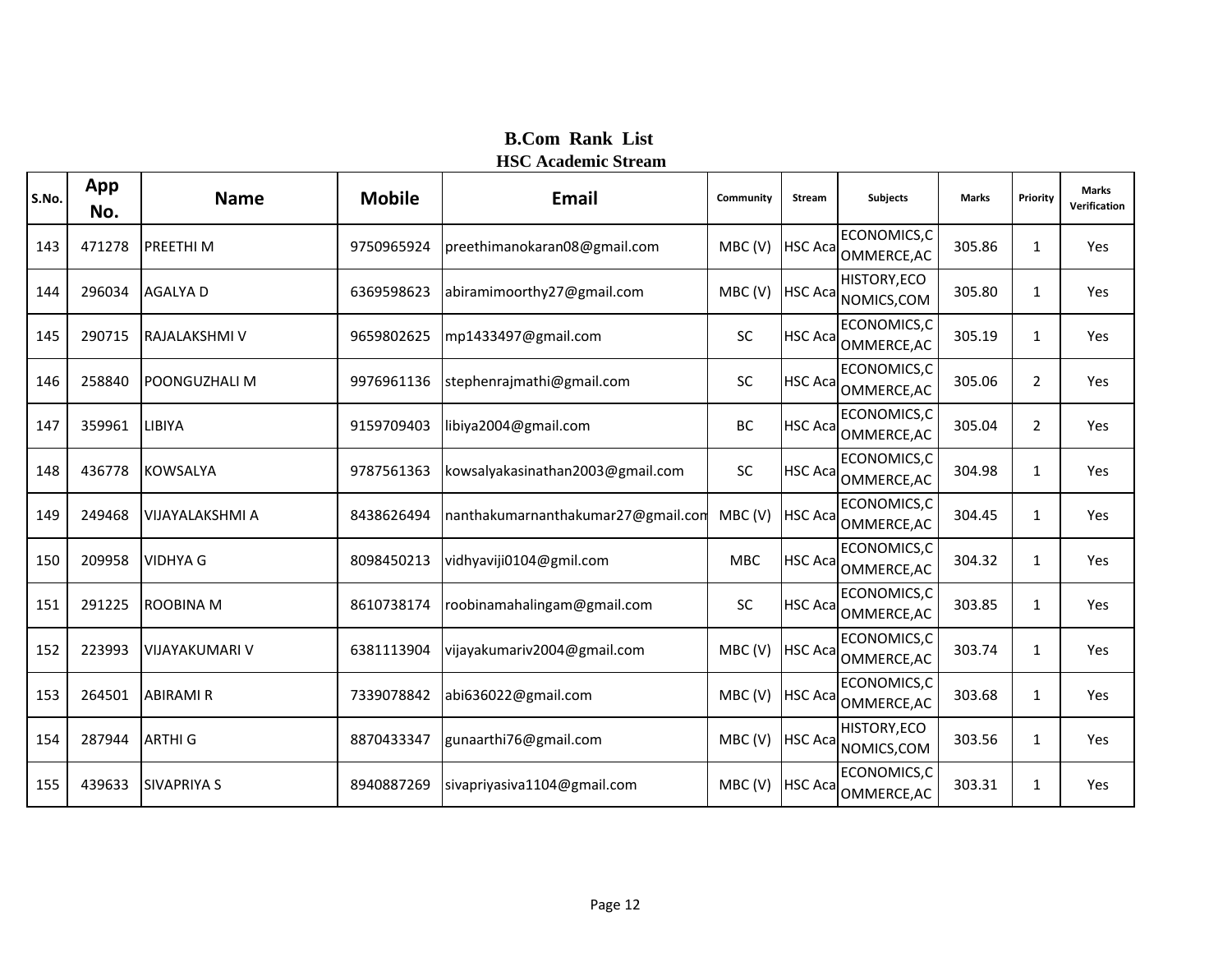| S.No. | App<br>No. | <b>Name</b>             | <b>Mobile</b> | <b>Email</b>                | Community                | <b>Stream</b>   | <b>Subjects</b>               | <b>Marks</b> | Priority     | <b>Marks</b><br>Verification |
|-------|------------|-------------------------|---------------|-----------------------------|--------------------------|-----------------|-------------------------------|--------------|--------------|------------------------------|
| 156   | 490845     | <b>MAHESWARI M</b>      | 9342530236    | maheswari2021@gmail.com     | MBC(V)                   | <b>HSC Aca</b>  | ECONOMICS, C<br>OMMERCE, AC   | 303.26       | 1            | Yes                          |
| 157   | 347169     | <b>PABITHA P</b>        | 7639761851    | p.pabitha2005@gmail.com     | <b>SC</b>                | <b>HSC Aca</b>  | ECONOMICS, C<br>OMMERCE, AC   | 303.23       | $\mathbf{1}$ | Yes                          |
| 158   | 354095     | <b>VINISHA V</b>        | 9750449585    | vinisha02022004@gmail.com   | MBC(V)                   | <b>HSC Aca</b>  | ECONOMICS,C<br>OMMERCE, AC    | 302.89       | $\mathbf{1}$ | Yes                          |
| 159   | 363213     | JAGATHISHWARI J         | 9384974042    | jagathishwari2004@gmail.com | MBC(V)                   | <b>HSC Acal</b> | ECONOMICS, C<br>OMMERCE, AC   | 302.88       | 2            | Yes                          |
| 160   | 400555     | <b>JAGATHISHWARI J</b>  | 9384974042    | sasthakaninimaiam@gmail.com | MBC(V)                   | <b>HSC Aca</b>  | Economics, Co<br>mmerce, Acco | 302.88       | 3            | No                           |
| 161   | 350137     | TAMILMOZHI M            | 7639985362    | tamilmozhim005@gmail.com    | SC                       | <b>HSC Aca</b>  | ECONOMICS, C<br>OMMERCE, AC   | 302.75       | 1            | Yes                          |
| 162   | 290100     | <b>PRIYADHARSHINI S</b> | 6384744780    | priyaspriyas678@gmail.com   | SC                       | <b>HSC Acal</b> | ECONOMICS, C<br>OMMERCE, AC   | 302.51       | 1            | Yes                          |
| 163   | 339147     | <b>KAVIYA R</b>         | 9965359332    | rr0624568@gmail.com         | <b>IBC AND DNHSC Aca</b> |                 | ECONOMICS,C<br>OMMERCE, AC    | 302.42       | $\mathbf{1}$ | Yes                          |
| 164   | 337812     | <b>JANANI, S</b>        | 8682873893    | jananisarangabani@gmail.com | SC                       | <b>HSC Aca</b>  | ECONOMICS,C<br>OMMERCE, AC    | 302.27       | $\mathbf{1}$ | Yes                          |
| 165   | 464896     | <b>JAYASRI</b>          | 9042378328    | ishvalarmathi2002@gmail.com | SC                       | <b>HSC Aca</b>  | Economics, Co<br>mmerce, Acco | 302.01       | 1            | <b>No</b>                    |
| 166   | 235900     | Sangeetha U             | 9597406229    | sangeetha2004@gmail.com     | MBC(V)                   | <b>HSC Aca</b>  | HISTORY, ECO<br>NOMICS, COM   | 302.00       | $\mathbf{1}$ | Yes                          |
| 167   | 305773     | <b>DHANUSUYA S</b>      | 9843576351    | dhanusuya27112003@gmail.com | MBC(V)                   | <b>HSC Aca</b>  | ECONOMICS, C<br>OMMERCE, AC   | 301.49       | $\mathbf{1}$ | Yes                          |
| 168   | 349079     | <b>RAMYAR</b>           | 6385200562    | raviramya12062004@gmail.com | <b>SC</b>                | <b>HSC Aca</b>  | ECONOMICS,C<br>OMMERCE, AC    | 301.48       | $\mathbf{1}$ | Yes                          |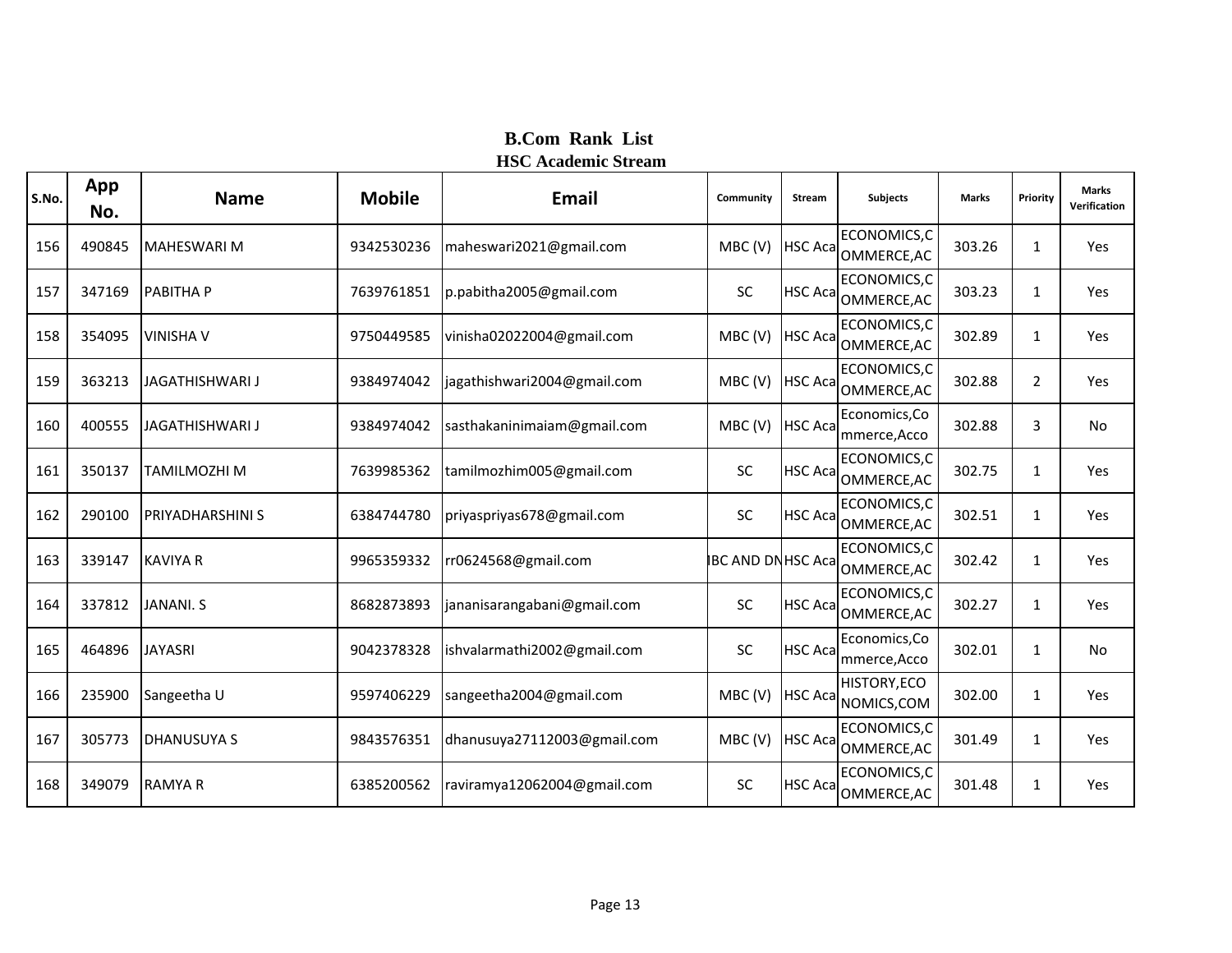| S.No. | App<br>No. | <b>Name</b>          | <b>Mobile</b> | <b>Email</b>                  | Community  | <b>Stream</b>   | <b>Subjects</b>               | <b>Marks</b> | Priority     | <b>Marks</b><br>Verification |
|-------|------------|----------------------|---------------|-------------------------------|------------|-----------------|-------------------------------|--------------|--------------|------------------------------|
| 169   | 206506     | <b>NIVETHAT</b>      | 9843926228    | nivevennile24@gmail.com       | <b>SC</b>  | <b>HSC Acal</b> | HISTORY, ECO<br>NOMICS, COM   | 301.11       | $\mathbf{1}$ | Yes                          |
| 170   | 213600     | <b>SWETHA A</b>      | 9943852799    | inetakkur@gmail.com           | <b>SC</b>  | <b>HSC Aca</b>  | ECONOMICS, C<br>OMMERCE, AC   | 301.03       | 1            | Yes                          |
| 171   | 212417     | <b>T.SANGAVI</b>     | 9626652384    | mahendran4viji@gmail.com      | <b>SC</b>  | <b>HSC Acal</b> | ECONOMICS, C<br>OMMERCE, AC   | 301.02       | $\mathbf{1}$ | Yes                          |
| 172   | 358449     | <b>GANGA S</b>       | 6385490813    | pavisankarr2003@gmail.com     | MBC(V)     | <b>HSC Aca</b>  | ECONOMICS, C<br>OMMERCE, AC   | 300.57       | $\mathbf{1}$ | Yes                          |
| 173   | 253730     | <b>VIDHYA S</b>      | 8667877451    | abisilal733@gmail.com         | MBC(V)     | <b>HSC Aca</b>  | ECONOMICS, C<br>OMMERCE, AC   | 300.52       | $\mathbf{1}$ | Yes                          |
| 174   | 434463     | SOWMIYA G            | 7639721493    | SARANYAANITHA50@GMAIL.COM     | <b>SC</b>  | <b>HSC Acal</b> | HISTORY, ECO<br>NOMICS, COM   | 300.46       | $\mathbf{1}$ | Yes                          |
| 175   | 382408     | <b>PARAMESWARI A</b> | 7708379922    | parameswari1236@gmail.com     | MBC(V)     | <b>HSC Aca</b>  | ECONOMICS,C<br>OMMERCE, AC    | 299.77       | 1            | Yes                          |
| 176   | 218239     | <b>VARSHA S</b>      | 7092315978    | vasukiv230@gmail.com          | MBC(V)     | <b>HSC Aca</b>  | ECONOMICS,C<br>OMMERCE, AC    | 299.26       | $\mathbf{1}$ | Yes                          |
| 177   | 345151     | <b>VARSHA S</b>      | 7092315978    | varshaselvammyl2004@gmail.com | MBC(V)     | <b>HSC Aca</b>  | Economics, Co<br>mmerce, Acco | 299.26       | $\mathbf{1}$ | <b>No</b>                    |
| 178   | 308761     | <b>PRAVEENA R</b>    | 9994797847    | praveenar18022004@gmail.com   | SC         | <b>HSC Acal</b> | ECONOMICS,C<br>OMMERCE, AC    | 299.01       | 1            | Yes                          |
| 179   | 415707     | <b>SARMILA A</b>     | 8012352951    | mobileservicerr77@gmail.com   | <b>SC</b>  | <b>HSC Aca</b>  | Economics, Co<br>mmerce, Acco | 299.00       | $\mathbf{1}$ | <b>No</b>                    |
| 180   | 404189     | <b>ABINAYA U</b>     | 8015492363    | uabinaya10052004@gmail.com    | <b>SCA</b> | <b>HSC Aca</b>  | ECONOMICS, C<br>OMMERCE, AC   | 298.79       | $\mathbf{1}$ | Yes                          |
| 181   | 293352     | <b>NITHYASRIK</b>    | 9342212687    | srinithyasri242@gmail.com     | BC         | <b>HSC Aca</b>  | Economics, Co<br>mmerce, Acco | 298.65       | $\mathbf{1}$ | No                           |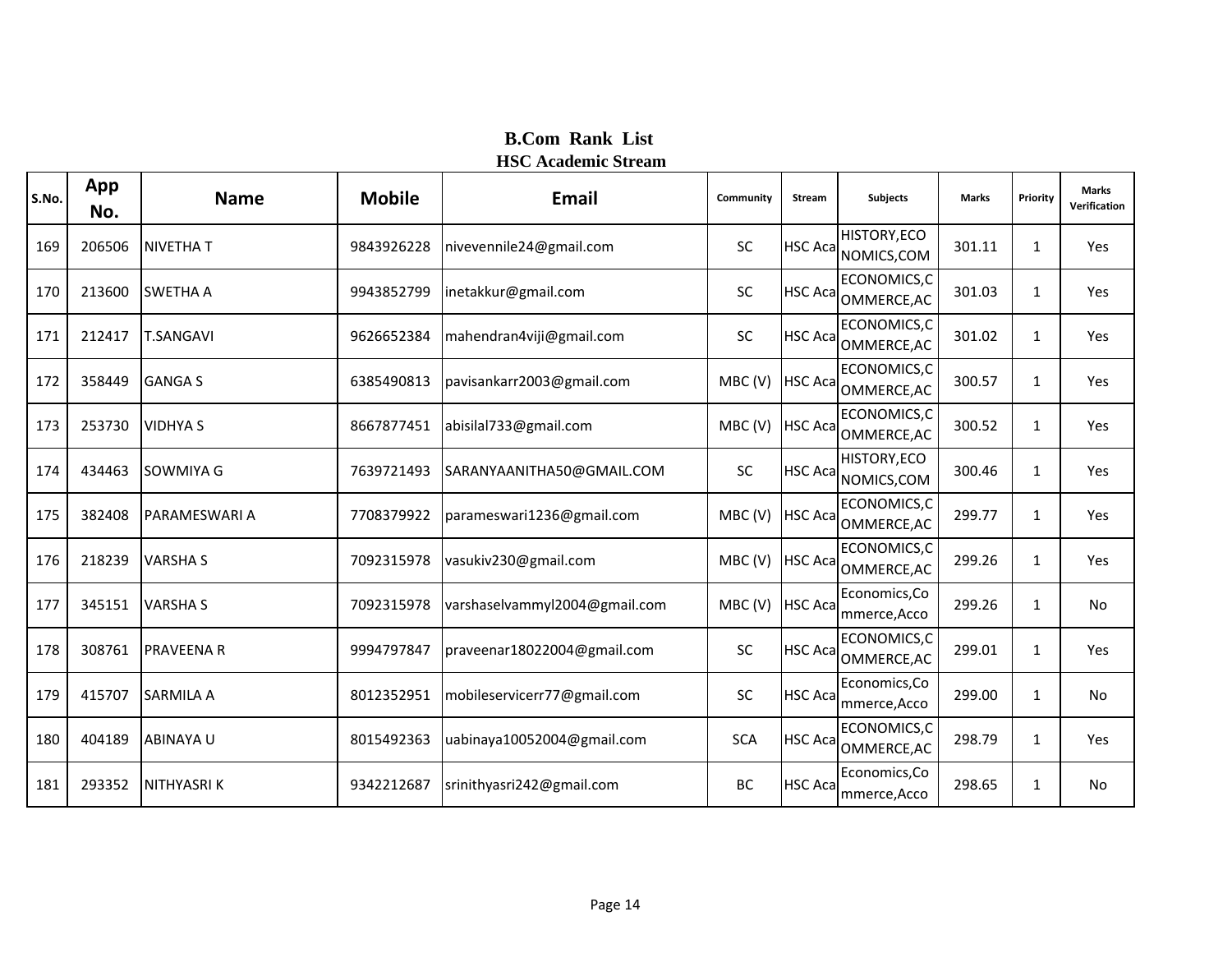| S.No. | App<br>No. | <b>Name</b>        | <b>Mobile</b> | <b>Email</b>                     | Community | <b>Stream</b>   | <b>Subjects</b>                    | <b>Marks</b> | Priority     | <b>Marks</b><br>Verification |
|-------|------------|--------------------|---------------|----------------------------------|-----------|-----------------|------------------------------------|--------------|--------------|------------------------------|
| 182   | 264752     | PRIYADHARSHINI K   | 9788036439    | priyadharshini19112005@gmail.com | MBC(V)    | <b>HSC Aca</b>  | ECONOMICS,C<br>OMMERCE, AC         | 298.58       | $\mathbf{1}$ | Yes                          |
| 183   | 303744     | <b>ABINAYA R</b>   | 8438621816    | abinayasubi1372004@gmail.com     | SC        | <b>HSC Aca</b>  | ECONOMICS,C<br>OMMERCE, AC         | 298.48       | $\mathbf{1}$ | Yes                          |
| 184   | 312834     | <b>KAVIYA E</b>    | 9488806111    | delamaaran@gmail.com             | SC        | <b>HSC Aca</b>  | ECONOMICS,C<br>OMMERCE, AC         | 298.10       | $\mathbf{1}$ | Yes                          |
| 185   | 294018     | <b>KARTHIKA R</b>  | 6379558025    | roobarooba68@gmail.com           | BC        | <b>HSC Aca</b>  | ECONOMICS, C<br>OMMERCE, AC        | 297.77       | $\mathbf{1}$ | Yes                          |
| 186   | 343202     | <b>JOTHIKA</b>     | 9087289040    | rajendiranjothika@gmail.com      | MBC(V)    | <b>HSC Acal</b> | ECONOMICS, C<br>OMMERCE, AC        | 297.59       | $\mathbf{1}$ | Yes                          |
| 187   | 397905     | <b>KAVIYA R</b>    | 9443985090    | rajuathur1970@gmail.com          | MBC(V)    | <b>HSC Aca</b>  | ECONOMICS, C<br>OMMERCE, AC        | 297.19       | $\mathbf{1}$ | Yes                          |
| 188   | 479066     | <b>PARIMALA S</b>  | 8973674720    | s.parimala13604@gmail.com        | SC        | <b>HSC Aca</b>  | ECONOMICS,C<br>OMMERCE, AC         | 296.85       | 1            | Yes                          |
| 189   | 291485     | <b>ABIRAMI R</b>   | 9843136186    | abiramiravi2004@gmail.com        | MBC(V)    | <b>HSC Aca</b>  | ECONOMICS,C<br>OMMERCE, AC         | 296.50       | $\mathbf{1}$ | Yes                          |
| 190   | 286972     | <b>KAVITHA E</b>   | 8344070640    | kavithaelangovan2004@gmail.com   | MBC(V)    | <b>HSC Aca</b>  | ECONOMICS,C<br>OMMERCE, AC         | 296.48       | $\mathbf{1}$ | Yes                          |
| 191   | 442135     | Mahalakshmi.p      | 8524013764    | subasngee11@gmail.com            | MBC(V)    | <b>HSC Aca</b>  | <b>HISTORY, ECO</b><br>NOMICS, COM | 296.23       | 1            | Yes                          |
| 192   | 335690     | <b>ABINAYA N</b>   | 9597790681    | abi227281@gmail.com              | MBC(V)    | <b>HSC Acal</b> | ECONOMICS,C<br>OMMERCE, AC         | 296.13       | $\mathbf{1}$ | Yes                          |
| 193   | 303972     | <b>VAISHNAVI A</b> | 9080770381    | smartdigi010@gmail.com           | MBC(V)    | <b>HSC Acal</b> | <b>HISTORY, ECO</b><br>NOMICS, COM | 296.01       | $\mathbf{1}$ | Yes                          |
| 194   | 257542     | <b>SUBASRIB</b>    | 8270813879    | subasreeranjeeth@gmail.com       | SC        | <b>HSC Aca</b>  | HISTORY, ECO<br>NOMICS, COM        | 295.99       | $\mathbf{1}$ | Yes                          |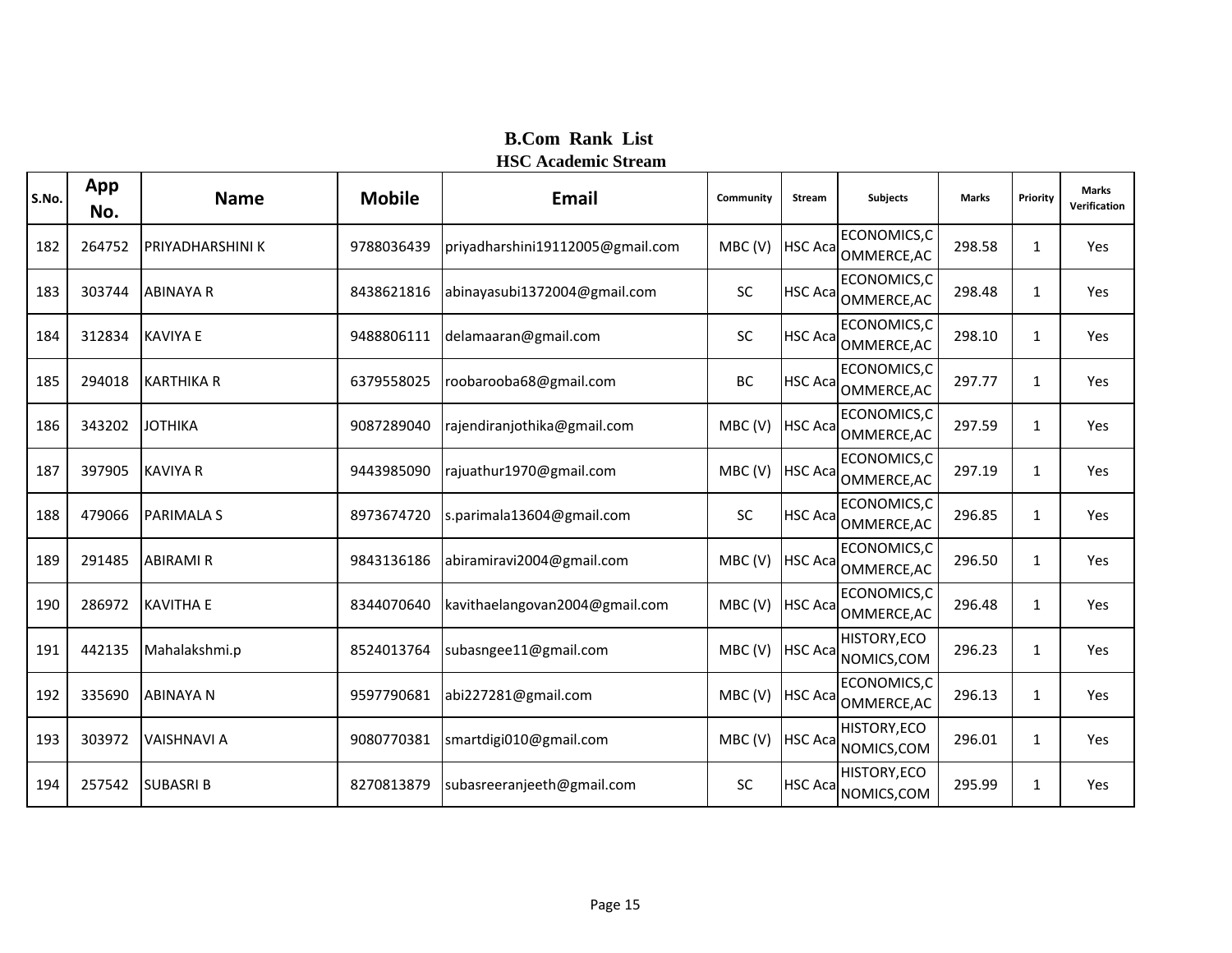| S.No. | App<br>No. | <b>Name</b>        | <b>Mobile</b> | Email                         | Community  | Stream          | Subjects                            | <b>Marks</b> | Priority       | <b>Marks</b><br>Verification |
|-------|------------|--------------------|---------------|-------------------------------|------------|-----------------|-------------------------------------|--------------|----------------|------------------------------|
| 195   | 265259     | <b>SARUMATHIR</b>  | 9751236037    | saruramesh2021@gmail.com      | <b>MBC</b> | <b>HSC Acal</b> | <b>HISTORY, ECO</b><br>NOMICS, COM  | 295.81       | $\mathbf{1}$   | Yes                          |
| 196   | 278546     | <b>SUSHMITHA</b>   | 8682098537    | sdtdharmadurai@gmail.com      | SC         | <b>HSC Acal</b> | ECONOMICS,C<br>OMMERCE, AC          | 295.64       | $\mathbf{1}$   | Yes                          |
| 197   | 501867     | <b>SATHIYA B</b>   | 6384219761    | sathiya13022001@gmail.com     | MBC(V)     | <b>HSC Aca</b>  | Commerce, Ac<br>countancy           | 295.50       | $\mathbf{1}$   | <b>No</b>                    |
| 198   | 241121     | <b>SANTHIYA R</b>  | 8428964503    | sandhyasandhiya740@gmail.com  | MBC(V)     | <b>HSC Aca</b>  | ECONOMICS,C<br>OMMERCE, AC          | 295.49       | $\mathbf{1}$   | Yes                          |
| 199   | 255219     | <b>AKILA A</b>     | 7708751826    | javijayabal111@gmail.com      | SC         | <b>HSC Aca</b>  | HISTORY, ECO<br>NOMICS, COM         | 295.35       | $\mathbf{1}$   | Yes                          |
| 200   | 494921     | <b>MALINI M</b>    | 9578423609    | rajiv10061991@gmail.com       | SC         | <b>HSC Aca</b>  | ECONOMICS,C<br>OMMERCE, AC          | 295.34       | 3              | Yes                          |
| 201   | 275273     | <b>ELAVARASI D</b> | 9585714653    | swathistr2@gmail.com          | <b>SC</b>  | <b>HSC Aca</b>  | ECONOMICS,C<br>OMMERCE, AC          | 295.26       | $\mathbf{1}$   | Yes                          |
| 202   | 311491     | <b>RUBAV</b>       | 6382162413    | rubavictor08@gmail.com        | SC         | <b>HSC Aca</b>  | ECONOMICS,C<br>OMMERCE, AC          | 294.92       | $\mathbf{1}$   | Yes                          |
| 203   | 382320     | <b>KABISHA R</b>   | 9842674253    | kabisha2004r@gmail.com        | SC         | <b>HSC Acal</b> | ECONOMICS,C<br>OMMERCE, AC          | 294.68       | $\overline{2}$ | Yes                          |
| 204   | 381857     | <b>SARMILA S</b>   | 9626908631    | sarmila2004sanmugam@gmail.com | SC         |                 | ECONOMICS, C<br>HSC Aca OMMERCE, AC | 294.67       | 1              | Yes                          |
| 205   | 285932     | <b>SARANYA S</b>   | 9943659103    | manimani30788@gmail.com       | <b>SC</b>  | <b>HSC Acal</b> | <b>HISTORY, ECO</b><br>NOMICS, COM  | 294.44       | $\mathbf{1}$   | Yes                          |
| 206   | 293207     | <b>RAVITHA R</b>   | 9952846251    | ravitharavichandran@gmail.com | SC         | <b>HSC Acal</b> | ECONOMICS, C<br>OMMERCE, AC         | 293.92       | $\overline{2}$ | Yes                          |
| 207   | 452834     | <b>ABINAYA</b>     | 8825613343    | abigopi125@gmail.com          | MBC(V)     | <b>HSC Acal</b> | ECONOMICS,C<br>OMMERCE, AC          | 293.74       | $\mathbf{1}$   | Yes                          |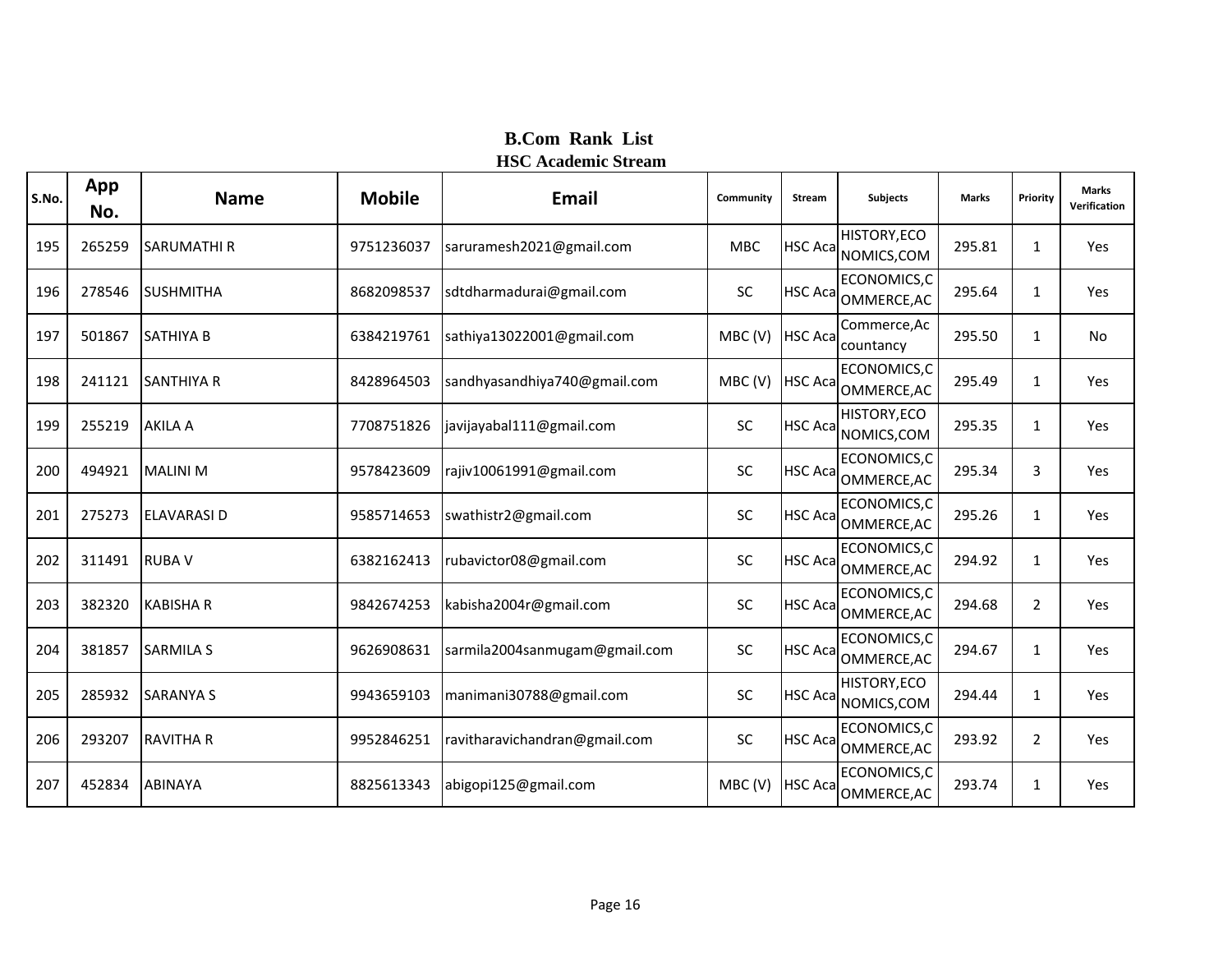| S.No. | App<br>No. | <b>Name</b>            | <b>Mobile</b> | <b>Email</b>                  | Community                | <b>Stream</b>   | <b>Subjects</b>                 | <b>Marks</b> | Priority       | <b>Marks</b><br>Verification |
|-------|------------|------------------------|---------------|-------------------------------|--------------------------|-----------------|---------------------------------|--------------|----------------|------------------------------|
| 208   | 308304     | <b>RAMYA A</b>         | 9342630242    | ramyaazhagar555@gmail.com     | MBC(V)                   | <b>HSC Aca</b>  | ECONOMICS, C<br>OMMERCE, AC     | 293.36       | $\mathbf{1}$   | Yes                          |
| 209   | 318662     | <b>DHARSHINI P</b>     | 7708918914    | dharshini072004@gmail.com     | MBC(V)                   | <b>HSC Aca</b>  | HISTORY, ECO<br>NOMICS, COM     | 293.10       | $\mathbf{1}$   | Yes                          |
| 210   | 391288     | <b>NANDHINI N</b>      | 8270523779    | nnandhinikkt@gmail.com        | <b>BC</b>                | <b>HSC Acal</b> | ECONOMICS, C<br>OMMERCE, AC     | 292.94       | $\mathbf{1}$   | Yes                          |
| 211   | 439674     | <b>ROSHINI M</b>       | 9943495820    | raahulinet2305@gmail.com      | <b>IBC AND DNHSC Aca</b> |                 | Economics, Co<br>mmerce, Acco   | 292.90       | 3              | <b>No</b>                    |
| 212   | 367709     | <b>DHARANI R</b>       | 9751633180    | vigneshkannan564@gmail.com    | MBC(V)                   | <b>HSC Aca</b>  | ECONOMICS, C<br>OMMERCE, AC     | 292.76       | $\mathbf{1}$   | Yes                          |
| 213   | 394206     | NIVEDHA J              | 9843046986    | sudhakarammu2021@gmail.com    | SC                       | <b>HSC Aca</b>  | HISTORY, ECO<br>NOMICS, COM     | 292.46       | $\mathbf{1}$   | Yes                          |
| 214   | 381865     | <b>KAYALVIZHI S</b>    | 6385415095    | kayalvizhi2004st@gmail.com    | SC                       | <b>HSC Acal</b> | ECONOMICS, C<br>OMMERCE, AC     | 292.34       | 1              | Yes                          |
| 215   | 490795     | <b>ASHA A</b>          | 8098954210    | ashaarivazhagan2226@gmail.com | <b>SC</b>                | <b>HSC Aca</b>  | ECONOMICS, C<br>OMMERCE, AC     | 292.26       | $\overline{2}$ | Yes                          |
| 216   | 377769     | VASHANYA J             | 9843327970    | selvam043@gmail.com           | MBC(V)                   | <b>HSC Aca</b>  | ECONOMICS,C<br>OMMERCE, AC      | 292.13       | $\mathbf{1}$   | Yes                          |
| 217   | 306769     | <b>G.VIJAYALAKSHMI</b> | 9442015237    | ganesans189@gmail.com         | SC                       | <b>HSC Aca</b>  | ECONOMICS,C<br>OMMERCE, AC      | 291.70       | 1              | Yes                          |
| 218   | 417430     | <b>LAVANYA M</b>       | 8939586632    | lavanya24062004@gmail.com     | MBC(V)                   | <b>HSC Aca</b>  | HISTORY, ECO<br>NOMICS, COM     | 291.57       | $\mathbf{1}$   | Yes                          |
| 219   | 499050     | <b>UMAMAKESWARI R</b>  | 8428524903    | nithyabcamba@gmail.com        | MBC(V)                   | <b>HSC</b> Aca  | ECONOMICS,C<br>OMMERCE, AC      | 291.45       | 1              | Yes                          |
| 220   | 373456     | <b>MOULIKA</b>         | 6380922307    | moulika222004@gmail.com       | <b>SC</b>                | <b>HSC Aca</b>  | History, Econo<br>mics, Commerc | 291.35       | $\mathbf{1}$   | No                           |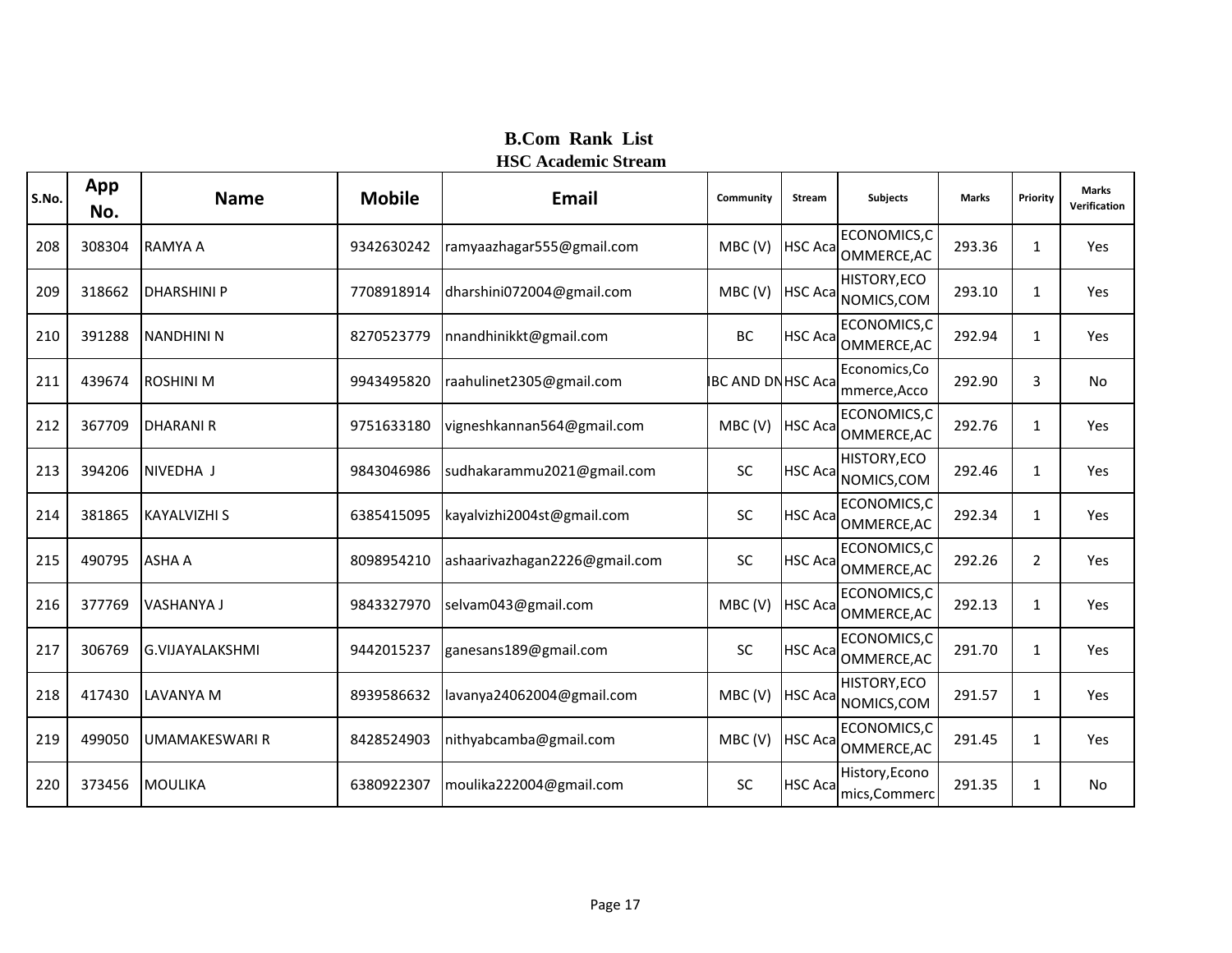| S.No. | App<br>No. | <b>Name</b>            | <b>Mobile</b> | <b>Email</b>                   | Community                | <b>Stream</b>   | <b>Subjects</b>                     | <b>Marks</b> | Priority       | <b>Marks</b><br>Verification |
|-------|------------|------------------------|---------------|--------------------------------|--------------------------|-----------------|-------------------------------------|--------------|----------------|------------------------------|
| 221   | 311034     | RAJARAJESHWARI S       | 9150545051    | akimurugan24@gmail.com         | MBC(V)                   | <b>HSC Acal</b> | ECONOMICS,C<br>OMMERCE, AC          | 290.69       | 1              | Yes                          |
| 222   | 468409     | <b>VIJAYALAKSHMI N</b> | 9342890526    | vijaya06052004@gmail.com       | <b>IBC AND DNHSC Aca</b> |                 | Economics, Co<br>mmerce, Acco       | 290.60       | $\overline{2}$ | <b>No</b>                    |
| 223   | 241976     | <b>KAVIYA</b>          | 9788041995    | kaviyamurugan936@gmail.com     | MBC(V)                   | <b>HSC Aca</b>  | ECONOMICS,C<br>OMMERCE, AC          | 290.54       | $\mathbf{1}$   | Yes                          |
| 224   | 251836     | <b>KAVIYA M</b>        | 9788041995    | kaviyam180@gmail.com           | MBC(V)                   | <b>HSC Aca</b>  | Economics, Co<br>mmerce, Acco       | 290.54       | 1              | <b>No</b>                    |
| 225   | 298737     | <b>VARSHINI B</b>      | 8098348525    | Varshini21022005@gmail.com     | SC                       |                 | ECONOMICS, C<br>HSC Aca OMMERCE, AC | 290.37       | 1              | Yes                          |
| 226   | 223729     | <b>SUGAPRIYA S</b>     | 9600572239    | priya42suga@gmail.com          | SC                       | <b>HSC Aca</b>  | ECONOMICS,C<br>OMMERCE, AC          | 290.29       | 1              | Yes                          |
| 227   | 315732     | <b>NADEESWARI S</b>    | 9843197375    | nedeeswari@gmail.com           | <b>BC</b>                |                 | ECONOMICS,C<br>HSC Aca OMMERCE, AC  | 290.01       | $\mathbf{1}$   | Yes                          |
| 228   | 206949     | <b>GAYATHRIS</b>       | 9003759224    | selvamkavitha314@gmail.com     | <b>IBC AND DNHSC Aca</b> |                 | ECONOMICS, C<br>OMMERCE, AC         | 289.61       | $\mathbf{1}$   | Yes                          |
| 229   | 399892     | <b>JAYASREE J</b>      | 9943135352    | pjsprakashh1975@gmail.com      | MBC(V)                   | <b>HSC Acal</b> | ECONOMICS,C<br>OMMERCE, AC          | 289.48       | $\overline{2}$ | Yes                          |
| 230   | 501848     | <b>SABITHAK</b>        | 9790289446    | sabithasabikumar2002@gmail.com | SC                       |                 | HISTORY, ECO<br>HSC Aca NOMICS, COM | 289.36       | $\mathbf{1}$   | Yes                          |
| 231   | 439830     | <b>KAYALVIZHI G</b>    | 9159129758    | raaahulinet2305@gmail.com      | <b>IBC AND DNHSC Aca</b> |                 | Economics, Co<br>mmerce, Acco       | 289.35       | 3              | No.                          |
| 232   | 349032     | <b>AARTHIT</b>         | 9095185549    | abimaha81@gmail.com            | SC                       | <b>HSC Aca</b>  | ECONOMICS,C<br>OMMERCE, AC          | 289.26       | 1              | Yes                          |
| 233   | 456434     | SINRELLA <sub>S</sub>  | 9976673926    | girubasiva3926@gmail.com       | SC                       | <b>HSC Aca</b>  | Economics, Co<br>mmerce, Acco       | 289.21       | 4              | No                           |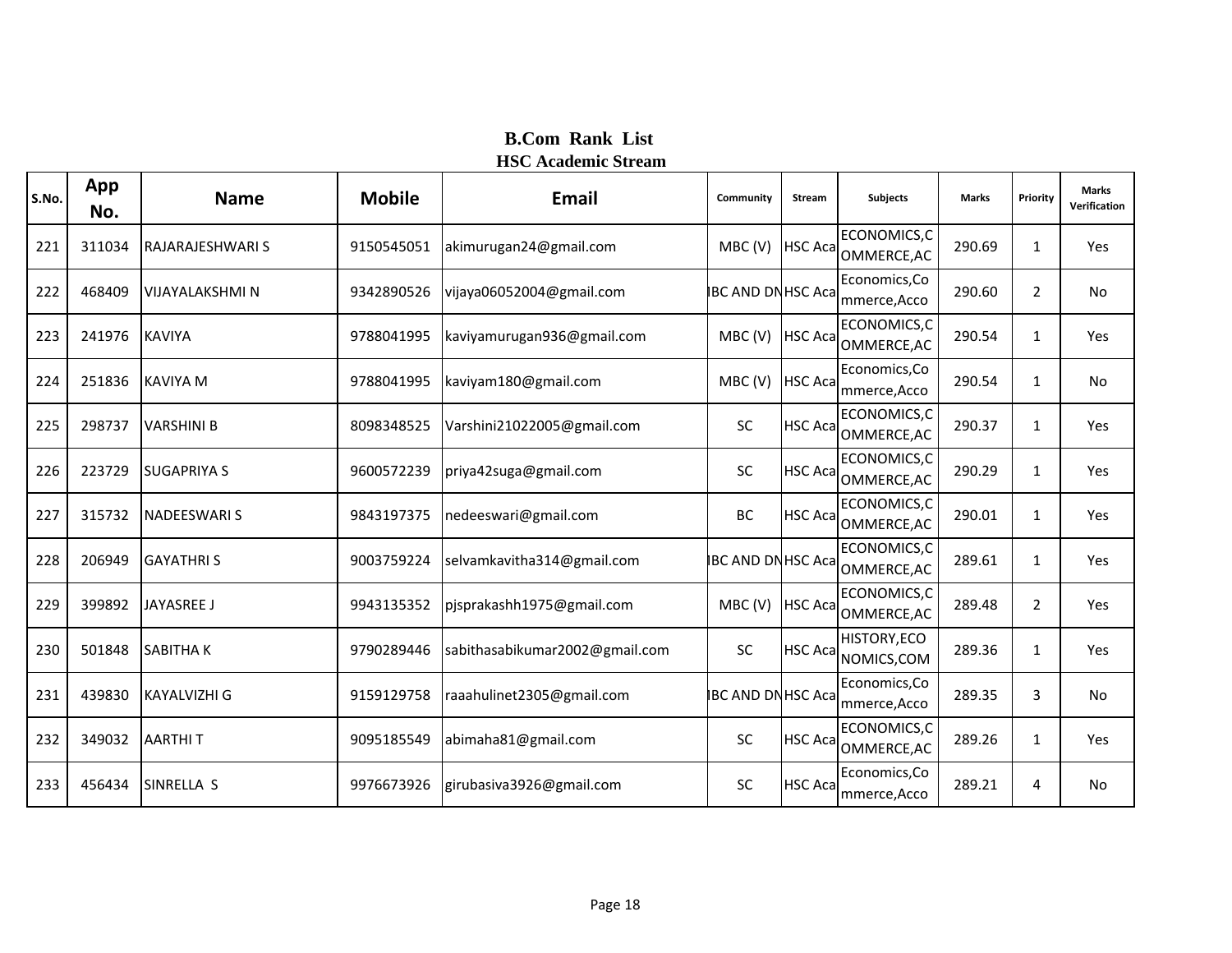| S.No. | App<br>No. | <b>Name</b>          | <b>Mobile</b> | <b>Email</b>                   | Community                | <b>Stream</b>   | <b>Subjects</b>                 | <b>Marks</b> | Priority       | <b>Marks</b><br>Verification |
|-------|------------|----------------------|---------------|--------------------------------|--------------------------|-----------------|---------------------------------|--------------|----------------|------------------------------|
| 234   | 239330     | <b>ANUSHA S</b>      | 7806883766    | srinivasanjayanthi69@gmail.com | BC                       | <b>HSC Acal</b> | ECONOMICS,C<br>OMMERCE, AC      | 288.90       | 1              | Yes                          |
| 235   | 322316     | <b>SIVARANJANI R</b> | 9751806855    | sivaran2003@gmail.com          | MBC(V)                   | <b>HSC Aca</b>  | ECONOMICS,C<br>OMMERCE, AC      | 288.90       | 1              | Yes                          |
| 236   | 376037     | <b>THILAGA A</b>     | 8056311081    | thilaga22072004@gmail.com      | SC                       | <b>HSC Aca</b>  | HISTORY, ECO<br>NOMICS, COM     | 288.70       | 1              | Yes                          |
| 237   | 418817     | <b>PRITHIKA R</b>    | 9384595961    | prithikaraman5104@gmai.com     | SC                       | <b>HSC Acal</b> | ECONOMICS,C<br>OMMERCE, AC      | 288.40       | 1              | Yes                          |
| 238   | 420975     | <b>MULLAIP</b>       | 9344590061    | senthamaraiperumal4@gmail.com  | BC                       | <b>HSC Aca</b>  | ECONOMICS, C<br>OMMERCE, AC     | 288.11       | 3              | Yes                          |
| 239   | 200255     | NIVETHA R            | 9176403099    | manjulanivetha1982@gmail.com   | MBC(V)                   | <b>HSC Aca</b>  | ECONOMICS,C<br>OMMERCE, AC      | 287.79       | 1              | Yes                          |
| 240   | 379877     | <b>ARTHIS</b>        | 6383060926    | mohamedfazil724@gmail.com      | MBC(V)                   | <b>HSC Aca</b>  | Economics, Co<br>mmerce, Acco   | 287.76       | 1              | No                           |
| 241   | 236176     | <b>HARINI.S</b>      | 9894428052    | ragulvideo1972@gmail.com       | <b>SC</b>                | <b>HSC Aca</b>  | ECONOMICS,C<br>OMMERCE, AC      | 287.75       | 1              | Yes                          |
| 242   | 366243     | <b>BHAVITHRA</b>     | 9677093594    | bhavithraraman2002@gmail.com   | <b>SC</b>                | <b>HSC Acal</b> | ECONOMICS,C<br>OMMERCE, AC      | 287.60       | $\overline{2}$ | Yes                          |
| 243   | 285751     | <b>SUMITHRA G</b>    | 7397019872    | sumithragurumoorthy@gmail.com  | MBC(V)                   | <b>HSC Aca</b>  | HISTORY, ECO<br>NOMICS, COM     | 287.58       | 1              | Yes                          |
| 244   | 493929     | <b>MAHESWARI R</b>   | 9786858597    | maheswari300207@gmail.com      | <b>IBC AND DNHSC Aca</b> |                 | History, Econo<br>mics, Commerc | 287.00       | 1              | No                           |
| 245   | 235415     | <b>GAYATHRIS</b>     | 9786393218    | kannanvakannanva37@gmail.com   | MBC(V)                   | <b>HSC Aca</b>  | HISTORY, ECO<br>NOMICS, COM     | 286.89       | 1              | Yes                          |
| 246   | 336532     | <b>KAVIYA K</b>      | 9345120468    | ssundaramsundaram51@gmail.com  | MBC(V)                   | <b>HSC Aca</b>  | ECONOMICS,C<br>OMMERCE, AC      | 286.88       | 1              | Yes                          |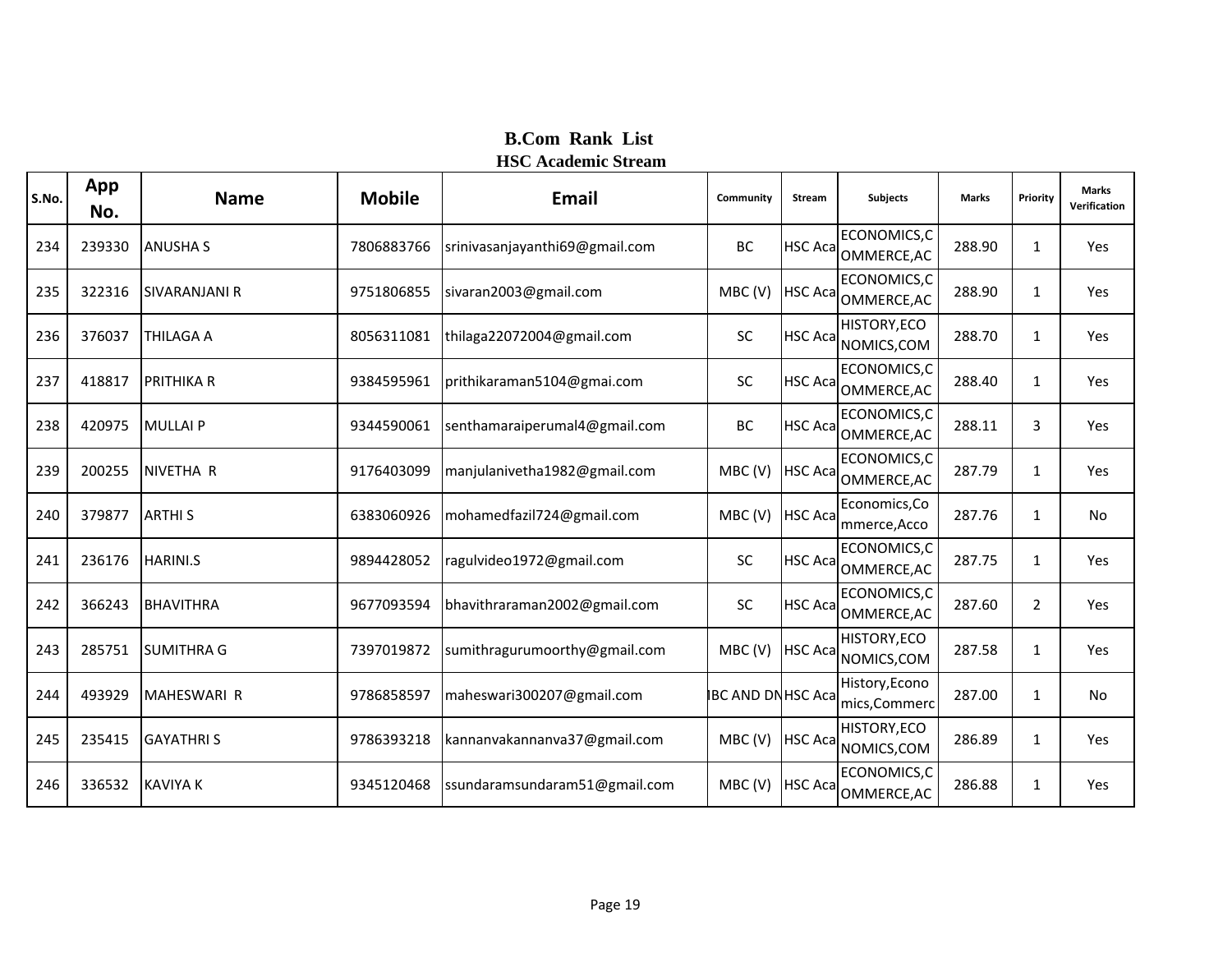| S.No. | App<br>No. | <b>Name</b>          | <b>Mobile</b> | Email                            | Community  | <b>Stream</b>   | <b>Subjects</b>               | <b>Marks</b> | Priority | <b>Marks</b><br>Verification |
|-------|------------|----------------------|---------------|----------------------------------|------------|-----------------|-------------------------------|--------------|----------|------------------------------|
| 247   | 287673     | <b>NIVETHAN</b>      | 8098555170    | nivetha2003pnr@gmail.com         | BC         | <b>HSC Aca</b>  | ECONOMICS,C<br>OMMERCE, AC    | 286.84       | 1        | Yes                          |
| 248   | 332758     | SOBIKA.R             | 9025265254    | rsabinash31@gmail.com            | SC         | <b>HSC Aca</b>  | ECONOMICS,C<br>OMMERCE, AC    | 286.73       | 1        | Yes                          |
| 249   | 497627     | <b>MONIKA M</b>      | 9566362817    | selvabas452@gmail.com            | SC         | <b>HSC Acal</b> | Economics, Co<br>mmerce, Acco | 286.72       | 1        | No                           |
| 250   | 346382     | <b>ABINESHWARI</b>   | 9655938262    | ganeshmoorthy781@gmail.com       | BC         | <b>HSC Aca</b>  | HISTORY, ECO<br>NOMICS, COM   | 286.45       | 1        | Yes                          |
| 251   | 503824     | KOTHAI NAYAGI R      | 9444723091    | kothainayagi77@gmail.com         | <b>MBC</b> | <b>HSC Aca</b>  | Economics, Co<br>mmerce, Acco | 285.91       | 1        | No                           |
| 252   | 357843     | <b>DIVYA S</b>       | 9159694639    | divyasankartzr@gmail.com         | SC         | <b>HSC Aca</b>  | ECONOMICS, C<br>OMMERCE, AC   | 285.60       | 1        | Yes                          |
| 253   | 319532     | <b>PRABHAVATHIP</b>  | 9585678469    | prabhakarpkp9585@gmail.com       | MBC(V)     | <b>HSC Aca</b>  | Economics, Co<br>mmerce, Acco | 285.56       | 1        | No                           |
| 254   | 353094     | <b>BHUVANESWARIK</b> | 9095185549    | parameshwarikaliyappan@gmail.com | MBC(V)     | <b>HSC Aca</b>  | ECONOMICS,C<br>OMMERCE, AC    | 285.54       | 1        | Yes                          |
| 255   | 455657     | <b>JAYASURYA J</b>   | 9080308351    | barathiganesan2000@gmail.com     | SC         | <b>HSC Aca</b>  | ECONOMICS,C<br>OMMERCE, AC    | 285.48       | 1        | Yes                          |
| 256   | 502679     | <b>MAHALAKSHMIS</b>  | 6385591454    | mahaabima0@gmail.com             | SC         | <b>HSC Aca</b>  | ECONOMICS,C<br>OMMERCE, AC    | 285.45       | 3        | Yes                          |
| 257   | 359470     | <b>KEERTHANA R</b>   | 9123501060    | rpavithrakomal@gmail.com         | <b>SC</b>  | <b>HSC Acal</b> | ECONOMICS,C<br>OMMERCE, AC    | 285.42       | 1        | Yes                          |
| 258   | 376592     | <b>KIRUTHIGA S</b>   | 9790121281    | karthikarthisankar@gmail.com     | MBC(V)     | <b>HSC Acal</b> | ECONOMICS,C<br>OMMERCE, AC    | 285.37       | 1        | Yes                          |
| 259   | 200035     | <b>KRITHIGAK</b>     | 7904455002    | saikarthick503@gmail.com         | MBC(V)     | <b>HSC Acal</b> | ECONOMICS, C<br>OMMERCE, AC   | 285.17       | 1        | Yes                          |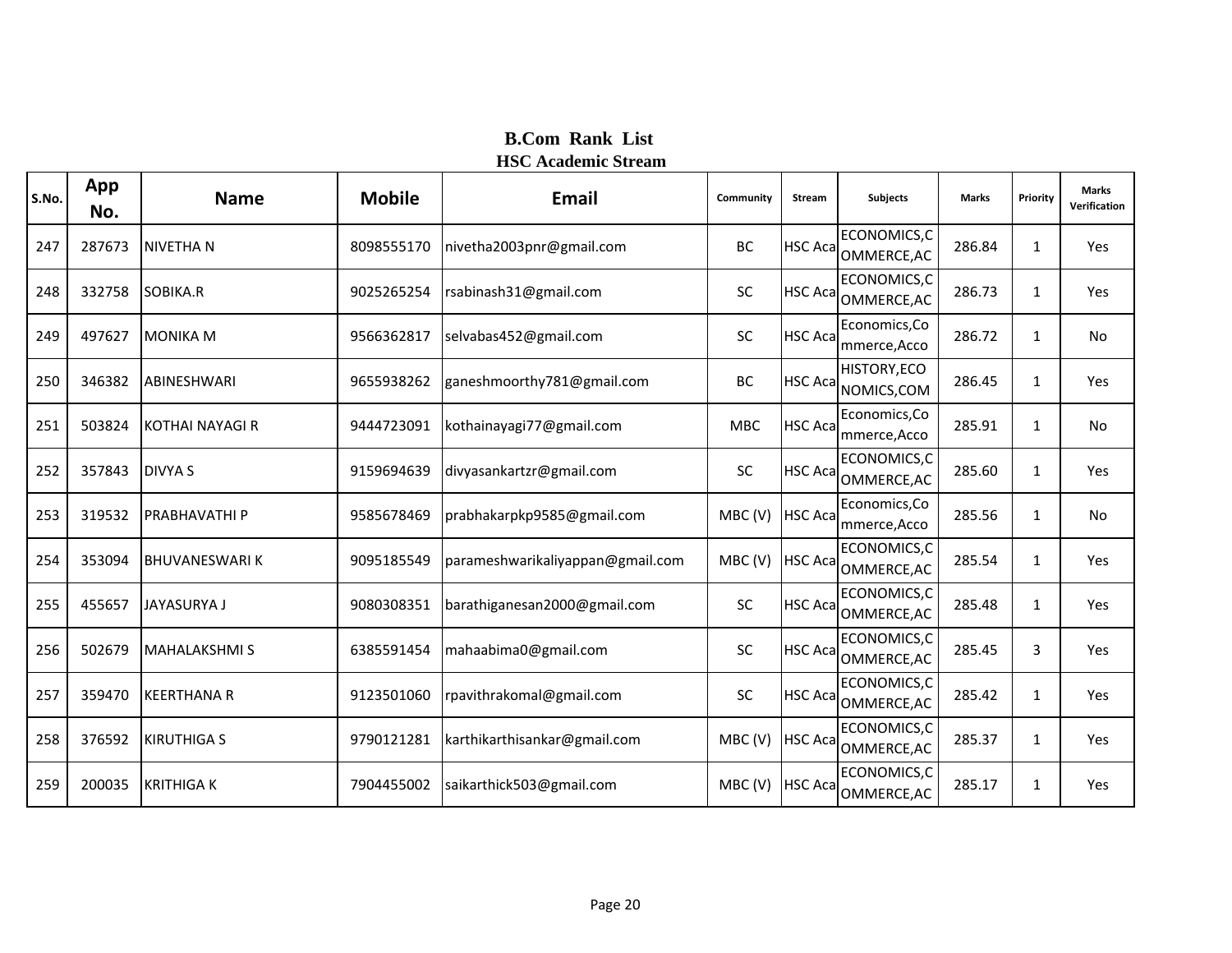| S.No. | App<br>No. | <b>Name</b>           | <b>Mobile</b> | Email                            | Community | <b>Stream</b>   | <b>Subjects</b>             | <b>Marks</b> | Priority       | <b>Marks</b><br>Verification |
|-------|------------|-----------------------|---------------|----------------------------------|-----------|-----------------|-----------------------------|--------------|----------------|------------------------------|
| 260   | 275386     | <b>PRASANNA R</b>     | 9585023212    | epsiprasanna144@gmail.com        | <b>SC</b> | <b>HSC Aca</b>  | HISTORY, ECO<br>NOMICS, COM | 285.13       | 1              | Yes                          |
| 261   | 338024     | <b>SATHYAPIRAVI S</b> | 9894395871    | sathyapiravisanmugam@gmail.com   | SC        | <b>HSC Aca</b>  | ECONOMICS,C<br>OMMERCE, AC  | 284.82       | $\overline{2}$ | Yes                          |
| 262   | 341937     | <b>SUVETHA S</b>      | 7448935653    | jameskp102@gmail.com             | SC        | <b>HSC Aca</b>  | ECONOMICS,C<br>OMMERCE, AC  | 284.75       | $\overline{a}$ | Yes                          |
| 263   | 263877     | <b>ARUNADEVIE</b>     | 9789653412    | arunadevielangovan12@gmail.com   | MBC(V)    | <b>HSC Aca</b>  | ECONOMICS, C<br>OMMERCE, AC | 284.69       | 1              | Yes                          |
| 264   | 282972     | <b>PARITHRA B</b>     | 7539963869    | baskarparithrabaskar@gmail.com   | <b>SC</b> | <b>HSC Aca</b>  | ECONOMICS,C<br>OMMERCE, AC  | 284.52       | $\mathbf{1}$   | Yes                          |
| 265   | 476241     | <b>AARTHID</b>        | 8675367157    | aarthi.gangatharapuram@gmail.com | <b>SC</b> | <b>HSC Aca</b>  | ECONOMICS, C<br>OMMERCE, AC | 284.01       | $\overline{2}$ | Yes                          |
| 266   | 324203     | <b>DHANYALAKSHMIS</b> | 8825508746    | vijisuresh8822@gmail.com         | BC        | <b>HSC Acal</b> | ECONOMICS,C<br>OMMERCE, AC  | 283.92       | 1              | Yes                          |
| 267   | 310834     | <b>MANJUK</b>         | 6380398067    | manikumar61991@gmail.com         | MBC(V)    | <b>HSC Aca</b>  | HISTORY, ECO<br>NOMICS, COM | 283.81       | 1              | Yes                          |
| 268   | 344162     | <b>KAVIYA R</b>       | 7708309375    | karthikaravi348@gmail.com        | SC        | <b>HSC Acal</b> | ECONOMICS,C<br>OMMERCE, AC  | 283.65       | $\mathbf{1}$   | Yes                          |
| 269   | 239777     | <b>JAYASRI</b>        | 9597158292    | JAYASRIJAYASUB@GMAIL.COM         | MBC(V)    | <b>HSC Aca</b>  | ECONOMICS,C<br>OMMERCE, AC  | 283.33       | 1              | Yes                          |
| 270   | 232702     | <b>PREETHAS</b>       | 8015494514    | spreetha304@gmail.com            | <b>SC</b> | <b>HSC Acal</b> | ECONOMICS,C<br>OMMERCE, AC  | 283.32       | $\overline{2}$ | Yes                          |
| 271   | 282677     | <b>RAJASRI R</b>      | 9786933041    | ragaviravi312@gmail.com          | MBC(V)    | <b>HSC Aca</b>  | HISTORY, ECO<br>NOMICS, COM | 282.67       | 1              | Yes                          |
| 272   | 223618     | <b>UDHAYA V</b>       | 9952349902    | institute.311@gmail.com          | BC        | <b>HSC Acal</b> | ECONOMICS,C<br>OMMERCE, AC  | 282.44       | 1              | Yes                          |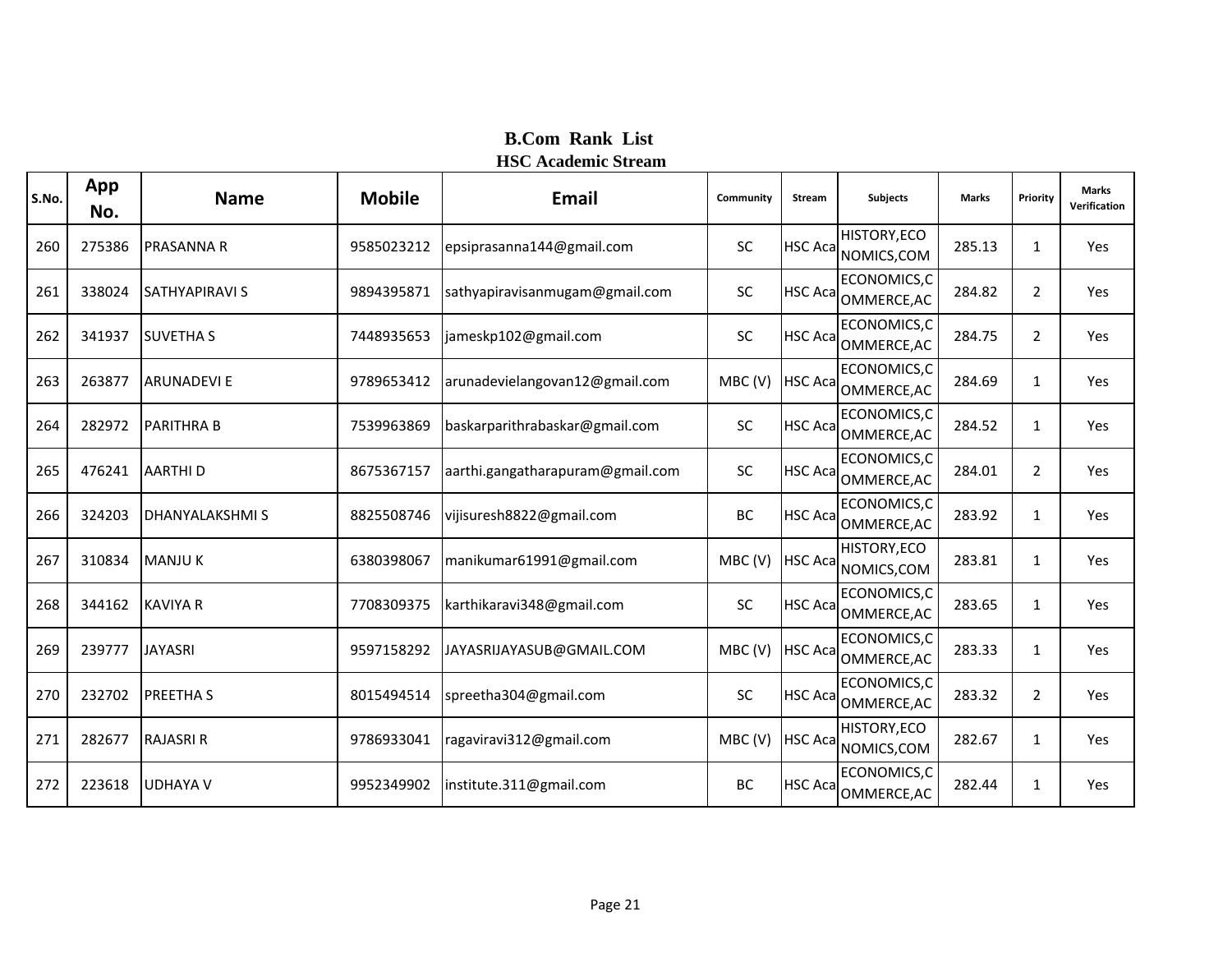| S.No. | App<br>No. | <b>Name</b>            | <b>Mobile</b> | Email                            | Community | <b>Stream</b>   | <b>Subjects</b>                     | <b>Marks</b> | Priority       | <b>Marks</b><br>Verification |
|-------|------------|------------------------|---------------|----------------------------------|-----------|-----------------|-------------------------------------|--------------|----------------|------------------------------|
| 273   | 249253     | KANIMOZHI. K           | 9698941009    | muthu428478@gmail.com            | <b>BC</b> | <b>HSC Acal</b> | HISTORY, ECO<br>NOMICS, COM         | 282.44       | $\mathbf{1}$   | Yes                          |
| 274   | 246623     | <b>SNEHAR</b>          | 9786766361    | sneka7303@gmail.com              | MBC(V)    | <b>HSC Aca</b>  | <b>HISTORY, ECO</b><br>NOMICS, COM  | 282.22       | $\mathbf{1}$   | Yes                          |
| 275   | 445920     | <b>BABY SHALINI R</b>  | 7094263447    | tharisun7@gmail.com              | SC        | <b>HSC Acal</b> | ECONOMICS,C<br>OMMERCE, AC          | 281.94       | $\mathbf{1}$   | Yes                          |
| 276   | 227540     | <b>SANTHIYA N</b>      | 9786293482    | santhiyarajakumari17@gmail.com   | SC        | <b>HSC Aca</b>  | HISTORY, ECO<br>NOMICS, COM         | 281.58       | 3              | Yes                          |
| 277   | 425806     | <b>ABINAYAK</b>        | 8248578606    | abikolanchi149@gmail.com         | MBC(V)    | <b>HSC Aca</b>  | History, Econo<br>mics, Commerc     | 281.36       | $\overline{2}$ | <b>No</b>                    |
| 278   | 233243     | <b>ANUSIYA V</b>       | 8940351872    | anusiya13022004@gmail.com        | <b>BC</b> | <b>HSC Acal</b> | HISTORY, ECO<br>NOMICS, COM         | 281.34       | $\mathbf{1}$   | Yes                          |
| 279   | 312396     | <b>THALITTHARASI M</b> | 7092534714    | gkrajpe@gmail.com                | SC        | <b>HSC Acal</b> | ECONOMICS,C<br>OMMERCE, AC          | 281.29       | $\mathbf{1}$   | Yes                          |
| 280   | 346206     | <b>KALAIMANI N</b>     | 7094512543    | kalaimathin96@gmail.com          | <b>SC</b> | <b>HSC Acal</b> | ECONOMICS,C<br>OMMERCE, AC          | 281.20       | $\mathbf{1}$   | Yes                          |
| 281   | 268188     | <b>SARUMATHI S</b>     | 9342332126    | sarumathisaravanan2004@gmail.com | MBC(V)    | <b>HSC Aca</b>  | ECONOMICS,C<br>OMMERCE, AC          | 281.00       | 4              | Yes                          |
| 282   | 244890     | <b>ANITHAN</b>         | 9843754873    | anithanagappan@gmail.com         | SC        |                 | HISTORY, ECO<br>HSC Aca NOMICS, COM | 280.91       | $\mathbf{1}$   | Yes                          |
| 283   | 377586     | <b>CHANDRALEKA S</b>   | 8220189173    | santhirabalan419@gmail.com       | SC        | <b>HSC Acal</b> | ECONOMICS,C<br>OMMERCE, AC          | 280.68       | $\mathbf{1}$   | Yes                          |
| 284   | 289872     | SRIPRAVEENA            | 9884624919    | selvaamulkutty1791@gmail.com     | SC        | <b>HSC Aca</b>  | ECONOMICS,C<br>OMMERCE, AC          | 280.41       | $\mathbf{1}$   | Yes                          |
| 285   | 488569     | <b>ELAKKIYA</b>        | 8778294933    | elakiyadurairaj2004@gmail.com    | <b>SC</b> | <b>HSC Acal</b> | ECONOMICS,C<br>OMMERCE, AC          | 280.28       | $\overline{2}$ | Yes                          |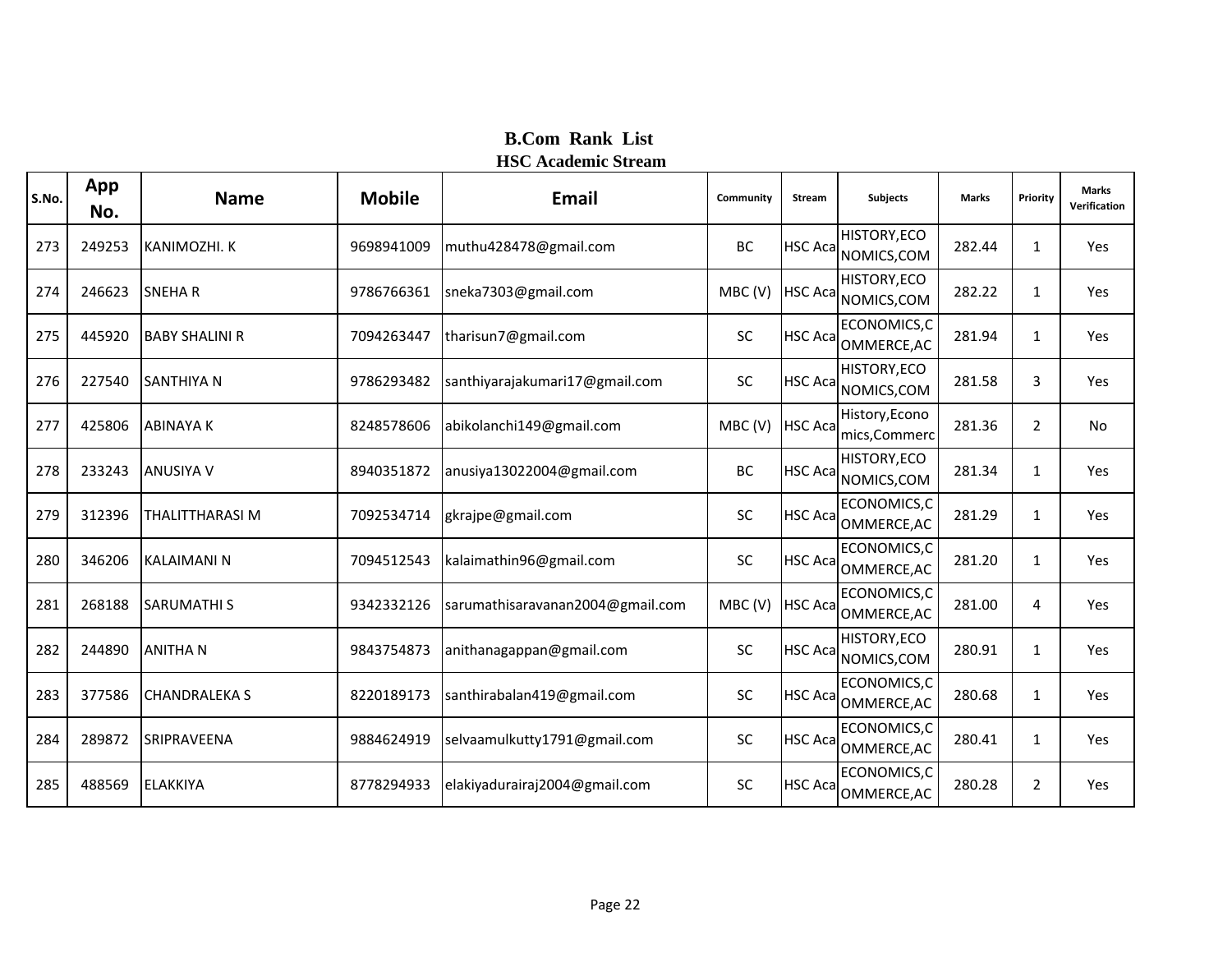| S.No. | App<br>No. | <b>Name</b>        | <b>Mobile</b> | Email                             | Community                | <b>Stream</b>   | <b>Subjects</b>             | <b>Marks</b> | Priority       | <b>Marks</b><br>Verification |
|-------|------------|--------------------|---------------|-----------------------------------|--------------------------|-----------------|-----------------------------|--------------|----------------|------------------------------|
| 286   | 334906     | POOJA A            | 6384718038    | pooja200424@gmail.com             | <b>SC</b>                | <b>HSC Aca</b>  | HISTORY, ECO<br>NOMICS, COM | 280.23       | $\mathbf{1}$   | Yes                          |
| 287   | 336695     | <b>MANISHA M</b>   | 9788195404    | madhavanmanisha2004@gmail.com     | <b>SC</b>                | <b>HSC Aca</b>  | ECONOMICS,C<br>OMMERCE, AC  | 280.05       | $\mathbf{1}$   | Yes                          |
| 288   | 346202     | <b>PAVITHRA R</b>  | 7639671444    | jayasudha653@gmail.com            | MBC(V)                   | <b>HSC Acal</b> | ECONOMICS,C<br>OMMERCE, AC  | 279.98       | $\overline{2}$ | Yes                          |
| 289   | 333810     | <b>JANANI K</b>    | 9443760516    | pkarunakaran662@gmail.com         | MBC(V)                   | <b>HSC Acal</b> | ECONOMICS, C<br>OMMERCE, AC | 279.86       | $\mathbf{1}$   | Yes                          |
| 290   | 345387     | <b>VINOTHINI P</b> | 9626030545    | vinothinip2004@gmail.com          | <b>SC</b>                | <b>HSC Aca</b>  | ECONOMICS, C<br>OMMERCE, AC | 279.80       | $\mathbf{1}$   | Yes                          |
| 291   | 346087     | <b>KALPANA V</b>   | 9095185549    | balamurugan271103@gmail.com       | BC                       | <b>HSC Aca</b>  | ECONOMICS,C<br>OMMERCE, AC  | 279.80       | $\mathbf{1}$   | Yes                          |
| 292   | 338207     | <b>SWATHI A</b>    | 9994118653    | swathiamirthalingam2003@gmail.com | SC                       | <b>HSC Aca</b>  | ECONOMICS, C<br>OMMERCE, AC | 279.57       | $\overline{2}$ | Yes                          |
| 293   | 310709     | <b>SRIJA G</b>     | 8754146020    | srinithy341@gmail.com             | <b>SC</b>                | <b>HSC Acal</b> | ECONOMICS,C<br>OMMERCE, AC  | 279.10       | $\mathbf{1}$   | Yes                          |
| 294   | 406616     | <b>MAHALAKSHMI</b> | 7418272714    | dineshtvr1995@gmail.com           | MBC(V)                   | <b>HSC Aca</b>  | ECONOMICS, C<br>OMMERCE, AC | 279.05       | $\mathbf{1}$   | Yes                          |
| 295   | 292787     | <b>NIRAINILA M</b> | 9444220846    | tamilnila21022002@gmail.com       | SC                       | <b>HSC Acal</b> | ECONOMICS,C<br>OMMERCE, AC  | 278.32       | $\overline{2}$ | Yes                          |
| 296   | 244572     | <b>JAYASRI U</b>   | 9080149801    | jaisrijaisri99@gmail.com          | MBC(V)                   | <b>HSC Aca</b>  | ECONOMICS,C<br>OMMERCE, AC  | 278.31       | 2              | Yes                          |
| 297   | 257750     | <b>D.SUJITHA</b>   | 9698620179    | sujithadhinakar@gmail.com         | <b>IBC AND DNHSC Aca</b> |                 | ECONOMICS,C<br>OMMERCE, AC  | 278.27       | $\mathbf{1}$   | Yes                          |
| 298   | 236173     | <b>DIVYA B</b>     | 9159967211    | divyabala2004@gmail.com           | <b>SC</b>                | <b>HSC Aca</b>  | HISTORY, ECO<br>NOMICS, COM | 278.22       | $\mathbf{1}$   | Yes                          |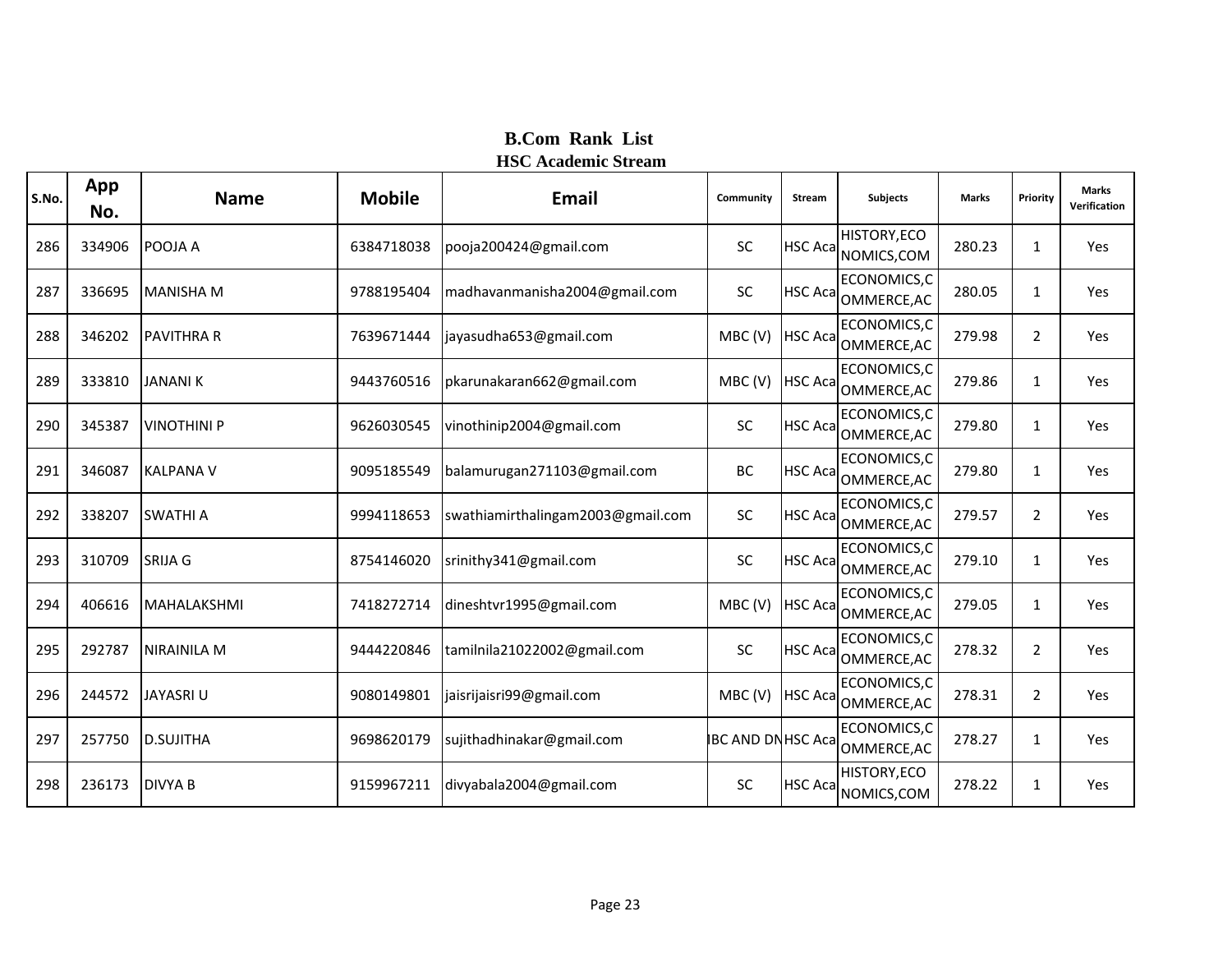| S.No. | App<br>No. | <b>Name</b>            | <b>Mobile</b> | <b>Email</b>                     | Community                | <b>Stream</b>   | <b>Subjects</b>                    | <b>Marks</b> | Priority       | <b>Marks</b><br>Verification |
|-------|------------|------------------------|---------------|----------------------------------|--------------------------|-----------------|------------------------------------|--------------|----------------|------------------------------|
| 299   | 205440     | <b>ACIKA</b>           | 9344454246    | alwinremigius@gmail.com          | <b>SC</b>                | <b>HSC Acal</b> | HISTORY, ECO<br>NOMICS, COM        | 278.01       | 1              | Yes                          |
| 300   | 338646     | S. VIMALYA             | 8870564610    | vimalyasankar2005@gmail.com      | MBC(V)                   | <b>HSC Aca</b>  | <b>HISTORY, ECO</b><br>NOMICS, COM | 278.01       | $\mathbf{1}$   | Yes                          |
| 301   | 344144     | <b>SARITHA C</b>       | 9600836332    | sarithac23062004@gmail.com       | SC                       | <b>HSC Acal</b> | HISTORY, ECO<br>NOMICS, COM        | 278.00       | $\mathbf{1}$   | Yes                          |
| 302   | 360504     | <b>SARANYA N</b>       | 7094906537    | saranya709490@gmail.com          | SC                       | <b>HSC Aca</b>  | HISTORY, ECO<br>NOMICS, COM        | 277.77       | 2              | <b>Yes</b>                   |
| 303   | 399194     | <b>SUBALAKSHMIS</b>    | 8760812155    | subalakshmisumathi2003@gmail.com | <b>SC</b>                | <b>HSC Acal</b> | HISTORY, ECO<br>NOMICS, COM        | 277.55       | 1              | Yes                          |
| 304   | 365098     | <b>DEEPIKAS</b>        | 7558141586    | ranjithsankar398@gamil.com       | MBC(V)                   | <b>HSC Aca</b>  | ECONOMICS,C<br>OMMERCE, AC         | 277.50       | 1              | Yes                          |
| 305   | 459720     | ANANDHA ATCHAYA. A     | 9994233792    | anandhaatchaya@gamil.com         | <b>MBC</b>               |                 | ECONOMICS,C<br>HSC Aca OMMERCE, AC | 277.50       | $\mathbf{1}$   | Yes                          |
| 306   | 439230     | ARUNMATHI              | 7810036341    | rahulinet2310@gmail.com          | <b>IBC AND DNHSC Aca</b> |                 | Economics, Co<br>mmerce, Acco      | 277.49       | 3              | <b>No</b>                    |
| 307   | 368540     | <b>SWETHAK</b>         | 7395838613    | kamal20010526@gmail.com          | MBC(V)                   | <b>HSC Aca</b>  | ECONOMICS,C<br>OMMERCE, AC         | 277.29       | $\overline{2}$ | Yes                          |
| 308   | 313967     | <b>KEERTHIGA R</b>     | 9566697242    | keerthiravi1504@gmail.com        | BC                       |                 | ECONOMICS,C<br>HSC Aca OMMERCE, AC | 277.21       | 1              | Yes                          |
| 309   | 316407     | <b>VIJAYALAKSHMI R</b> | 9597916714    | vijayalakshmi54560@gmail.com     | MBC(V)                   | <b>HSC Acal</b> | HISTORY, ECO<br>NOMICS, COM        | 277.14       | 1              | Yes                          |
| 310   | 463094     | <b>APSEENA M</b>       | 9486301751    | apseenasayira25@gmail.com        | <b>BCM</b>               | <b>HSC Aca</b>  | ECONOMICS,C<br>OMMERCE, AC         | 277.03       | 1              | Yes                          |
| 311   | 337656     | <b>ABINAYA R</b>       | 7558143353    | abinayaramesh2004@gmail.com      | SC                       | <b>HSC Acal</b> | HISTORY, ECO<br>NOMICS, COM        | 276.93       | $\mathbf{1}$   | Yes                          |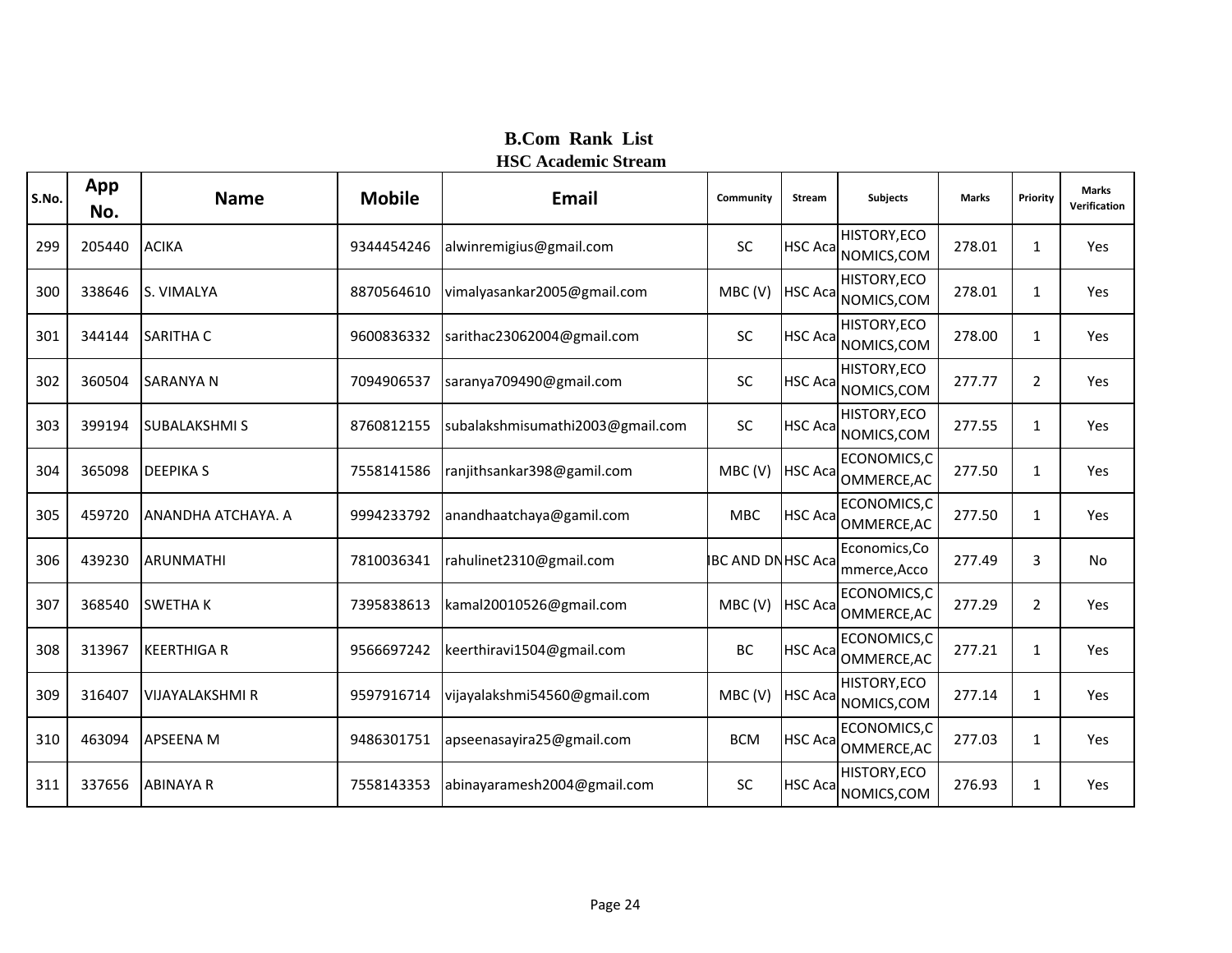| S.No. | App<br>No. | <b>Name</b>          | <b>Mobile</b> | <b>Email</b>                    | Community                | <b>Stream</b>   | <b>Subjects</b>                    | <b>Marks</b> | Priority       | <b>Marks</b><br>Verification |
|-------|------------|----------------------|---------------|---------------------------------|--------------------------|-----------------|------------------------------------|--------------|----------------|------------------------------|
| 312   | 401386     | <b>TAMILMOZHI R</b>  | 9360107500    | tamilmozhiram211@gmail.com      | <b>IBC AND DNHSC Aca</b> |                 | ECONOMICS, C<br>OMMERCE, AC        | 276.77       | $\mathbf{1}$   | Yes                          |
| 313   | 379961     | <b>AARTHIV</b>       | 8667383366    | sharmilav895@gmail.com          | MBC(V)                   | <b>HSC Aca</b>  | ECONOMICS, C<br>OMMERCE, AC        | 276.71       | 1              | Yes                          |
| 314   | 451371     | <b>RENUKA S</b>      | 9965527379    | renukas08062004@gmail.com       | BC                       | <b>HSC Acal</b> | ECONOMICS, C<br>OMMERCE, AC        | 276.61       | $\mathbf{1}$   | Yes                          |
| 315   | 374241     | <b>SUBASRIV</b>      | 9047217601    | subasriviswalingam@gmail.com    | SC                       | <b>HSC Aca</b>  | <b>HISTORY, ECO</b><br>NOMICS, COM | 276.22       | $\mathbf{1}$   | Yes                          |
| 316   | 354019     | <b>GAYATHRI</b>      | 9080882188    | mmukesh65482@gmail.com          | <b>SC</b>                | <b>HSC Aca</b>  | HISTORY, ECO<br>NOMICS, COM        | 276.03       | $\mathbf{1}$   | Yes                          |
| 317   | 331378     | <b>ABITHA A</b>      | 9715486058    | MadhavanMadhavan76185@gmail.com | SC                       | <b>HSC Acal</b> | ECONOMICS,C<br>OMMERCE, AC         | 275.89       | $\mathbf{1}$   | Yes                          |
| 318   | 256757     | <b>SAKTHIPRIYA R</b> | 9361410527    | saakthi750@gmail.com            | SC                       | <b>HSC Aca</b>  | ECONOMICS,C<br>OMMERCE, AC         | 275.37       | 1              | Yes                          |
| 319   | 371975     | <b>MAHASHREE R</b>   | 9884401835    | mahashreerg@gmail.com           | SC                       | <b>HSC Aca</b>  | Economics, Co<br>mmerce, Acco      | 275.34       | $\overline{2}$ | <b>No</b>                    |
| 320   | 405766     | <b>KAVIYA K</b>      | 7045806113    | kamarajt193@gmail.com           | SC                       | <b>HSC Aca</b>  | ECONOMICS, C<br>OMMERCE, AC        | 275.27       | $\mathbf{1}$   | Yes                          |
| 321   | 295585     | <b>RAJASRI R</b>     | 8148525220    | brkutty07@gmail.com             | SC                       | <b>HSC Aca</b>  | ECONOMICS,C<br>OMMERCE, AC         | 275.06       | $\mathbf{1}$   | Yes                          |
| 322   | 288535     | <b>KAVITHA E</b>     | 9442379111    | delamaaran@yahoo.com            | <b>SC</b>                | <b>HSC Acal</b> | ECONOMICS, C<br>OMMERCE, AC        | 274.71       | $\mathbf{1}$   | Yes                          |
| 323   | 345799     | <b>SHALINI P</b>     | 9080338165    | visuabi1998@gmail.com           | <b>MBC</b>               | <b>HSC Aca</b>  | ECONOMICS, C<br>OMMERCE, AC        | 274.71       | $\mathbf{1}$   | Yes                          |
| 324   | 439686     | <b>AARANI</b>        | 7825086057    | AARANI23@GMAIL.COM              | <b>IBC AND DNHSC Aca</b> |                 | Economics, Co<br>mmerce, Acco      | 274.32       | 3              | No                           |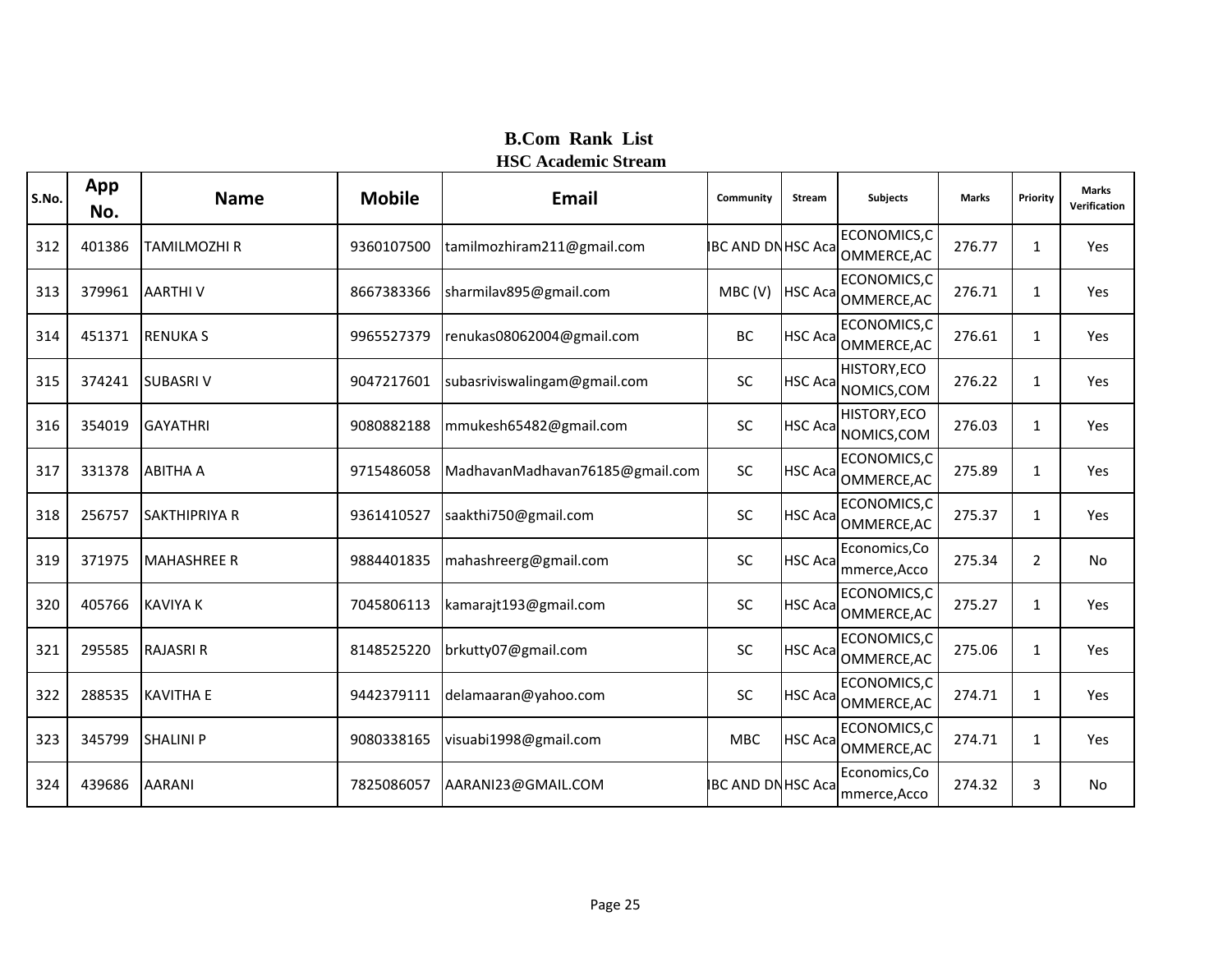| S.No. | App<br>No. | <b>Name</b>         | <b>Mobile</b> | <b>Email</b>                  | Community  | <b>Stream</b>   | <b>Subjects</b>               | <b>Marks</b> | Priority       | <b>Marks</b><br>Verification |
|-------|------------|---------------------|---------------|-------------------------------|------------|-----------------|-------------------------------|--------------|----------------|------------------------------|
| 325   | 402549     | <b>MEENATCHIV</b>   | 9095185549    | meenatchi1110@gmail.com       | <b>SC</b>  | <b>HSC Aca</b>  | HISTORY, ECO<br>NOMICS, COM   | 274.25       | $\mathbf{1}$   | Yes                          |
| 326   | 472197     | <b>BAIRAVI M</b>    | 9843863295    | saranyamurugan841@gmail.com   | MBC(V)     | <b>HSC Aca</b>  | ECONOMICS,C<br>OMMERCE, AC    | 273.90       | $\mathbf{1}$   | Yes                          |
| 327   | 354212     | <b>SHOBANA P</b>    | 6381600050    | shobana06102004@gmail.com     | <b>SC</b>  | <b>HSC Aca</b>  | HISTORY, ECO<br>NOMICS, COM   | 273.79       | $\mathbf{1}$   | Yes                          |
| 328   | 282560     | <b>ABARNA</b>       | 9943252392    | tamilabarnatamil@gmail.com    | MBC(V)     | <b>HSC Acal</b> | ECONOMICS, C<br>OMMERCE, AC   | 273.77       | $\mathbf{1}$   | Yes                          |
| 329   | 387102     | <b>BHUVANESWARI</b> | 8637657191    | dharushdharusha2004@gmail.com | <b>SC</b>  | <b>HSC Aca</b>  | Economics, Co<br>mmerce, Acco | 273.57       | $\overline{2}$ | No                           |
| 330   | 314174     | <b>DHEERTHIR</b>    | 6380820759    | dheerthirdheerthi@gmail.com   | MBC(V)     | <b>HSC Aca</b>  | HISTORY, ECO<br>NOMICS, COM   | 273.35       | $\mathbf{1}$   | Yes                          |
| 331   | 300849     | <b>ABINAYAK</b>     | 7904275021    | abinayakumar1002@gmail.com    | SC         | <b>HSC Aca</b>  | HISTORY, ECO<br>NOMICS, COM   | 272.92       | 1              | Yes                          |
| 332   | 333963     | <b>MONISHA</b>      | 9751793731    | monishab0106@gmail.com        | <b>SCA</b> | <b>HSC Acal</b> | HISTORY, ECO<br>NOMICS, COM   | 272.22       | $\overline{2}$ | Yes                          |
| 333   | 220372     | <b>SOWMIYA R</b>    | 9176500869    | SOWMIYARAMALINGAM1@GMAIL.COM  | <b>SC</b>  | <b>HSC Aca</b>  | ECONOMICS,C<br>OMMERCE, AC    | 271.99       | 3              | Yes                          |
| 334   | 463136     | YUNIKA M            | 9865198700    | yunika2003marimuthu@gmail.com | SC         | <b>HSC Acal</b> | ECONOMICS,C<br>OMMERCE, AC    | 271.93       | 1              | Yes                          |
| 335   | 354463     | <b>VANITHA M</b>    | 9943512701    | rajiradha10490@gmail.com      | <b>SC</b>  | <b>HSC Aca</b>  | ECONOMICS, C<br>OMMERCE, AC   | 271.89       | $\mathbf{1}$   | Yes                          |
| 336   | 433215     | <b>ABITHAR</b>      | 8220567606    | rajeshramesh560@gmail.com     | SC         | <b>HSC Aca</b>  | ECONOMICS, C<br>OMMERCE, AC   | 271.75       | $\mathbf{1}$   | Yes                          |
| 337   | 222588     | TAMIZHELAKKIYA R    | 9994927213    | abineshabinesh63747@gmail.com | <b>SC</b>  | HSC Aca         | HISTORY, ECO<br>NOMICS, COM   | 271.57       | $\mathbf{1}$   | Yes                          |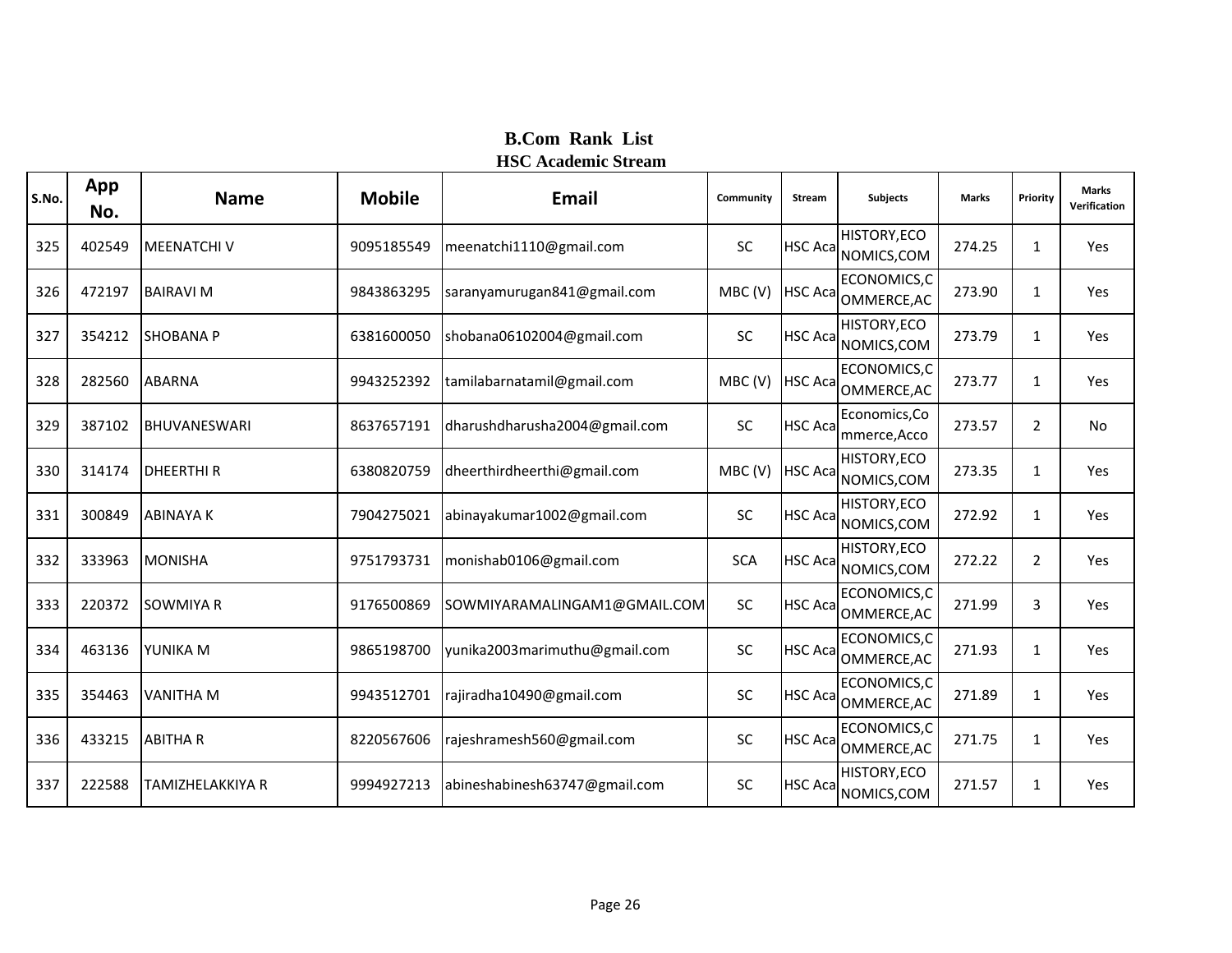| S.No. | App<br>No. | <b>Name</b>         | <b>Mobile</b> | <b>Email</b>                      | Community                | <b>Stream</b>   | <b>Subjects</b>               | <b>Marks</b> | Priority       | <b>Marks</b><br>Verification |
|-------|------------|---------------------|---------------|-----------------------------------|--------------------------|-----------------|-------------------------------|--------------|----------------|------------------------------|
| 338   | 504514     | <b>M.SHALINI</b>    | 8072685152    | mugilamurugan4@gmail.com          | <b>SC</b>                | <b>HSC Acal</b> | Economics, Co<br>mmerce, Acco | 271.39       | 1              | No                           |
| 339   | 440063     | <b>LAVANYA P</b>    | 7868822317    | sugisugi038@gmail.com             | <b>IBC AND DNHSC Aca</b> |                 | Economics, Co<br>mmerce, Acco | 271.31       | 3              | <b>No</b>                    |
| 340   | 350705     | <b>SOWMIYA</b>      | 9361393645    | sanakash009@gmail.com             | <b>SC</b>                | <b>HSC Acal</b> | ECONOMICS,C<br>OMMERCE, AC    | 271.09       | 3              | Yes                          |
| 341   | 310301     | <b>RAJESHWARI E</b> | 9787339677    | angelstudio1984@gmail.com         | MBC(V)                   | <b>HSC Aca</b>  | ECONOMICS, C<br>OMMERCE, AC   | 270.89       | 1              | Yes                          |
| 342   | 262900     | <b>SOBANA R</b>     | 7538830894    | sobiyasofi12@gmail.com            | SC                       | <b>HSC Aca</b>  | ECONOMICS,C<br>OMMERCE, AC    | 270.72       | 1              | Yes                          |
| 343   | 402854     | <b>NIVEDHAB</b>     | 8838975974    | balachandarsabari2009@gmail.com   | <b>SC</b>                | <b>HSC Acal</b> | ECONOMICS,C<br>OMMERCE, AC    | 270.72       | 1              | Yes                          |
| 344   | 391615     | <b>MONISHA</b>      | 6385512317    | RAJESHECE339@GMAIL.COM            | SC                       | <b>HSC Aca</b>  | ECONOMICS,C<br>OMMERCE, AC    | 270.38       | 1              | Yes                          |
| 345   | 345285     | <b>SOWMIYA K</b>    | 9342393020    | manikandan.nr5817@gmail.com       | <b>SC</b>                | <b>HSC Aca</b>  | ECONOMICS, C<br>OMMERCE, AC   | 270.31       | 1              | Yes                          |
| 346   | 375832     | <b>JOTHIRUBA</b>    | 9843088417    | jothirubarajamohan2002@gmail.com  | MBC(V)                   | <b>HSC Aca</b>  | Economics, Co<br>mmerce, Acco | 270.23       | $\overline{2}$ | No                           |
| 347   | 355896     | <b>DESIKA S</b>     | 7824945831    | vishva2001sarath@gmail.com        | SC                       | <b>HSC Aca</b>  | ECONOMICS,C<br>OMMERCE, AC    | 270.18       | 1              | Yes                          |
| 348   | 438943     | <b>SIVARANJINI</b>  | 9095980085    | rajkumarsivaranjini2004@gmail.com | <b>SC</b>                | <b>HSC Acal</b> | Economics,Co<br>mmerce, Acco  | 270.05       | $\overline{2}$ | No                           |
| 349   | 251016     | <b>MANJU M</b>      | 9025205624    | manjupriya922004@gmail.com        | SC                       | <b>HSC Acal</b> | ECONOMICS, C<br>OMMERCE, AC   | 269.94       | 1              | Yes                          |
| 350   | 403080     | <b>AARTHIB</b>      | 9597481228    | balachanthiran19@gmail.com        | <b>SC</b>                | <b>HSC Acal</b> | ECONOMICS,C<br>OMMERCE, AC    | 269.89       | $\overline{2}$ | Yes                          |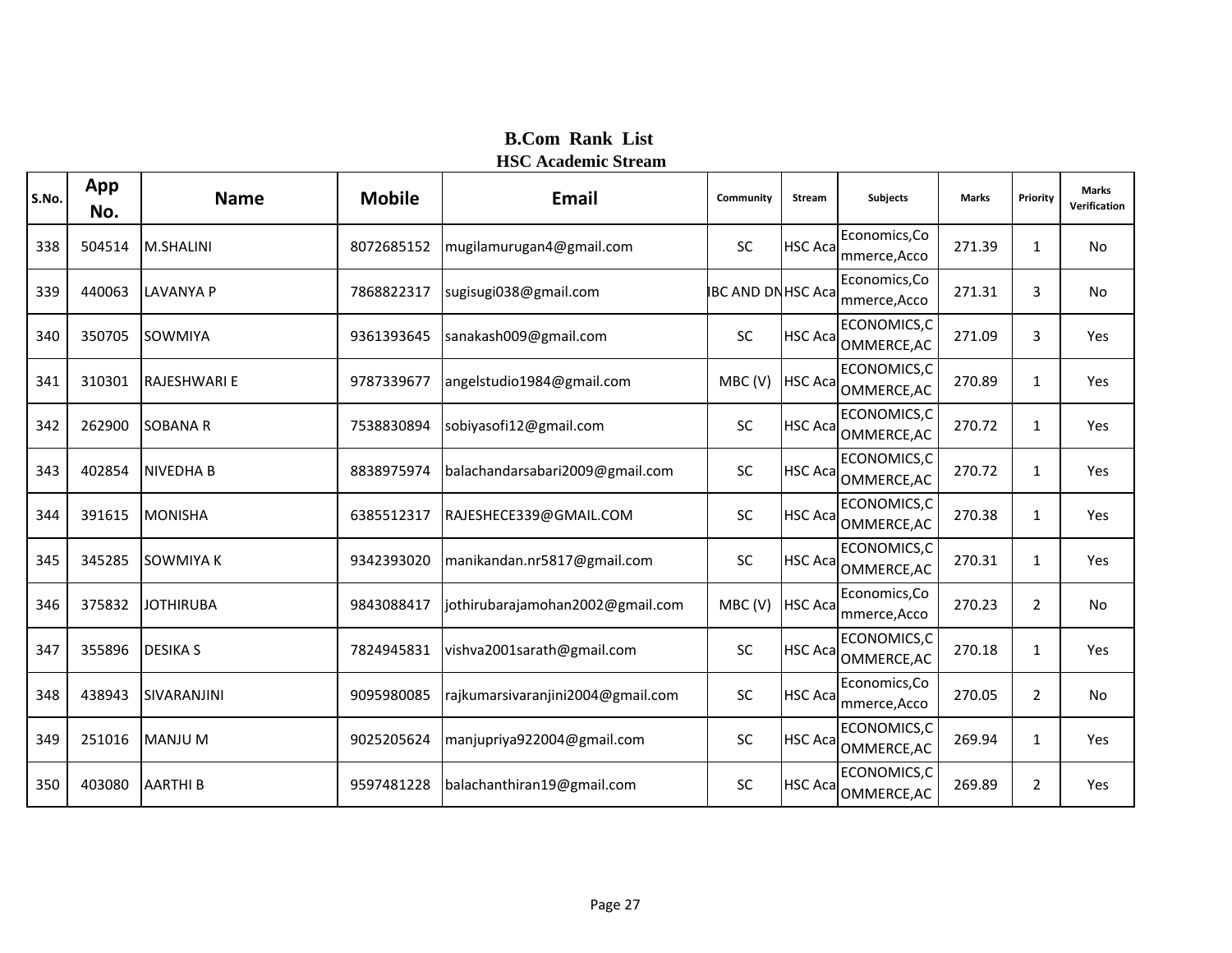| S.No. | App<br>No. | <b>Name</b>                | <b>Mobile</b> | <b>Email</b>                           | Community  | <b>Stream</b>   | <b>Subjects</b>                     | <b>Marks</b> | Priority       | <b>Marks</b><br>Verification |
|-------|------------|----------------------------|---------------|----------------------------------------|------------|-----------------|-------------------------------------|--------------|----------------|------------------------------|
| 351   | 352178     | <b>PRIYATHARSHINI S</b>    | 8754275682    | priya2004selvam@gmail.com              | <b>SC</b>  |                 | ECONOMICS,C<br>HSC Aca OMMERCE, AC  | 269.88       | $\overline{2}$ | Yes                          |
| 352   | 384167     | <b>MANJU M</b>             | 9159618476    | manjumariyappan2004@gmail.com          | SC         |                 | HISTORY, ECO<br>HSC Aca NOMICS, COM | 269.80       | $\mathbf{1}$   | Yes                          |
| 353   | 386614     | <b>DHEERKADHARSHINI K</b>  | 8903981677    | dheerkadharshinikl@gmail.com           | SC         | <b>HSC Acal</b> | Economics, Co<br>mmerce, Acco       | 269.60       | $\overline{2}$ | No.                          |
| 354   | 319964     | <b>ABINAYA</b>             | 9952796680    | abinayadet2004@gmail.com               | ВC         | <b>HSC Acal</b> | HISTORY, ECO<br>NOMICS, COM         | 269.35       | 1              | <b>Yes</b>                   |
| 355   | 313871     | <b>SHARMILA K</b>          | 8344263767    | sharmilacdm2004@gmail.com              | <b>SCA</b> |                 | ECONOMICS,C<br>HSC Aca OMMERCE, AC  | 269.14       | 1              | Yes                          |
| 356   | 292924     | <b>PRAVEENA EVANGLIN T</b> | 9629353051    | paulrajsvs@gmail.com                   | BC         | <b>HSC Acal</b> | ECONOMICS,C<br>OMMERCE, AC          | 269.13       | $\mathbf{1}$   | Yes                          |
| 357   | 461511     | <b>HARINI</b>              | 9787280418    | vmeenu950@gmail.com                    | BC         |                 | HISTORY, ECO<br>HSC Aca NOMICS, COM | 269.13       | $\mathbf{1}$   | Yes                          |
| 358   | 335022     | <b>SANTHIYA R</b>          | 9677682861    | santhiya02062004@gmail.com             | <b>SC</b>  | <b>HSC Aca</b>  | HISTORY, ECO<br>NOMICS, COM         | 268.90       | 1              | Yes                          |
| 359   | 302889     | SUVIKSHA.V                 | 8489897552    | suvikshaveerakuma@gmail.com            | SC         | <b>HSC Acal</b> | Economics, Co<br>mmerce, Acco       | 268.85       | $\mathbf{1}$   | <b>No</b>                    |
| 360   | 502659     | <b>SUVIKSHA V</b>          | 8489897552    | suvikshaveerakumar@gmail.com           | <b>SC</b>  | <b>HSC Aca</b>  | Economics, Co<br>mmerce, Acco       | 268.85       | 1              | <b>No</b>                    |
| 361   | 308557     | <b>MAHESWARI S</b>         | 7708088907    | maheswarismyl2002@gmail.com            | <b>BC</b>  | <b>HSC Acal</b> | ECONOMICS,C<br>OMMERCE, AC          | 268.83       | $\mathbf{1}$   | Yes                          |
| 362   | 412612     | <b>MAHESWARIS</b>          | 7708088907    | mahesrenuka2002@gmail.com              | BC         | <b>HSC Aca</b>  | Economics, Co<br>mmerce, Acco       | 268.83       | $\mathbf{1}$   | No.                          |
| 363   | 244791     | <b>VAISHALI V</b>          | 8122722489    | vengatpillaivengatpillai0711@gmail.com | BC         | <b>HSC Aca</b>  | ECONOMICS,C<br>OMMERCE, AC          | 268.69       | 1              | Yes                          |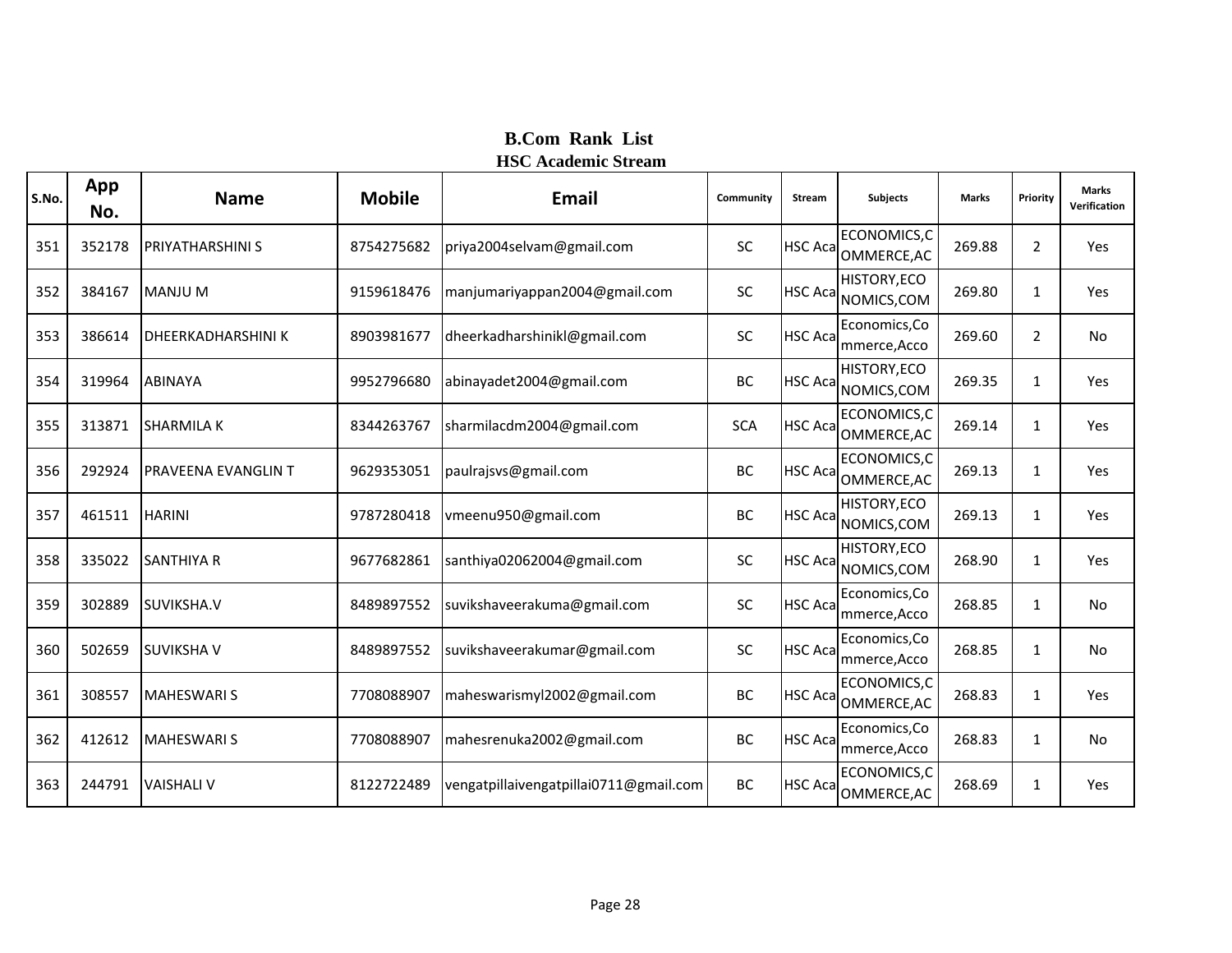| S.No. | App<br>No. | <b>Name</b>            | <b>Mobile</b> | <b>Email</b>                    | Community | <b>Stream</b>   | <b>Subjects</b>               | <b>Marks</b> | Priority       | <b>Marks</b><br>Verification |
|-------|------------|------------------------|---------------|---------------------------------|-----------|-----------------|-------------------------------|--------------|----------------|------------------------------|
| 364   | 279389     | <b>ABINAYA G</b>       | 9677396861    | aarthia.ma297@gmail.com         | MBC(V)    | <b>HSC Aca</b>  | HISTORY, ECO<br>NOMICS, COM   | 268.23       | $\mathbf{1}$   | Yes                          |
| 365   | 402753     | <b>HARIDHARSHINI</b>   | 8012847197    | haridharshinir2004@gmail.com    | MBC(V)    | <b>HSC Aca</b>  | ECONOMICS, C<br>OMMERCE, AC   | 268.13       | 1              | Yes                          |
| 366   | 265243     | <b>SUTHANDRADEVI S</b> | 8189925860    | tharanisigaravelu2004@gmail.com | BC        | <b>HSC Aca</b>  | HISTORY, ECO<br>NOMICS, COM   | 267.79       | $\mathbf{1}$   | Yes                          |
| 367   | 489464     | <b>PRABAVATHI P</b>    | 8220859252    | braba05062004@gmail.com         | SC        | <b>HSC Aca</b>  | HISTORY, ECO<br>NOMICS, COM   | 267.79       | $\mathbf{1}$   | Yes                          |
| 368   | 315292     | <b>AARTHIP</b>         | 9715958572    | aarthiaarthi168203@gmail.com    | <b>SC</b> | <b>HSC Aca</b>  | Economics, Co<br>mmerce, Acco | 267.58       | $\mathbf{1}$   | No                           |
| 369   | 345127     | <b>LILLYPUSHPA P</b>   | 9840122416    | lillypushpapushparaj@gmail.com  | BC        | <b>HSC Aca</b>  | HISTORY, ECO<br>NOMICS, COM   | 267.56       | $\mathbf{1}$   | Yes                          |
| 370   | 430886     | <b>AASHAK</b>          | 9786719870    | aashakumar0204@gmail.com        | MBC(V)    | <b>HSC Aca</b>  | ECONOMICS,C<br>OMMERCE, AC    | 267.18       | $\overline{2}$ | Yes                          |
| 371   | 301625     | <b>RANJANI M</b>       | 7502991236    | ranjithmuthiyan2328@gmail.com   | MBC(V)    | <b>HSC Acal</b> | ECONOMICS,C<br>OMMERCE, AC    | 266.69       | $\mathbf{1}$   | Yes                          |
| 372   | 329550     | <b>PRITHIKA K</b>      | 9025148673    | kprithika2003@gmail.com         | MBC(V)    | <b>HSC Aca</b>  | ECONOMICS,C<br>OMMERCE, AC    | 266.55       | $\mathbf{1}$   | Yes                          |
| 373   | 331780     | <b>POTHIGAI V</b>      | 9566643717    | pothigai2004@gmail.com          | SC        | <b>HSC Acal</b> | ECONOMICS,C<br>OMMERCE, AC    | 266.53       | 1              | Yes                          |
| 374   | 355350     | ALAMELUMANGAI R        | 7604871497    | sivan7615@gmail.com             | <b>SC</b> | <b>HSC Aca</b>  | ECONOMICS, C<br>OMMERCE, AC   | 266.52       | $\mathbf{1}$   | Yes                          |
| 375   | 383212     | <b>RAMADEVIB</b>       | 9048248960    | muthamilselvam121212@gmail.com  | <b>SC</b> | <b>HSC Acal</b> | ECONOMICS, C<br>OMMERCE, AC   | 266.41       | $\mathbf{1}$   | Yes                          |
| 376   | 257737     | <b>SANTHIYA</b>        | 9342484175    | mfarhan2835@gmail.com           | <b>SC</b> | HSC Aca         | HISTORY, ECO<br>NOMICS, COM   | 266.02       | $\mathbf{1}$   | Yes                          |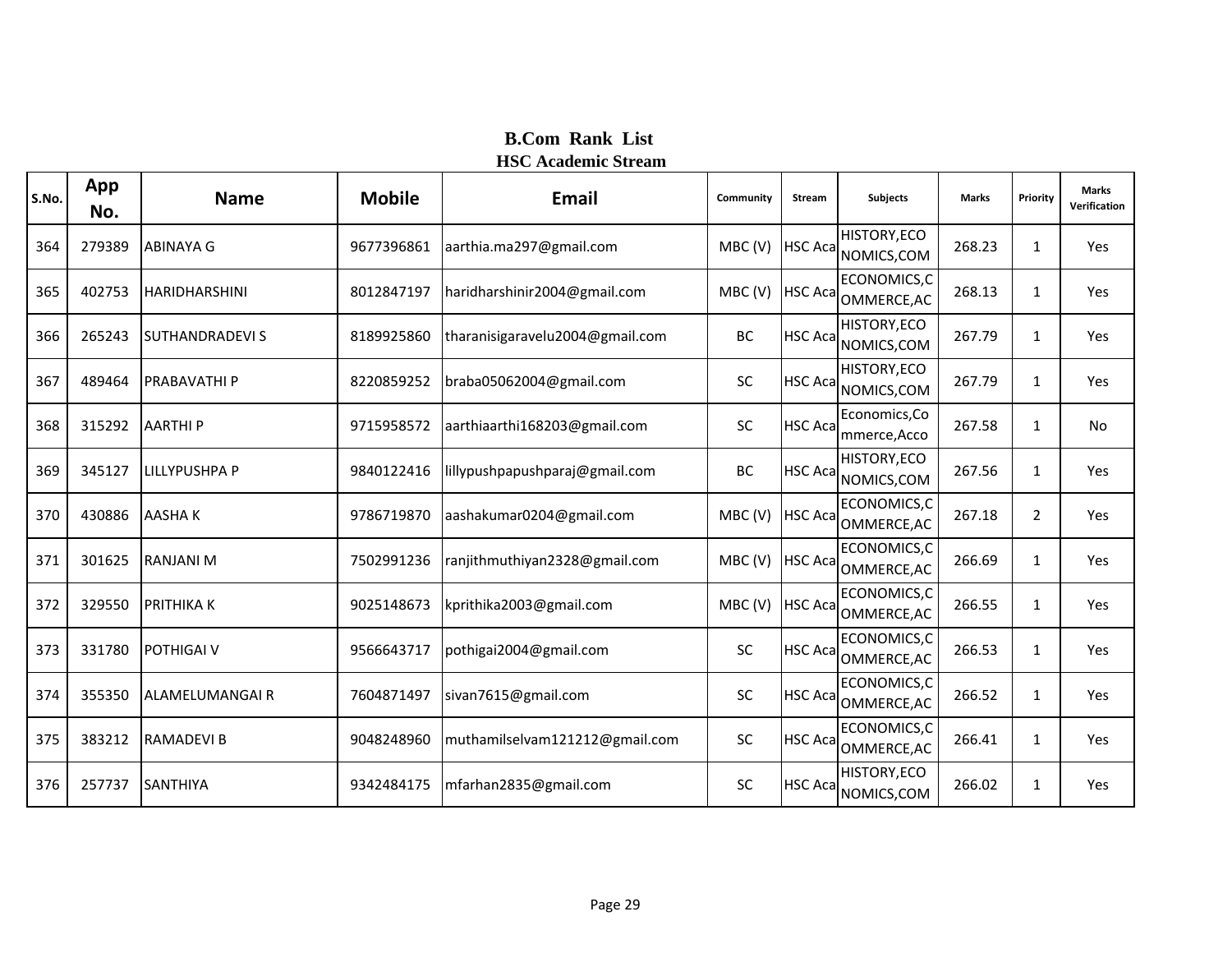| S.No. | App<br>No. | <b>Name</b>            | <b>Mobile</b> | <b>Email</b>                       | Community               | <b>Stream</b>   | <b>Subjects</b>               | <b>Marks</b> | Priority       | <b>Marks</b><br>Verification |
|-------|------------|------------------------|---------------|------------------------------------|-------------------------|-----------------|-------------------------------|--------------|----------------|------------------------------|
| 377   | 382221     | <b>KALPANA D</b>       | 9715354230    | duraiyadhav1968@gmail.com          | BC                      | <b>HSC Aca</b>  | Economics, Co<br>mmerce, Acco | 266.00       | 1              | No                           |
| 378   | 233604     | <b>VAISHNAVI D</b>     | 9025148324    | vaishnavidass@gmail.com            | <b>BC AND DNHSC Aca</b> |                 | ECONOMICS,C<br>OMMERCE, AC    | 265.83       | 1              | Yes                          |
| 379   | 236788     | <b>ABINAYAMARY J</b>   | 8015494514    | abinayamaryjohnraj@gmail.com       | BC                      | <b>HSC Aca</b>  | ECONOMICS,C<br>OMMERCE, AC    | 265.80       | 1              | Yes                          |
| 380   | 266578     | <b>VAITHEESHWARI S</b> | 8508886726    | senthilnithiya73@gmail.com         | BC                      | <b>HSC Aca</b>  | Economics, Co<br>mmerce, Acco | 265.63       | 1              | No                           |
| 381   | 207445     | <b>ABINAYA A</b>       | 9884547809    | arulr3069@gmail.com                | BC                      | <b>HSC Aca</b>  | HISTORY, ECO<br>NOMICS, COM   | 265.56       | 1              | Yes                          |
| 382   | 384813     | <b>SURYA M</b>         | 8270938456    | surya2004manivannan@gmail.com      | SC                      | <b>HSC Aca</b>  | ECONOMICS,C<br>OMMERCE, AC    | 265.44       | 1              | Yes                          |
| 383   | 359809     | <b>KAVIYA K</b>        | 8270569222    | kaviyakannan2004@gmail.com         | SC                      | <b>HSC Aca</b>  | Economics, Co<br>mmerce, Acco | 265.28       | $\overline{2}$ | No                           |
| 384   | 359781     | <b>PRIYANGA P</b>      | 7550358239    | deepaksunami465@gmail.com          | <b>SC</b>               | <b>HSC Aca</b>  | Economics, Co<br>mmerce, Acco | 265.00       | $\mathbf{1}$   | No                           |
| 385   | 397489     | <b>VARSHINI S</b>      | 9942395418    | varshini2004sivaprakasan@gmail.com | SC                      | <b>HSC Aca</b>  | ECONOMICS,C<br>OMMERCE, AC    | 264.98       | $\overline{2}$ | Yes                          |
| 386   | 375218     | <b>ABINAYA A</b>       | 8098817869    | abinaya2004arjunan@gmail.com       | SC                      | <b>HSC Aca</b>  | ECONOMICS,C<br>OMMERCE, AC    | 264.93       | 1              | Yes                          |
| 387   | 346707     | ABI A                  | 6382165280    | alagarmalliyam@gmail.com           | BC                      | <b>HSC Aca</b>  | HISTORY, ECO<br>NOMICS, COM   | 264.91       | 1              | Yes                          |
| 388   | 377661     | <b>ABINAYA B</b>       | 9751865132    | abinayabala01@gmail.com            | BC                      | <b>HSC Aca</b>  | HISTORY, ECO<br>NOMICS, COM   | 264.68       | 1              | Yes                          |
| 389   | 299399     | SUBAMATHI.N            | 6385880305    | kayalsubamathi@gmail.com           | <b>SC</b>               | <b>HSC Acal</b> | ECONOMICS,C<br>OMMERCE, AC    | 264.61       | 1              | Yes                          |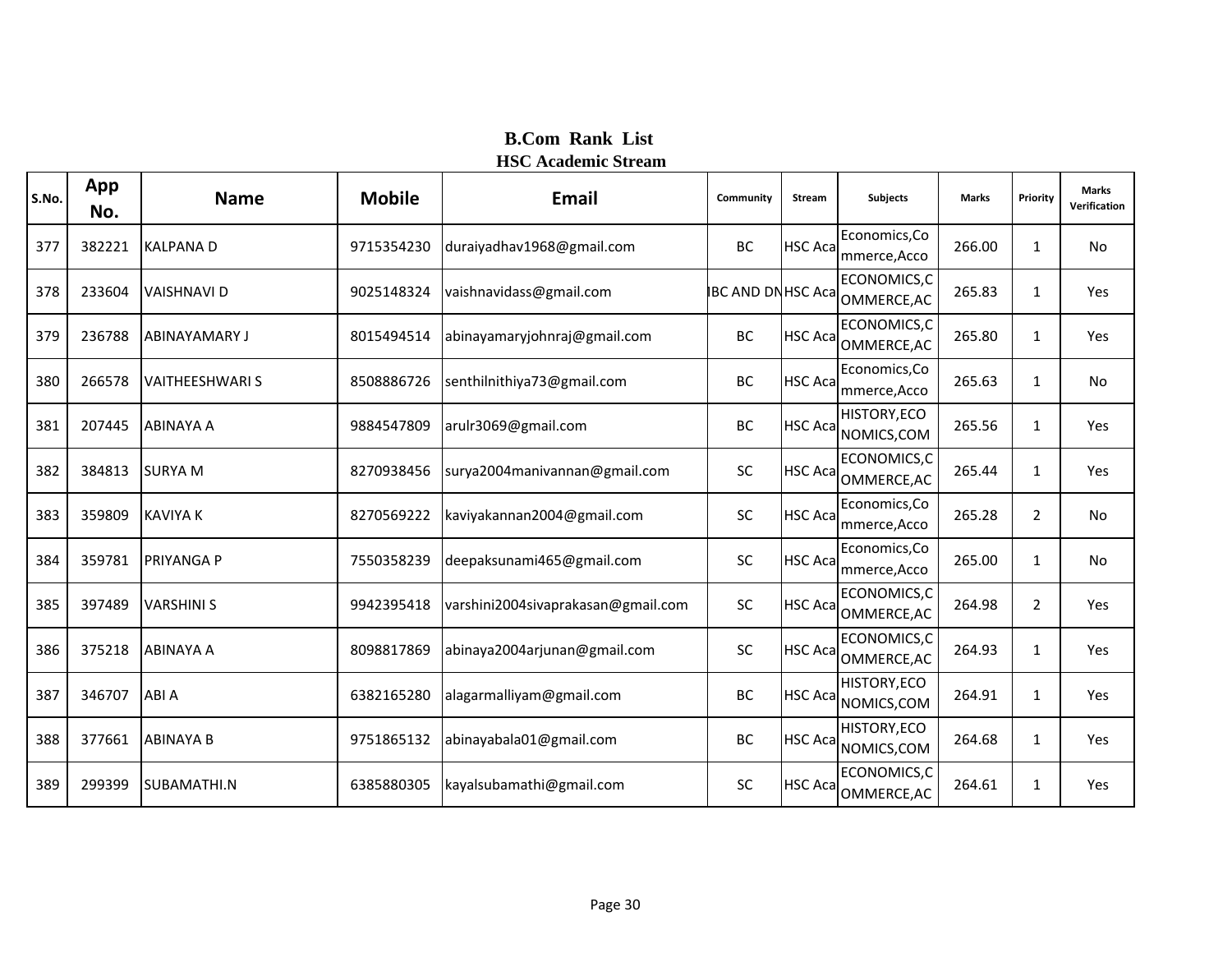| S.No. | App<br>No. | <b>Name</b>            | <b>Mobile</b> | Email                               | Community | <b>Stream</b>   | <b>Subjects</b>               | <b>Marks</b> | Priority       | <b>Marks</b><br>Verification |
|-------|------------|------------------------|---------------|-------------------------------------|-----------|-----------------|-------------------------------|--------------|----------------|------------------------------|
| 390   | 263379     | KANMANI M              | 9442699472    | sangeetha.kanmani1987@gmail.com     | MBC(V)    | <b>HSC Aca</b>  | ECONOMICS,C<br>OMMERCE, AC    | 264.24       | 1              | Yes                          |
| 391   | 265525     | <b>KAMALIS</b>         | 7397754660    | skamali202004@gmail.com             | <b>SC</b> | <b>HSC Aca</b>  | HISTORY, ECO<br>NOMICS, COM   | 264.22       | $\mathbf{1}$   | Yes                          |
| 392   | 408402     | <b>GAYATHRIK</b>       | 7397350720    | PP708826@GMAIL.COM                  | BC        | <b>HSC Acal</b> | ECONOMICS,C<br>OMMERCE, AC    | 263.65       | 1              | Yes                          |
| 393   | 378610     | <b>MONIKA M</b>        | 7806823211    | mm1893264@gmail.com                 | <b>SC</b> | <b>HSC Acal</b> | ECONOMICS,C<br>OMMERCE, AC    | 263.26       | 1              | Yes                          |
| 394   | 345830     | <b>BHUVANESHWARI N</b> | 9629722326    | bhuvi1908@gmail.com                 | <b>SC</b> | <b>HSC Acal</b> | Economics, Co<br>mmerce, Acco | 263.02       | $\mathbf{1}$   | No                           |
| 395   | 350479     | <b>KALAIVANI K</b>     | 9843926228    | kalaivani16102004@gmail.com         | SC        | <b>HSC Aca</b>  | HISTORY, ECO<br>NOMICS, COM   | 262.91       | $\mathbf{1}$   | Yes                          |
| 396   | 363913     | <b>DHANUSUYA N</b>     | 7094164909    | n.dhanusuya2004@gmail.com           | SC        | <b>HSC Aca</b>  | HISTORY, ECO<br>NOMICS, COM   | 262.89       | 1              | Yes                          |
| 397   | 350323     | <b>PAPPISHA</b>        | 9344127012    | sushmithasushi456@gmail.com         | <b>SC</b> | <b>HSC Aca</b>  | HISTORY, ECO<br>NOMICS, COM   | 262.26       | 1              | Yes                          |
| 398   | 386222     | <b>SUJITHA S</b>       | 7373865191    | aspravin2@gmail.com                 | SC        | <b>HSC Aca</b>  | HISTORY, ECO<br>NOMICS, COM   | 262.25       | 1              | Yes                          |
| 399   | 433858     | RAJALAKSHMI R          | 7397754613    | rajalakshmiram304@gmail.com         | SC        | <b>HSC Aca</b>  | HISTORY, ECO<br>NOMICS, COM   | 262.23       | $\overline{2}$ | Yes                          |
| 400   | 339936     | <b>ABINAYAT</b>        | 7397754800    | dd398543@gmail.com                  | <b>SC</b> | <b>HSC Aca</b>  | ECONOMICS, C<br>OMMERCE, AC   | 262.14       | $\overline{2}$ | Yes                          |
| 401   | 398615     | MANGAIYARKARASI L      | 7094761195    | Mangaiyarkarasilakshmanan@gmail.com | <b>SC</b> | <b>HSC Acal</b> | HISTORY, ECO<br>NOMICS, COM   | 262.02       | 1              | Yes                          |
| 402   | 381371     | <b>HARINIS</b>         | 9047294732    | harinisel04@gmail.com               | BC        | <b>HSC Aca</b>  | ECONOMICS,C<br>OMMERCE, AC    | 261.76       | $\overline{2}$ | Yes                          |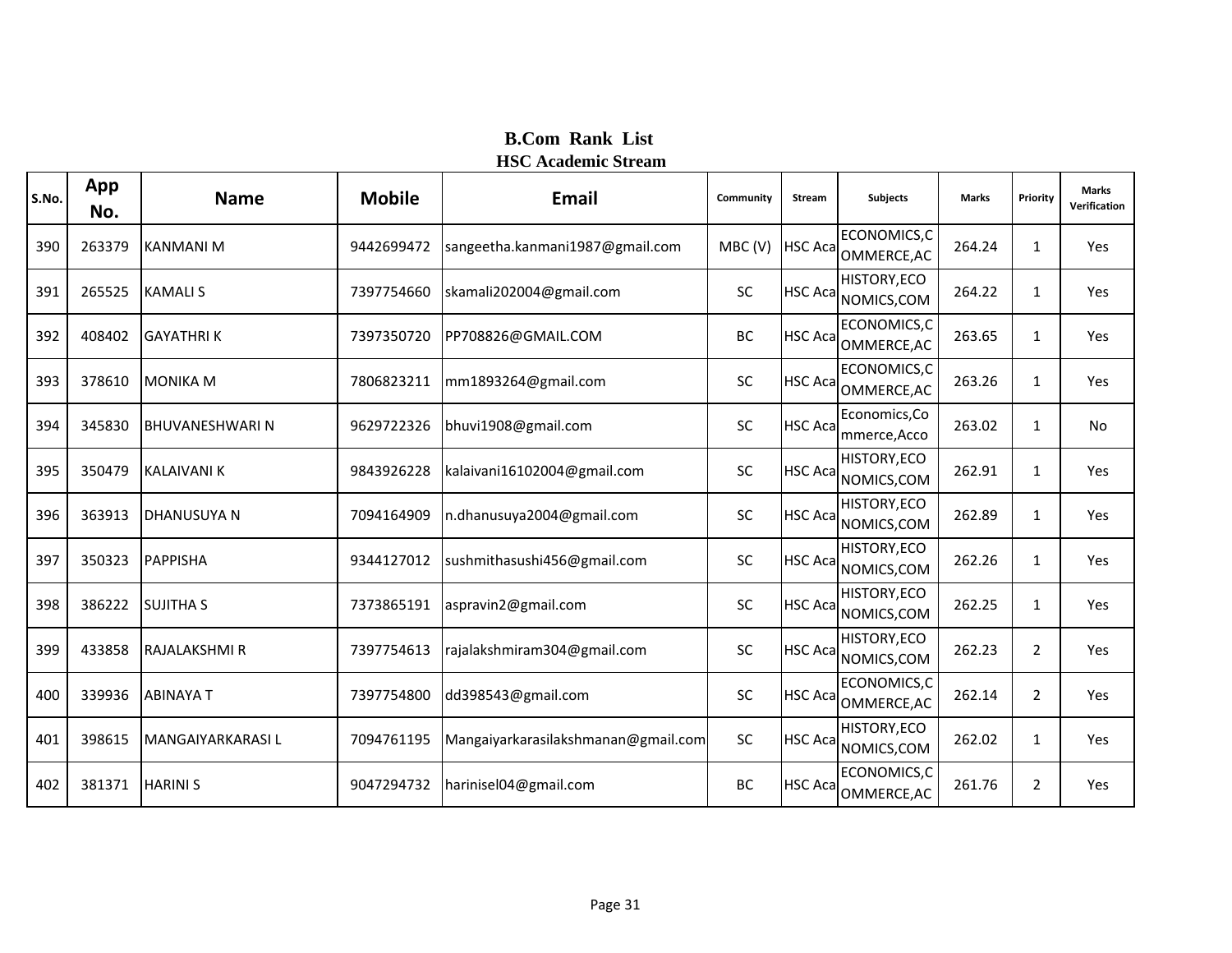| S.No. | App<br>No. | <b>Name</b>                 | <b>Mobile</b> | <b>Email</b>                 | Community  | <b>Stream</b>   | <b>Subjects</b>                    | <b>Marks</b> | Priority       | <b>Marks</b><br>Verification |
|-------|------------|-----------------------------|---------------|------------------------------|------------|-----------------|------------------------------------|--------------|----------------|------------------------------|
| 403   | 234047     | <b>RAMYAR</b>               | 9344963487    | va4203555@gmail.com          | <b>SC</b>  | <b>HSC Aca</b>  | ECONOMICS,C<br>OMMERCE, AC         | 261.64       | 1              | Yes                          |
| 404   | 422172     | <b>AATHITHYAK</b>           | 9597001148    | kathirveladhi063@gmail.com   | BC         | <b>HSC Aca</b>  | HISTORY, ECO<br>NOMICS, COM        | 261.58       | $\mathbf{1}$   | Yes                          |
| 405   | 431594     | <b>VAISHNAVI P</b>          | 8667825015    | subashpichai@gmail.com       | <b>SCA</b> | <b>HSC Acal</b> | ECONOMICS,C<br>OMMERCE, AC         | 261.54       | $\mathbf{1}$   | Yes                          |
| 406   | 349571     | <b>AROCKIA JANCY RANI E</b> | 8098672458    | arockiajancy42004@gmail.com  | BC         | <b>HSC Aca</b>  | HISTORY, ECO<br>NOMICS, COM        | 260.91       | 1              | Yes                          |
| 407   | 340792     | <b>MALINIT</b>              | 9751598898    | natarajantamil2002@gmail.com | MBC(V)     | <b>HSC Aca</b>  | ECONOMICS,C<br>OMMERCE, AC         | 260.73       | $\overline{2}$ | Yes                          |
| 408   | 345719     | <b>DINESHIYA S</b>          | 8973710363    | dineshiyaselvam@gmail.com    | MBC(V)     | <b>HSC Aca</b>  | ECONOMICS,C<br>OMMERCE, AC         | 260.54       | 3              | Yes                          |
| 409   | 245380     | R.AKSHAYA                   | 9345761574    | aravinthvtg8678@gmail.com    | MBC(V)     |                 | ECONOMICS,C<br>HSC Aca OMMERCE, AC | 260.30       | $\mathbf{1}$   | Yes                          |
| 410   | 380762     | <b>ANUSHMALIKA A</b>        | 9360501859    | anushmalikaa2003@gmail.com   | SC         | <b>HSC Aca</b>  | ECONOMICS,C<br>OMMERCE, AC         | 259.58       | 1              | Yes                          |
| 411   | 251381     | <b>JOTHIKAK</b>             | 9384483849    | kkarthi0560@gmail.com        | SC         | <b>HSC Aca</b>  | ECONOMICS, C<br>OMMERCE, AC        | 259.56       | 1              | Yes                          |
| 412   | 356478     | <b>GAYATHRIS</b>            | 9843719974    | selvamvki10101980@gmail.com  | SC         |                 | ECONOMICS,C<br>HSC Aca OMMERCE, AC | 259.21       | 1              | Yes                          |
| 413   | 374355     | <b>KARTHIKA R</b>           | 7010757297    | sv756345@gmail.com           | MBC(V)     | <b>HSC Aca</b>  | ECONOMICS,C<br>OMMERCE, AC         | 259.16       | 1              | Yes                          |
| 414   | 425173     | <b>RESHMA M</b>             | 9786412734    | resh96964@gmail.com          | SC         | <b>HSC Aca</b>  | ECONOMICS,C<br>OMMERCE, AC         | 258.83       | $\mathbf{1}$   | Yes                          |
| 415   | 434415     | <b>VIDHYA B</b>             | 9566495733    | bvidhya940@gmail.com         | <b>MBC</b> | <b>HSC Aca</b>  | Economics, Co<br>mmerce, Acco      | 258.83       | 1              | No                           |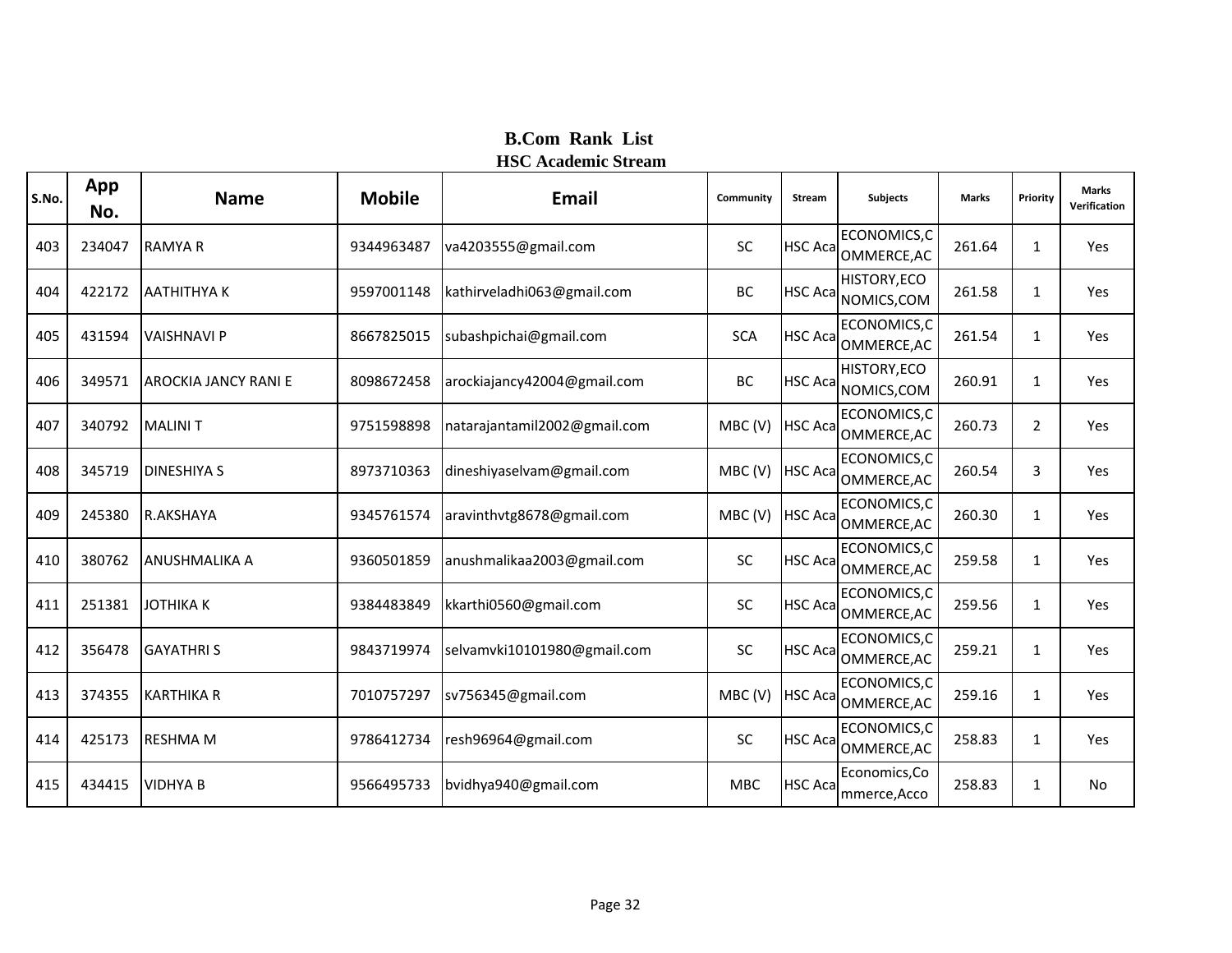| S.No. | App<br>No. | <b>Name</b>           | <b>Mobile</b> | Email                              | Community | <b>Stream</b>   | <b>Subjects</b>                    | <b>Marks</b> | Priority       | <b>Marks</b><br>Verification |
|-------|------------|-----------------------|---------------|------------------------------------|-----------|-----------------|------------------------------------|--------------|----------------|------------------------------|
| 416   | 452045     | <b>MADHAVI</b>        | 9994759378    | geetha18202@gmail.com              | <b>SC</b> | <b>HSC Acal</b> | HISTORY, ECO<br>NOMICS, COM        | 258.68       | $\mathbf{1}$   | Yes                          |
| 417   | 335788     | PRIYADHRASHINI        | 8754848299    | priyadhrashini129@gmail.com        | MBC(V)    | <b>HSC Aca</b>  | History, Econo<br>mics, Commerc    | 258.67       | $\mathbf{1}$   | <b>No</b>                    |
| 418   | 259771     | <b>JENIFER RANI R</b> | 9600861724    | raviravichandran8@gmail.com        | <b>SC</b> | <b>HSC Aca</b>  | ECONOMICS,C<br>OMMERCE, AC         | 258.21       | 1              | Yes                          |
| 419   | 374861     | <b>NIVETHA A</b>      | 7358905385    | haridevil2001@gmail.com            | SC        | <b>HSC Acal</b> | ECONOMICS,C<br>OMMERCE, AC         | 258.09       | 1              | Yes                          |
| 420   | 399482     | <b>SIVALA S</b>       | 7402018713    | sivalasenthilkumar@gmail.com       | SC        | <b>HSC Acal</b> | ECONOMICS,C<br>OMMERCE, AC         | 258.06       | $\mathbf{1}$   | Yes                          |
| 421   | 438256     | <b>GAYATHRIS</b>      | 8098742505    | sgar8185@gmail.com                 | MBC(V)    | <b>HSC Acal</b> | ECONOMICS,C<br>OMMERCE, AC         | 257.92       | 1              | Yes                          |
| 422   | 300157     | <b>RABIYA R</b>       | 9976154531    | radiyaramesh2004@gmail.com         | SC        | <b>HSC Aca</b>  | ECONOMICS,C<br>OMMERCE, AC         | 257.86       | $\mathbf{1}$   | Yes                          |
| 423   | 243415     | <b>ARTHI</b>          | 9976650951    | arthi2904@gmail.com                | MBC(V)    | <b>HSC Aca</b>  | HISTORY, ECO<br>NOMICS, COM        | 257.81       | 1              | Yes                          |
| 424   | 351547     | RAJALAKSHMI K         | 8524984253    | rajalaksmi09072004@gmail.com       | SC        | <b>HSC Aca</b>  | ECONOMICS,C<br>OMMERCE, AC         | 257.66       | 1              | Yes                          |
| 425   | 476755     | SHARMILA              | 8124443329    | sharmilasada16@gmail.com           | SC        |                 | ECONOMICS,C<br>HSC Aca OMMERCE, AC | 257.63       | 1              | Yes                          |
| 426   | 472427     | <b>MATHINA</b>        | 9655309112    | mathinakaliyaperumal2002@gmail.com | <b>SC</b> | <b>HSC Aca</b>  | ECONOMICS,C<br>OMMERCE, AC         | 257.27       | 1              | Yes                          |
| 427   | 221427     | <b>VAISHNAVI M</b>    | 7868823951    | vaishnavimuthukumar28@gmail.com    | SC        | <b>HSC Aca</b>  | ECONOMICS,C<br>OMMERCE, AC         | 256.64       | 1              | Yes                          |
| 428   | 378020     | <b>INDHUS</b>         | 9786736883    | smartindhu6@gmail.com              | <b>SC</b> | <b>HSC Acal</b> | ECONOMICS,C<br>OMMERCE, AC         | 256.53       | $\overline{2}$ | Yes                          |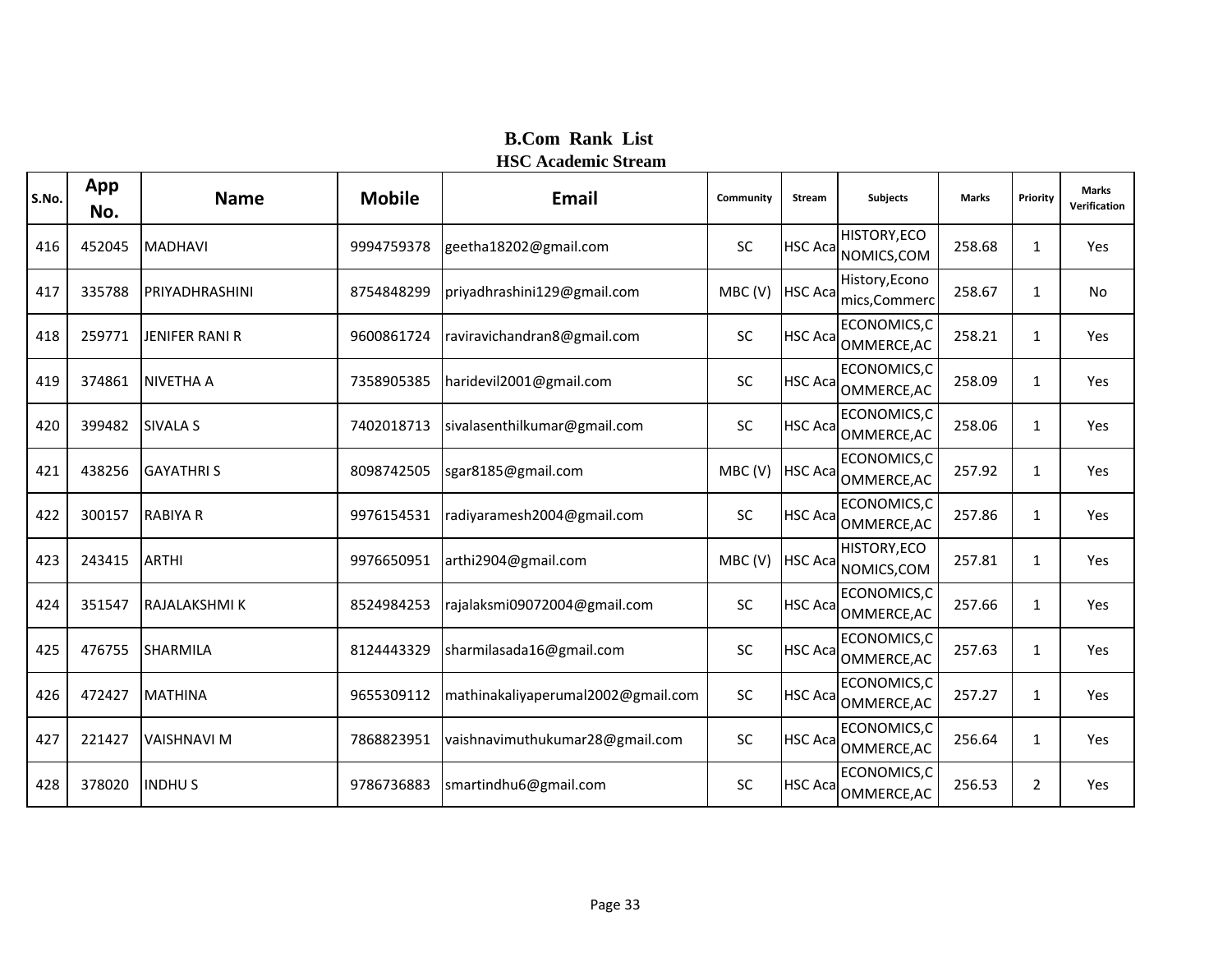| S.No. | App<br>No. | <b>Name</b>              | <b>Mobile</b> | <b>Email</b>                      | Community                | <b>Stream</b>   | <b>Subjects</b>               | <b>Marks</b> | Priority       | <b>Marks</b><br>Verification |
|-------|------------|--------------------------|---------------|-----------------------------------|--------------------------|-----------------|-------------------------------|--------------|----------------|------------------------------|
| 429   | 362209     | ANUBHARATHI              | 8012889542    | tvijayan3@gmail.com               | <b>BC</b>                | <b>HSC Acal</b> | HISTORY, ECO<br>NOMICS, COM   | 256.23       | 1              | Yes                          |
| 430   | 502653     | <b>SANTHIYA R</b>        | 7373657391    | r352829@gmail.com                 | <b>SC</b>                | <b>HSC Acal</b> | HISTORY, ECO<br>NOMICS, COM   | 256.04       | 3              | Yes                          |
| 431   | 224779     | <b>SRIDEVI P</b>         | 9159573198    | sridevipichai646@gmail.com        | MBC(V)                   | <b>HSC Aca</b>  | ECONOMICS,C<br>OMMERCE, AC    | 255.63       | $\overline{2}$ | Yes                          |
| 432   | 272758     | ARUNA PRIYADARSHINI M    | 9943820060    | manomyd@gmail.com                 | <b>ST</b>                | <b>HSC Acal</b> | ECONOMICS,C<br>OMMERCE, AC    | 255.27       | 1              | Yes                          |
| 433   | 471540     | <b>KIRUBA V</b>          | 9597072085    | kirubakumar3107@gmail.com         | MBC(V)                   | <b>HSC Acal</b> | ECONOMICS,C<br>OMMERCE, AC    | 255.14       | 1              | Yes                          |
| 434   | 357781     | <b>IKARPAGALAKSHMI M</b> | 9715199057    | kasikumar874@gmail.com            | <b>BC</b>                | <b>HSC Aca</b>  | ECONOMICS,C<br>OMMERCE, AC    | 254.77       | $\mathbf{1}$   | Yes                          |
| 435   | 367002     | <b>SOWNTHARYA S</b>      | 9629156418    | sathyashankar182@gmail.com        | <b>BC</b>                | <b>HSC Aca</b>  | ECONOMICS, C<br>OMMERCE, AC   | 254.66       | 4              | Yes                          |
| 436   | 472185     | <b>KAVIYA M</b>          | 8098805269    | megalagsp@gmail.com               | <b>SC</b>                | <b>HSC Aca</b>  | Economics, Co<br>mmerce, Acco | 254.54       | $\mathbf{1}$   | <b>No</b>                    |
| 437   | 288566     | <b>RAMBAR</b>            | 7550237418    | ramba01072004@gmail.com           | SC                       | <b>HSC Acal</b> | ECONOMICS,C<br>OMMERCE, AC    | 254.53       | $\mathbf{1}$   | Yes                          |
| 438   | 396965     | <b>SIVASANKARI S</b>     | 6384098386    | Sivasankarisettu@gmail.com        | SC                       | <b>HSC Aca</b>  | HISTORY, ECO<br>NOMICS, COM   | 254.48       | 1              | Yes                          |
| 439   | 400374     | <b>PRIYADHARSHINI B</b>  | 7868007194    | priyapriya2004dharshini@gmail.com | <b>IBC AND DNHSC Aca</b> |                 | HISTORY, ECO<br>NOMICS, COM   | 254.47       | $\mathbf{1}$   | Yes                          |
| 440   | 382591     | <b>PUSHPA</b>            | 9025153828    | krist532@gmail.com                | <b>ST</b>                | <b>HSC Aca</b>  | ECONOMICS, C<br>OMMERCE, AC   | 254.02       | $\mathbf{1}$   | Yes                          |
| 441   | 428850     | <b>RANJITHAT</b>         | 6374507612    | tranjitha038@gmail.com            | <b>SC</b>                | <b>HSC Acal</b> | ECONOMICS,C<br>OMMERCE, AC    | 254.02       | 3              | Yes                          |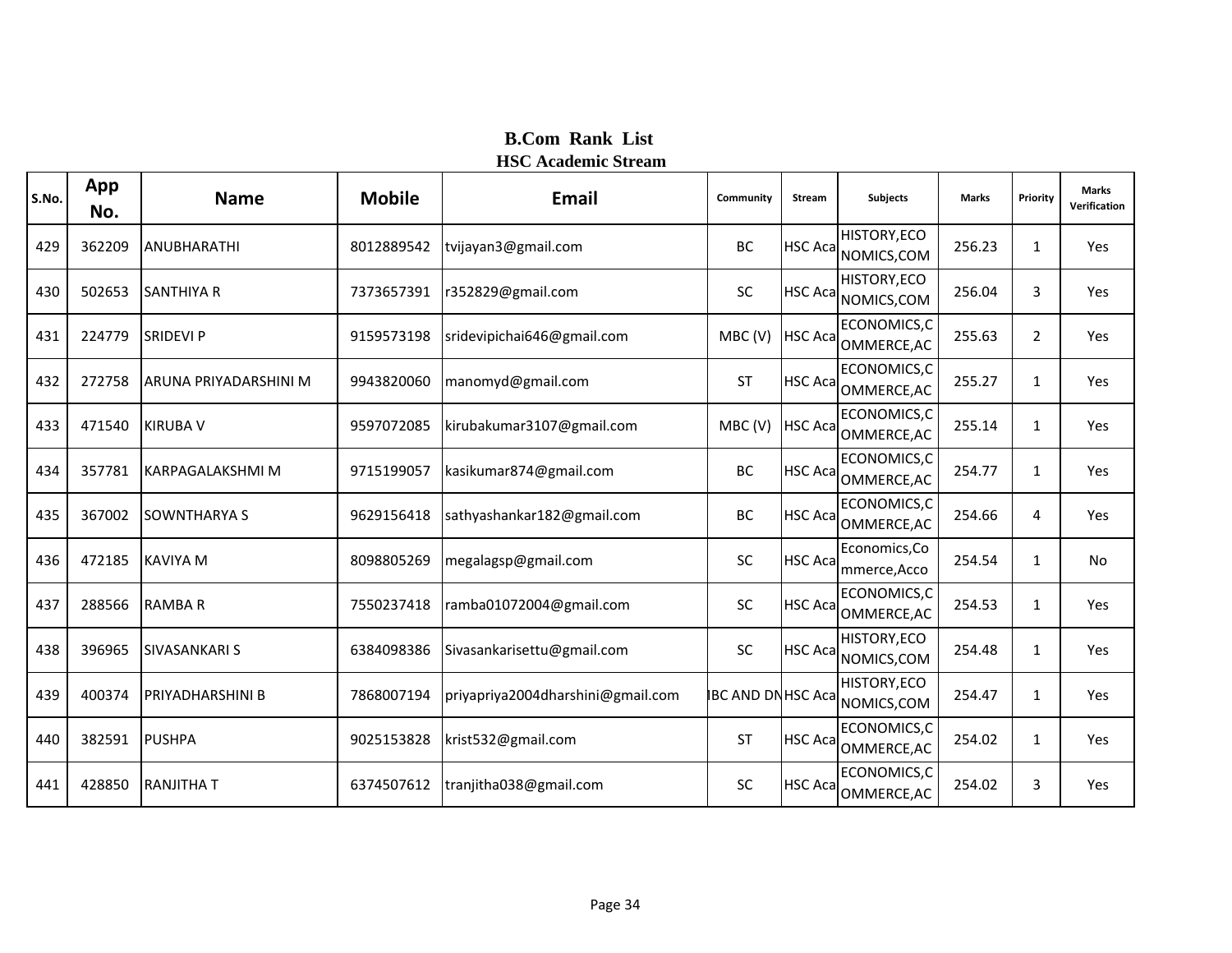| S.No. | App<br>No. | <b>Name</b>           | <b>Mobile</b> | <b>Email</b>                     | Community  | <b>Stream</b>   | <b>Subjects</b>                 | <b>Marks</b> | Priority       | <b>Marks</b><br>Verification |
|-------|------------|-----------------------|---------------|----------------------------------|------------|-----------------|---------------------------------|--------------|----------------|------------------------------|
| 442   | 509584     | <b>JAYA R</b>         | 9344087311    | tamildasanravi02072000@gmail.com | SC         | <b>HSC Acal</b> | History, Econo<br>mics, Commerc | 254.01       | $\mathbf{1}$   | <b>No</b>                    |
| 443   | 309921     | <b>DHARSHINIT</b>     | 7373444015    | dharshini552004@gmail.com        | <b>SC</b>  | <b>HSC Aca</b>  | ECONOMICS, C<br>OMMERCE, AC     | 253.81       | 1              | Yes                          |
| 444   | 398734     | <b>JENIFAR S</b>      | 9597702839    | jenifar15062003@gmail.com        | BC         | <b>HSC Aca</b>  | HISTORY, ECO<br>NOMICS, COM     | 253.79       | $\mathbf{1}$   | Yes                          |
| 445   | 435707     | <b>JAYASUDHA J</b>    | 7305328392    | rranjithrranjith21@gmail.com     | SC         | <b>HSC Aca</b>  | HISTORY, ECO<br>NOMICS, COM     | 253.36       | 2              | Yes                          |
| 446   | 342343     | <b>JOTHILAKSHMI R</b> | 9698921524    | rithikaabi3484@gmail.com         | BC         | <b>HSC Aca</b>  | ECONOMICS, C<br>OMMERCE, AC     | 253.26       | $\mathbf{1}$   | Yes                          |
| 447   | 464881     | <b>GANGA M</b>        | 7593986173    | ganga2004m@gmail.com             | SC         | <b>HSC Aca</b>  | ECONOMICS, C<br>OMMERCE, AC     | 252.75       | 2              | Yes                          |
| 448   | 456373     | <b>SUGANTHIRA</b>     | 8190862904    | suganthira1508@gmail.com         | SC         | <b>HSC Acal</b> | ECONOMICS,C<br>OMMERCE, AC      | 252.74       | 1              | Yes                          |
| 449   | 259766     | <b>AMRIN JASMIN S</b> | 6381461057    | mohamedasmiamrinjasmin@gmail.com | <b>BCM</b> | <b>HSC Acal</b> | ECONOMICS,C<br>OMMERCE, AC      | 252.08       | $\mathbf{1}$   | Yes                          |
| 450   | 480043     | <b>DIVYA</b>          | 8489898098    | divyara2004@gmail.com            | SC         | <b>HSC Acal</b> | ECONOMICS,C<br>OMMERCE, AC      | 252.06       | $\mathbf{1}$   | Yes                          |
| 451   | 319062     | <b>DEEPALAKSHMIN</b>  | 8531097594    | deepalakshi.n150803@gmail.com    | MBC(V)     | <b>HSC Aca</b>  | HISTORY, ECO<br>NOMICS, COM     | 252.01       | 1              | Yes                          |
| 452   | 375656     | <b>SNEHA E</b>        | 8111083294    | snehaelayaraja2003@gmail.com     | <b>SC</b>  | <b>HSC Aca</b>  | HISTORY, ECO<br>NOMICS, COM     | 251.81       | $\mathbf{1}$   | Yes                          |
| 453   | 508682     | <b>RANJITHA R</b>     | 9942721653    | r.ranjithaadm03@gmail.com        | BC         | <b>HSC Acal</b> | HISTORY, ECO<br>NOMICS, COM     | 251.81       | $\mathbf{1}$   | Yes                          |
| 454   | 400544     | THENMOZHI K           | 7603982675    | thenmozhi2003kumar@gmail.com     | <b>SC</b>  | <b>HSC Acal</b> | ECONOMICS,C<br>OMMERCE, AC      | 251.79       | $\overline{2}$ | Yes                          |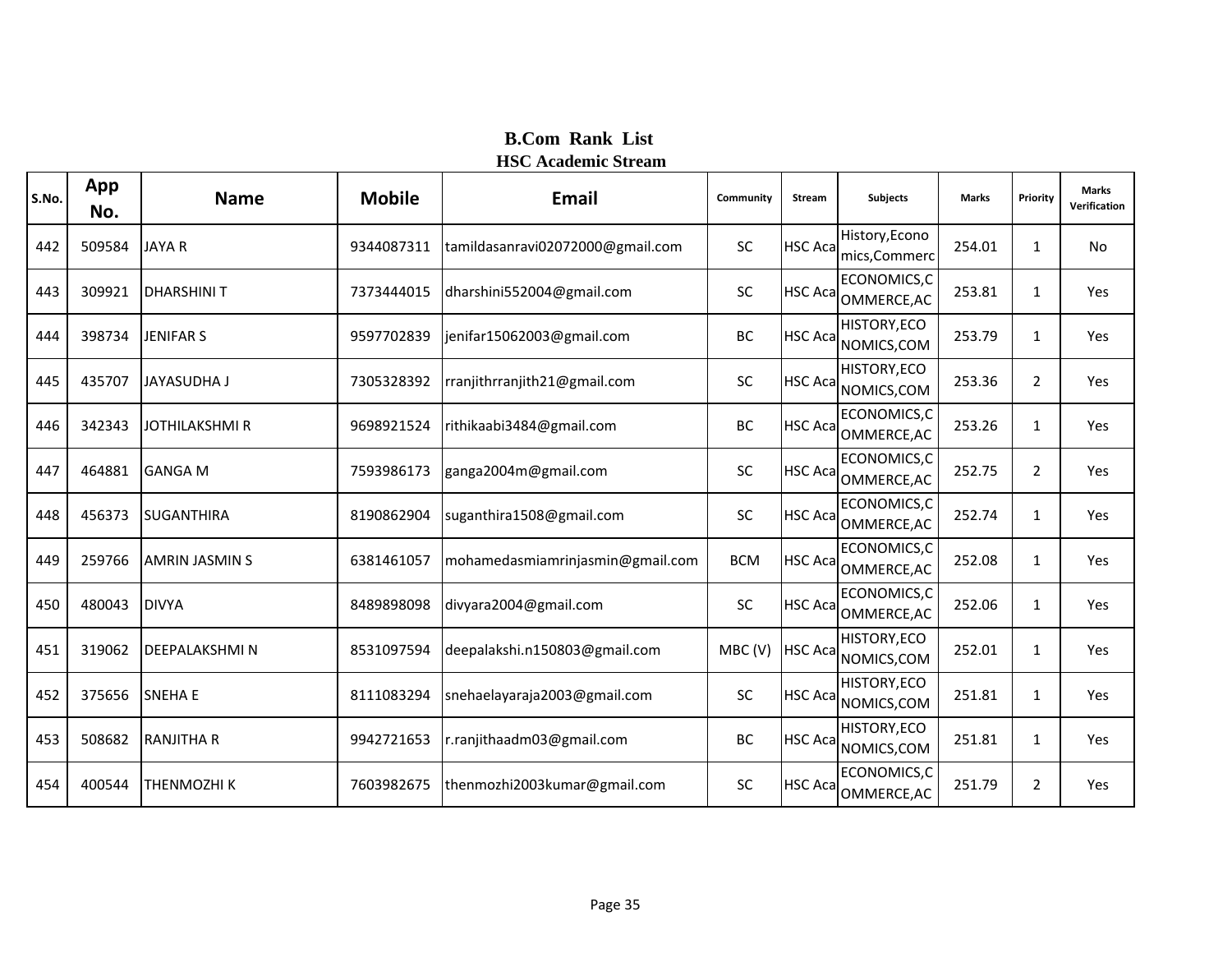| S.No. | App<br>No. | <b>Name</b>         | <b>Mobile</b> | <b>Email</b>                       | Community  | <b>Stream</b>   | <b>Subjects</b>                 | <b>Marks</b> | Priority       | <b>Marks</b><br>Verification |
|-------|------------|---------------------|---------------|------------------------------------|------------|-----------------|---------------------------------|--------------|----------------|------------------------------|
| 455   | 452261     | <b>SRIMATHIV</b>    | 9025591158    | sarosarojini2002@gmail.com         | MBC(V)     | <b>HSC Aca</b>  | ECONOMICS, C<br>OMMERCE, AC     | 251.79       | $\mathbf{1}$   | Yes                          |
| 456   | 305402     | <b>SWATHIS</b>      | 9361048592    | 12345678900987654321akash@gmail.co | <b>BC</b>  | <b>HSC Aca</b>  | History, Econo<br>mics, Commerc | 251.33       | $\mathbf{1}$   | <b>No</b>                    |
| 457   | 348879     | <b>SIVAGAMI R</b>   | 9843108790    | sivagamiramesh425@gmail.com        | <b>SC</b>  | <b>HSC Aca</b>  | ECONOMICS,C<br>OMMERCE, AC      | 250.97       | $\mathbf{1}$   | Yes                          |
| 458   | 386005     | <b>SABITHA S</b>    | 8056120283    | sangarasaran92@gmail.com           | SC         | <b>HSC Aca</b>  | ECONOMICS, C<br>OMMERCE, AC     | 250.77       | 2              | Yes                          |
| 459   | 226114     | <b>RESHMA S</b>     | 8489733970    | reshmasaimonraj@gmail.com          | BC         | <b>HSC Aca</b>  | ECONOMICS, C<br>OMMERCE, AC     | 250.65       | $\overline{2}$ | Yes                          |
| 460   | 435186     | <b>NIVEDHA</b>      | 6369930500    | nivethajaganathan2003@gmail.com    | <b>SC</b>  | <b>HSC Aca</b>  | ECONOMICS, C<br>OMMERCE, AC     | 250.29       | 2              | Yes                          |
| 461   | 464120     | <b>SOUNDHARYA S</b> | 7339608905    | soundharya14102003@gmail.com       | SC         | <b>HSC Acal</b> | ECONOMICS,C<br>OMMERCE, AC      | 250.29       | $\overline{2}$ | Yes                          |
| 462   | 386725     | LENSIDIVYA          | 8754809701    | lensidivya@gmail.com               | <b>BC</b>  | <b>HSC Acal</b> | HISTORY, ECO<br>NOMICS, COM     | 250.24       | $\overline{2}$ | Yes                          |
| 463   | 397935     | <b>GAYATHRI</b>     | 9361125468    | arabamuba6715@gmail.com            | SC         | <b>HSC Aca</b>  | ECONOMICS,C<br>OMMERCE, AC      | 249.81       | $\mathbf{1}$   | Yes                          |
| 464   | 347844     | <b>SOBIYAK</b>      | 8508680553    | sobiyak2004@gmail.com              | BC         | <b>HSC Acal</b> | ECONOMICS,C<br>OMMERCE, AC      | 249.80       | 1              | Yes                          |
| 465   | 219673     | Lathika             | 9047481724    | mssn2411@gmail.com                 | MBC(V)     | <b>HSC Aca</b>  | ECONOMICS, C<br>OMMERCE, AC     | 249.77       | $\mathbf{1}$   | Yes                          |
| 466   | 335309     | PADHMAPRIYA         | 7448343245    | padhmapriyan1006@gmail.com         | <b>SCA</b> | <b>HSC Aca</b>  | ECONOMICS, C<br>OMMERCE, AC     | 249.34       | $\overline{2}$ | Yes                          |
| 467   | 506593     | <b>KAVITHA</b>      | 9751802076    | abarnatamil82@gmail.com            | MBC(V)     | <b>HSC Aca</b>  | History, Econo<br>mics, Commerc | 249.12       | $\mathbf{1}$   | No                           |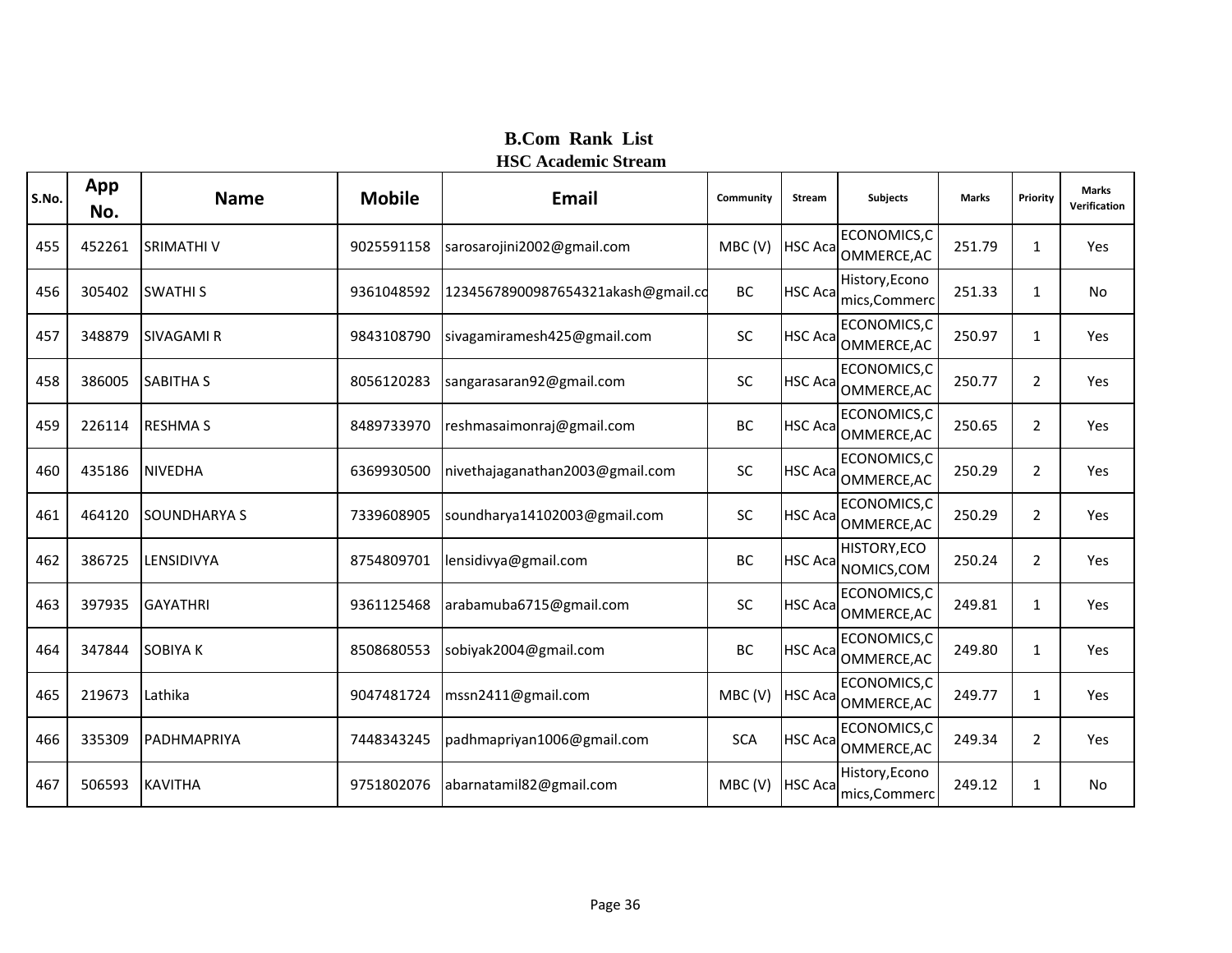| S.No. | App<br>No. | <b>Name</b>             | <b>Mobile</b> | Email                           | Community                | <b>Stream</b>   | <b>Subjects</b>             | <b>Marks</b> | Priority       | <b>Marks</b><br>Verification |
|-------|------------|-------------------------|---------------|---------------------------------|--------------------------|-----------------|-----------------------------|--------------|----------------|------------------------------|
| 468   | 490445     | <b>SUMITHRA A</b>       | 9626339859    | sumithraarumaidurai23@gmail.com | <b>SC</b>                | <b>HSC Aca</b>  | ECONOMICS, C<br>OMMERCE, AC | 249.10       | 2              | Yes                          |
| 469   | 407081     | <b>SRIPRIYAK</b>        | 9361662179    | balajibala5697@gmail.com        | <b>SC</b>                | <b>HSC Acal</b> | HISTORY, ECO<br>NOMICS, COM | 248.26       | $\overline{2}$ | Yes                          |
| 470   | 245803     | <b>AMSAVALLIT</b>       | 8056308252    | priyadm500@gmail.com            | <b>SC</b>                | <b>HSC Aca</b>  | ECONOMICS,C<br>OMMERCE, AC  | 248.14       | $\mathbf{1}$   | Yes                          |
| 471   | 228953     | <b>ANUSUYA M</b>        | 9791340084    | tsabari1991@gmail.com           | SC                       | <b>HSC Aca</b>  | HISTORY, ECO<br>NOMICS, COM | 248.01       | $\mathbf{1}$   | Yes                          |
| 472   | 247548     | <b>PRAVEENAS</b>        | 7639648993    | ppravee719@gmail.com            | <b>SC</b>                | <b>HSC Aca</b>  | HISTORY, ECO<br>NOMICS, COM | 247.14       | $\mathbf{1}$   | Yes                          |
| 473   | 344848     | <b>SURYADHARSHINI P</b> | 9585524847    | SURYADHARSHINI24@GMAIL.COM      | MBC(V)                   | <b>HSC Acal</b> | HISTORY, ECO<br>NOMICS, COM | 247.14       | $\mathbf{1}$   | Yes                          |
| 474   | 265510     | <b>KRISHNAVENI</b>      | 7010657277    | 1977 murugadoss@gmail.com       | SC                       | <b>HSC Aca</b>  | HISTORY, ECO<br>NOMICS, COM | 246.68       | 1              | Yes                          |
| 475   | 340467     | <b>MEERA</b>            | 6374293997    | meeras1703@gmail.com            | <b>SC</b>                | <b>HSC Acal</b> | HISTORY, ECO<br>NOMICS, COM | 246.68       | 4              | Yes                          |
| 476   | 478920     | <b>ABINAYAK</b>         | 9791925241    | DHIVYARAJENDRAN2893@GMAIL.COM   | MBC(V)                   | <b>HSC Aca</b>  | ECONOMICS,C<br>OMMERCE, AC  | 246.66       | $\mathbf{1}$   | Yes                          |
| 477   | 298160     | <b>DIVYA S</b>          | 7502431147    | vasanthimonisha20@gmail.com     | <b>IBC AND DNHSC Aca</b> |                 | HISTORY, ECO<br>NOMICS, COM | 246.48       | $\overline{2}$ | Yes                          |
| 478   | 253125     | <b>SUBASRIE</b>         | 9789672240    | ilaiyaraja671@gmail.com         | <b>SC</b>                | <b>HSC Aca</b>  | ECONOMICS, C<br>OMMERCE, AC | 246.34       | $\mathbf{1}$   | Yes                          |
| 479   | 202498     | <b>JAYASRIS</b>         | 9688250608    | jayasrivasukipnr@gmail.com      | SC                       | <b>HSC Aca</b>  | ECONOMICS, C<br>OMMERCE, AC | 246.01       | $\mathbf{1}$   | Yes                          |
| 480   | 210464     | <b>HARINIT</b>          | 8056705612    | rmkalpana20@gmail.com           | BC                       | <b>HSC Acal</b> | ECONOMICS,C<br>OMMERCE, AC  | 245.93       | $\mathbf{1}$   | Yes                          |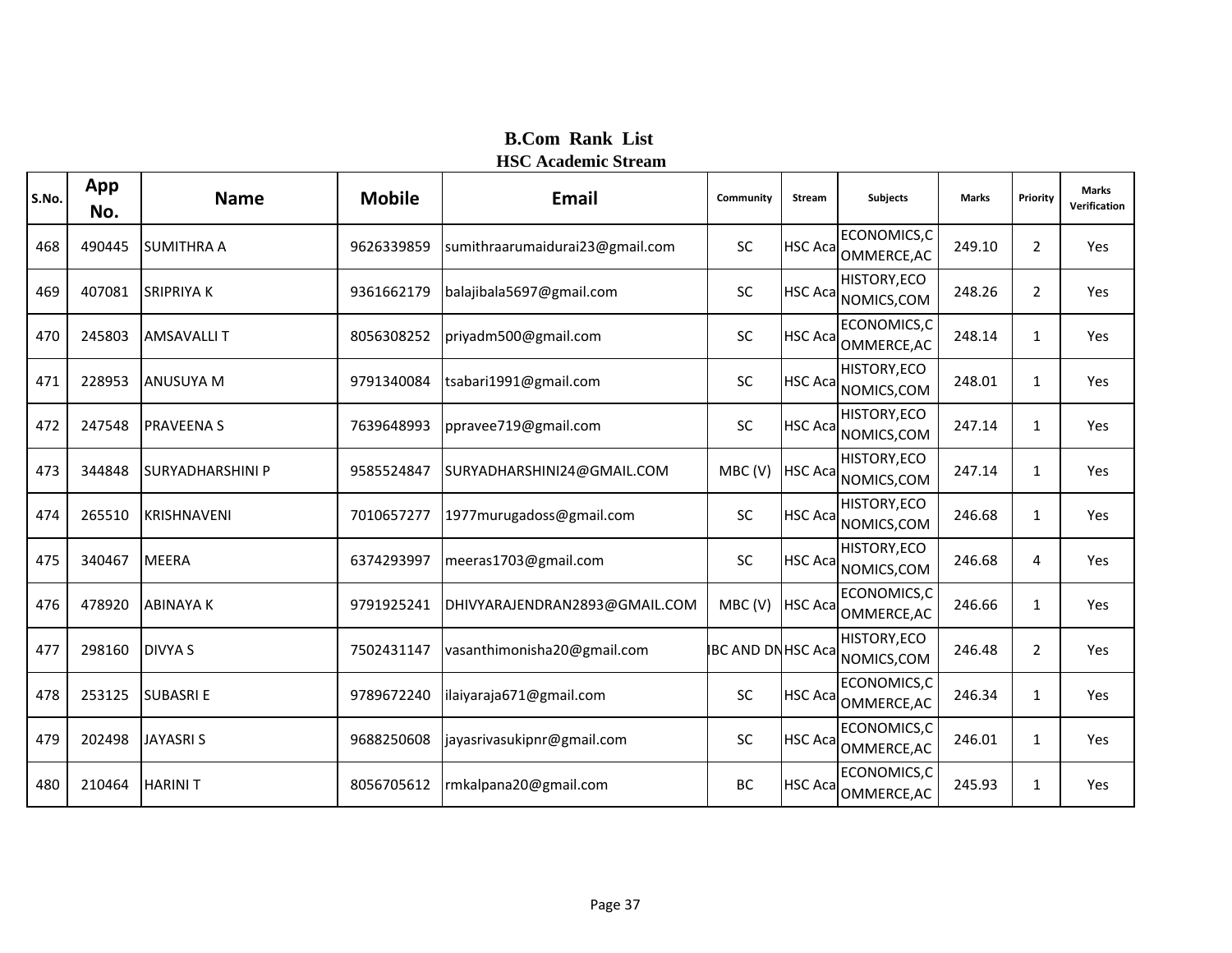| S.No. | App<br>No. | <b>Name</b>             | <b>Mobile</b> | Email                         | Community | <b>Stream</b>   | <b>Subjects</b>                    | <b>Marks</b> | Priority       | <b>Marks</b><br>Verification |
|-------|------------|-------------------------|---------------|-------------------------------|-----------|-----------------|------------------------------------|--------------|----------------|------------------------------|
| 481   | 362141     | <b>THIRUMALINI M</b>    | 7639763360    | dhavid931@gmail.com           | MBC(V)    | <b>HSC Aca</b>  | <b>HISTORY, ECO</b><br>NOMICS, COM | 245.80       | $\mathbf{1}$   | Yes                          |
| 482   | 249739     | <b>PRIYADHARSHINI S</b> | 7639701185    | spriya22072004@gmail.com      | SC        | <b>HSC Aca</b>  | ECONOMICS, C<br>OMMERCE, AC        | 245.79       | $\overline{2}$ | Yes                          |
| 483   | 336726     | PAKKIYALAKSHMI          | 9751866071    | mohamedrifas9987@gmail.com    | SC        | <b>HSC Acal</b> | HISTORY, ECO<br>NOMICS, COM        | 245.78       | $\mathbf{1}$   | Yes                          |
| 484   | 305955     | <b>RAJESWARI R</b>      | 9500737346    | rajeswari5089ktm@gmail.com    | SC        | <b>HSC Aca</b>  | ECONOMICS, C<br>OMMERCE, AC        | 245.64       | $\mathbf{1}$   | Yes                          |
| 485   | 299124     | <b>SNEKAR</b>           | 9789410261    | rr6835612@gmail.com           | SC        | <b>HSC Acal</b> | HISTORY, ECO<br>NOMICS, COM        | 245.58       | $\mathbf{1}$   | Yes                          |
| 486   | 336983     | V.ANUSUYA               | 8903499045    | jayapriyamsc1996@gmail.com    | SC        | <b>HSC Acal</b> | HISTORY, ECO<br>NOMICS, COM        | 245.57       | $\mathbf{1}$   | Yes                          |
| 487   | 311515     | <b>ANUSRI R</b>         | 9786480392    | hareshraja74@gmail.com        | SC        | <b>HSC Acal</b> | Economics, Co<br>mmerce, Acco      | 245.55       | 1              | No                           |
| 488   | 382871     | <b>RAJAPRIYA R</b>      | 7867878874    | rajanaveen292@gmail.com       | SC        | <b>HSC Acal</b> | ECONOMICS,C<br>OMMERCE, AC         | 245.27       | $\mathbf{1}$   | Yes                          |
| 489   | 369794     | <b>VINOTHA</b>          | 7502292723    | karthikeyanm760@gmail.com     | SC        | <b>HSC Aca</b>  | Economics, Co<br>mmerce, Acco      | 245.13       | $\overline{2}$ | <b>No</b>                    |
| 490   | 403349     | <b>NANDHINI G</b>       | 7092285084    | nandhini2004gn@gmail.com      | SC        |                 | ECONOMICS,C<br>HSC Aca OMMERCE, AC | 244.88       | 1              | Yes                          |
| 491   | 501309     | <b>ABINAYA S</b>        | 9047421363    | sridevihoc@gmail.com          | SC        | <b>HSC Aca</b>  | ECONOMICS, C<br>OMMERCE, AC        | 244.72       | $\mathbf{1}$   | Yes                          |
| 492   | 295275     | <b>KEERTHIKA R</b>      | 9384934164    | keerthikaragunathan@gmail.com | SC        | <b>HSC Acal</b> | ECONOMICS, C<br>OMMERCE, AC        | 244.10       | $\overline{2}$ | Yes                          |
| 493   | 436523     | <b>KAVIYA A</b>         | 9787561363    | kaviya2004a@gmail.com         | SC        | <b>HSC Aca</b>  | HISTORY, ECO<br>NOMICS, COM        | 244.02       | 3              | Yes                          |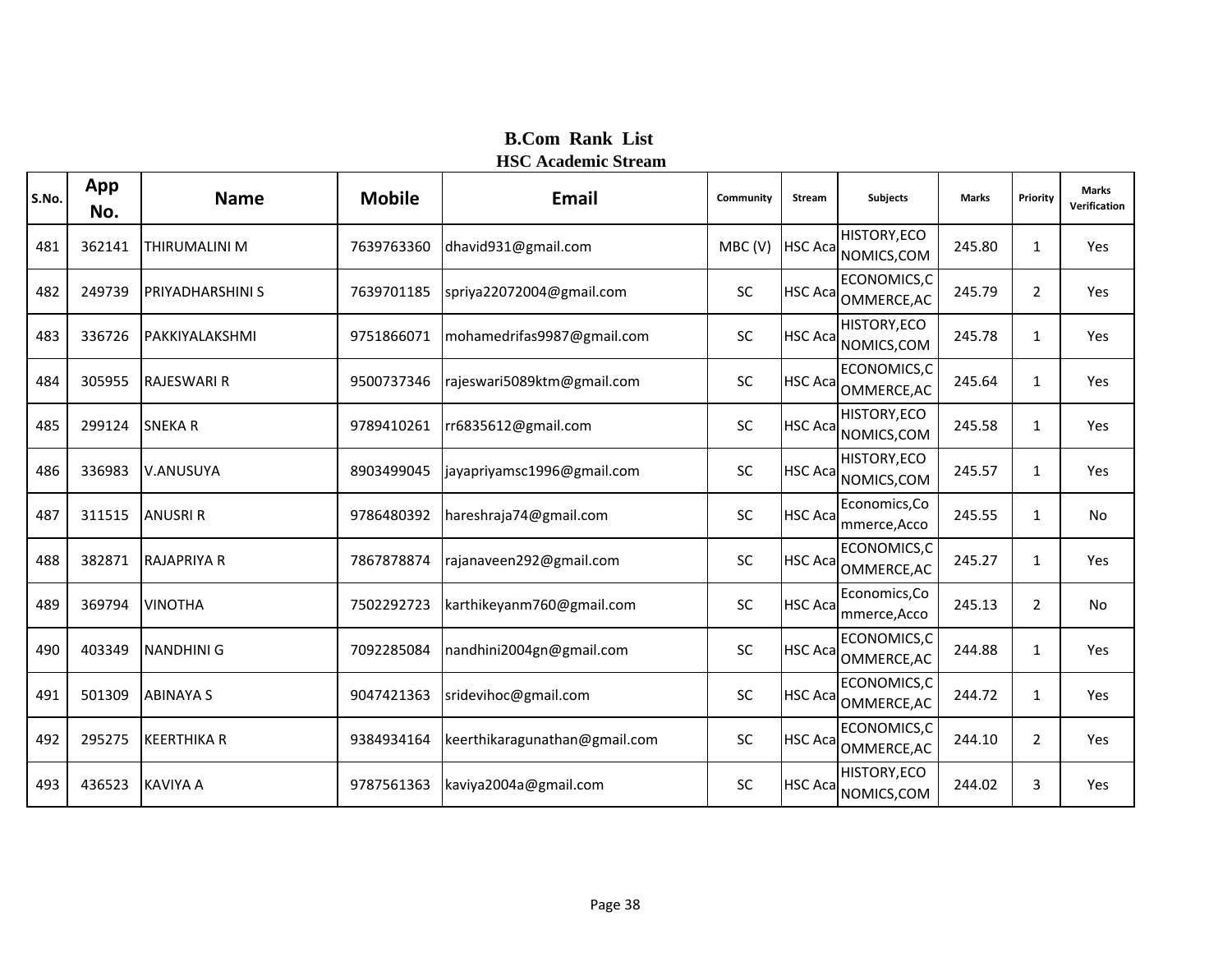| S.No. | App<br>No. | <b>Name</b>          | <b>Mobile</b> | <b>Email</b>                       | Community | <b>Stream</b>   | <b>Subjects</b>               | <b>Marks</b> | Priority       | <b>Marks</b><br>Verification |
|-------|------------|----------------------|---------------|------------------------------------|-----------|-----------------|-------------------------------|--------------|----------------|------------------------------|
| 494   | 421619     | <b>ABIRAMI K</b>     | 9787528402    | dhiya25fly@gmail.com               | <b>SC</b> | <b>HSC Acal</b> | ECONOMICS,C<br>OMMERCE, AC    | 243.71       | $\overline{2}$ | Yes                          |
| 495   | 260010     | <b>MAHAK</b>         | 7373208209    | mahak842004@gmail.com              | MBC(V)    | <b>HSC Aca</b>  | ECONOMICS, C<br>OMMERCE, AC   | 243.65       | $\mathbf{1}$   | Yes                          |
| 496   | 383601     | <b>SANDHIYA R</b>    | 8072264919    | sandhiya2004r@gmail.com            | SC        | <b>HSC Aca</b>  | HISTORY, ECO<br>NOMICS, COM   | 243.60       | $\overline{2}$ | Yes                          |
| 497   | 404706     | THRISHA V            | 8098304097    | thrishaveeramani@gmail.com         | MBC(V)    | <b>HSC Aca</b>  | HISTORY, ECO<br>NOMICS, COM   | 243.58       | 1              | Yes                          |
| 498   | 378453     | <b>BHARATHIB</b>     | 6369926885    | jib0672@gmail.com                  | SC        | <b>HSC Acal</b> | HISTORY, ECO<br>NOMICS, COM   | 243.35       | 1              | Yes                          |
| 499   | 451695     | SANTHIYA J           | 9787280266    | santhiyaj2004@gmail.com            | SC        | <b>HSC Acal</b> | ECONOMICS,C<br>OMMERCE, AC    | 243.32       | $\mathbf{1}$   | Yes                          |
| 500   | 297047     | <b>SOUNTHARIYA K</b> | 8610738174    | sountharyakrishnamoorthi@gmail.com | MBC(V)    | <b>HSC Aca</b>  | ECONOMICS,C<br>OMMERCE, AC    | 243.31       | 1              | Yes                          |
| 501   | 503920     | <b>SINEGA M</b>      | 6369935116    | boopathikettavanboopathi@gmail.com | BC        | <b>HSC Acal</b> | ECONOMICS,C<br>OMMERCE, AC    | 243.12       | 5              | Yes                          |
| 502   | 452464     | <b>KAVIYA P</b>      | 9943297826    | purushothaman@gmail.com            | SC        | <b>HSC Acal</b> | HISTORY, ECO<br>NOMICS, COM   | 242.70       | $\overline{2}$ | Yes                          |
| 503   | 259348     | <b>JANAVI S</b>      | 9629097358    | janavisagayaraj@gmail.com          | BC        | <b>HSC Aca</b>  | HISTORY, ECO<br>NOMICS, COM   | 242.68       | 1              | Yes                          |
| 504   | 243417     | <b>ARCHANA A</b>     | 8940339961    | ranjithkumar.s8940@gmail.com       | MBC(V)    | <b>HSC Aca</b>  | HISTORY, ECO<br>NOMICS, COM   | 242.46       | 1              | Yes                          |
| 505   | 463522     | <b>NISHANTHI K</b>   | 9843406217    | alphasathya06@gmail.com            | BC        | <b>HSC Aca</b>  | Economics, Co<br>mmerce, Acco | 242.28       | $\mathbf{1}$   | No                           |
| 506   | 337062     | V.SOUNTHARANAYAKI    | 9047581844    | naduvaisubash1985@gmail.com        | MBC(V)    | <b>HSC Aca</b>  | ECONOMICS,C<br>OMMERCE, AC    | 242.08       | $\mathbf{1}$   | Yes                          |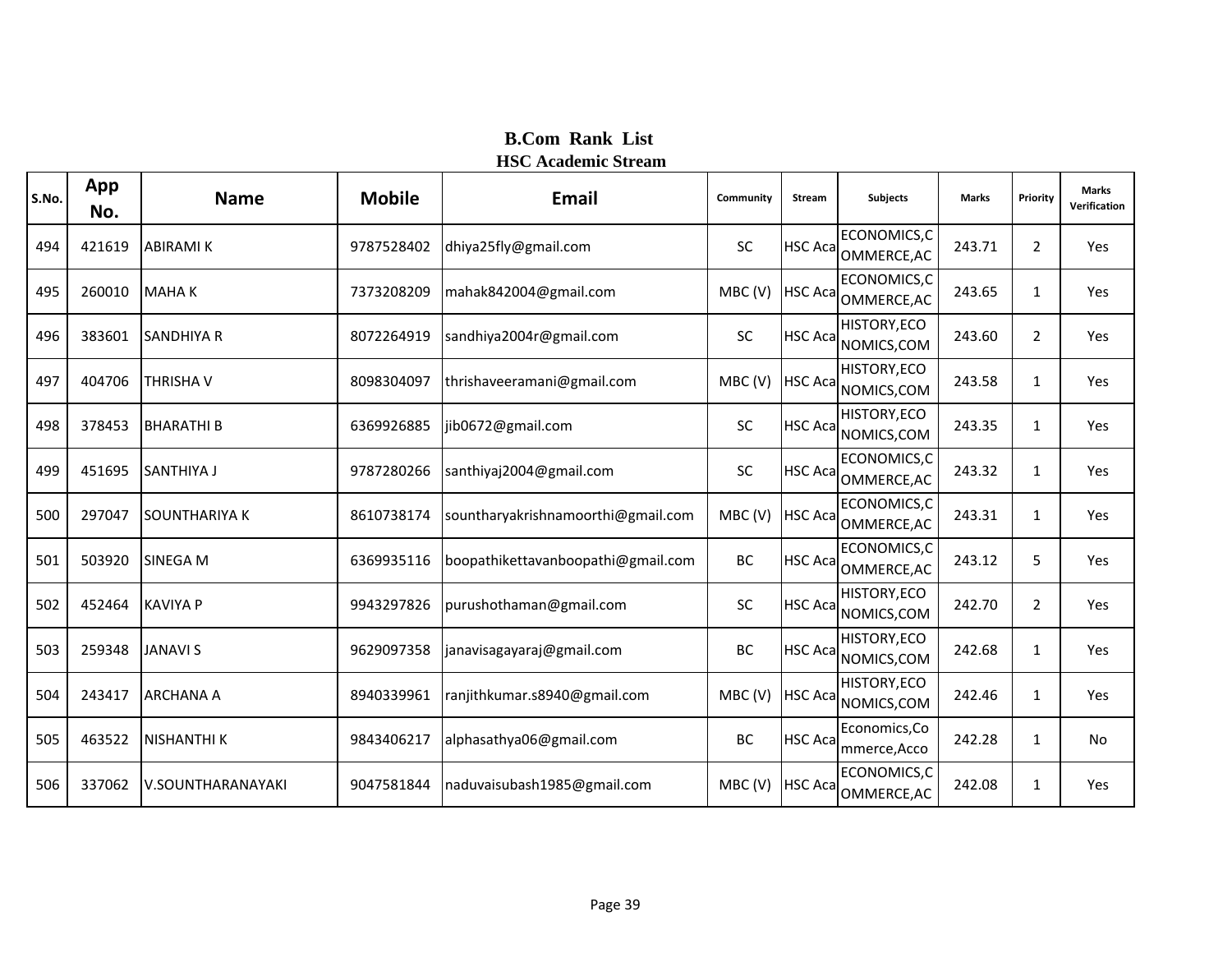| S.No. | App<br>No. | <b>Name</b>          | <b>Mobile</b> | <b>Email</b>                   | Community | Stream          | <b>Subjects</b>                     | <b>Marks</b> | Priority       | <b>Marks</b><br>Verification |
|-------|------------|----------------------|---------------|--------------------------------|-----------|-----------------|-------------------------------------|--------------|----------------|------------------------------|
| 507   | 407789     | <b>PILOMY A</b>      | 9787650226    | pilomyarokiyaraj2004@gmail.com | <b>BC</b> | <b>HSC Acal</b> | HISTORY, ECO<br>NOMICS, COM         | 242.03       | 3              | Yes                          |
| 508   | 359431     | <b>ABINAYA B</b>     | 9942091384    | balajipalaniktr@gmail.com      | SC        | <b>HSC Aca</b>  | HISTORY, ECO<br>NOMICS, COM         | 242.02       | $\overline{2}$ | Yes                          |
| 509   | 346736     | <b>SURUTHIKA</b>     | 7092105615    | MOHAMEDAJMALM9987@GMAIL.COM    | <b>SC</b> | <b>HSC Acal</b> | ECONOMICS,C<br>OMMERCE, AC          | 241.18       | $\mathbf{1}$   | Yes                          |
| 510   | 435003     | DEVIDHARSHINI        | 8489283730    | devidharshinis0401@gmail.com   | <b>SC</b> | <b>HSC Acal</b> | HISTORY, ECO<br>NOMICS, COM         | 240.90       | 1              | Yes                          |
| 511   | 359707     | <b>SNEGA M</b>       | 7639300791    | eniyavan6860@gmail.com         | <b>SC</b> | <b>HSC Aca</b>  | ECONOMICS, C<br>OMMERCE, AC         | 240.58       | $\mathbf{1}$   | Yes                          |
| 512   | 335500     | <b>MAHALAKSHMI G</b> | 9629372952    | sm9830521@gmail.com            | MBC(V)    | <b>HSC Acal</b> | ECONOMICS,C<br>OMMERCE, AC          | 240.20       | $\mathbf{1}$   | Yes                          |
| 513   | 374432     | <b>RAJASRI R</b>     | 8524875835    | vinothvinoth55989@gmail.com    | SC        | <b>HSC Acal</b> | HISTORY, ECO<br>NOMICS, COM         | 239.59       | 1              | Yes                          |
| 514   | 237910     | <b>E.ILAYARANI</b>   | 9585158438    | Elayaranielayaraja@gmail.com   | <b>SC</b> | <b>HSC Aca</b>  | HISTORY, ECO<br>NOMICS, COM         | 239.37       | 1              | Yes                          |
| 515   | 330356     | <b>SANMATHIK</b>     | 9342952785    | sanmathi15122003@gmail.com     | SC        | <b>HSC Aca</b>  | <b>HISTORY, ECO</b><br>NOMICS, COM  | 239.12       | $\mathbf{1}$   | Yes                          |
| 516   | 253211     | <b>ABINAYA M</b>     | 8489835240    | mabinaya05072004@gmail.com     | SC        |                 | ECONOMICS,C<br>HSC Aca OMMERCE, AC  | 238.99       | $\mathbf{1}$   | Yes                          |
| 517   | 291868     | <b>KAVIPRIYA M</b>   | 8524015081    | pkavi5658@gmail.com            | <b>SC</b> | <b>HSC Aca</b>  | HISTORY, ECO<br>NOMICS, COM         | 238.90       | 1              | Yes                          |
| 518   | 262648     | <b>AGALYAK</b>       | 9655563344    | agalyakumar2004@gmail.com      | SC        |                 | HISTORY, ECO<br>HSC Aca NOMICS, COM | 238.22       | $\mathbf{1}$   | Yes                          |
| 519   | 342954     | <b>AKASHDEVIN</b>    | 7871446843    | akashdevi2525@gmail.com        | <b>SC</b> | <b>HSC Aca</b>  | ECONOMICS,C<br>OMMERCE, AC          | 238.15       | $\mathbf{1}$   | Yes                          |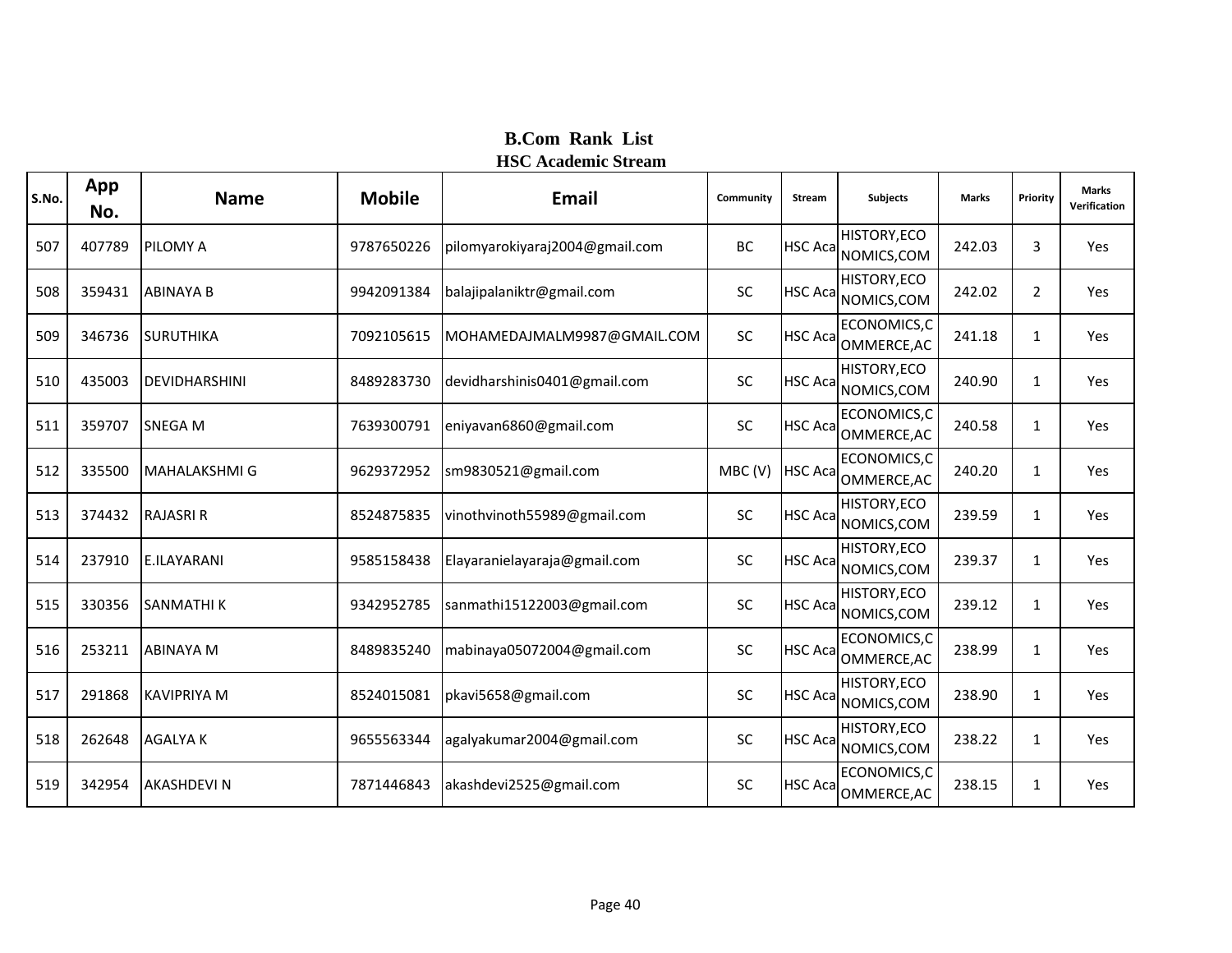| S.No. | App<br>No. | <b>Name</b>         | <b>Mobile</b> | <b>Email</b>                      | Community                | <b>Stream</b>   | <b>Subjects</b>               | <b>Marks</b> | Priority       | <b>Marks</b><br>Verification |
|-------|------------|---------------------|---------------|-----------------------------------|--------------------------|-----------------|-------------------------------|--------------|----------------|------------------------------|
| 520   | 485843     | <b>BHARANID</b>     | 6381107229    | bharanid2004@gmail.com            | <b>SC</b>                | <b>HSC Aca</b>  | ECONOMICS,C<br>OMMERCE, AC    | 238.09       | $\overline{2}$ | Yes                          |
| 521   | 463984     | <b>MONIKA</b>       | 9150867504    | muthulakshmirajendiran2@gmail.com | <b>SC</b>                | <b>HSC Aca</b>  | ECONOMICS,C<br>OMMERCE, AC    | 237.91       | $\overline{2}$ | Yes                          |
| 522   | 225024     | <b>SOWNDHARYA R</b> | 9750429264    | sowndharya.r2004@gmail.com        | MBC(V)                   | <b>HSC Aca</b>  | HISTORY, ECO<br>NOMICS, COM   | 237.78       | $\mathbf{1}$   | Yes                          |
| 523   | 378497     | <b>INDRA M</b>      | 9751417323    | arivalaganmari@gmail.com          | <b>ST</b>                | <b>HSC Aca</b>  | HISTORY, ECO<br>NOMICS, COM   | 237.36       | 2              | Yes                          |
| 524   | 398559     | <b>ELAKIYA E</b>    | 8973450033    | elakiyavictoriya@gmail.com        | <b>SC</b>                | <b>HSC Aca</b>  | HISTORY, ECO<br>NOMICS, COM   | 237.12       | $\mathbf{1}$   | Yes                          |
| 525   | 406337     | <b>AARTHIK</b>      | 8189958728    | vigneshkb1998@gmail.com           | MBC(V)                   | <b>HSC Aca</b>  | HISTORY, ECO<br>NOMICS, COM   | 237.12       | 3              | Yes                          |
| 526   | 209713     | <b>B.KALAISELVI</b> | 6369039398    | kalaiselvibalu2@gmail.com         | MBC(V)                   | <b>HSC Aca</b>  | ECONOMICS,C<br>OMMERCE, AC    | 236.96       | 1              | Yes                          |
| 527   | 316273     | <b>SERINAD</b>      | 7397033537    | dnivetha843@gmail.com             | <b>SC</b>                | <b>HSC Acal</b> | HISTORY, ECO<br>NOMICS, COM   | 236.92       | $\mathbf{1}$   | Yes                          |
| 528   | 346724     | <b>SRUTHIJ</b>      | 8610246961    | sruthiprakash2004@gmail.com       | SC                       | <b>HSC Acal</b> | ECONOMICS,C<br>OMMERCE, AC    | 236.55       | $\mathbf{1}$   | Yes                          |
| 529   | 282492     | JANANI.R            | 9750460216    | ramjanani108@gmail.com            | SC                       | <b>HSC Acal</b> | ECONOMICS,C<br>OMMERCE, AC    | 236.30       | $\overline{2}$ | Yes                          |
| 530   | 355900     | <b>ELAVARASI E</b>  | 6374436878    | elavarasie532@gmail.com           | <b>SC</b>                | <b>HSC Aca</b>  | ECONOMICS,C<br>OMMERCE, AC    | 236.25       | $\mathbf{1}$   | Yes                          |
| 531   | 340448     | <b>AARTHIV</b>      | 9787910832    | aarthivelayutham13@gmail.com      | <b>SC</b>                | <b>HSC Aca</b>  | Economics, Co<br>mmerce, Acco | 236.17       | $\mathbf{1}$   | <b>No</b>                    |
| 532   | 312447     | <b>GOWSALYA G</b>   | 9600426643    | hariganeshh585@gmail.com          | <b>IBC AND DNHSC Aca</b> |                 | ECONOMICS,C<br>OMMERCE, AC    | 236.14       | $\mathbf{1}$   | Yes                          |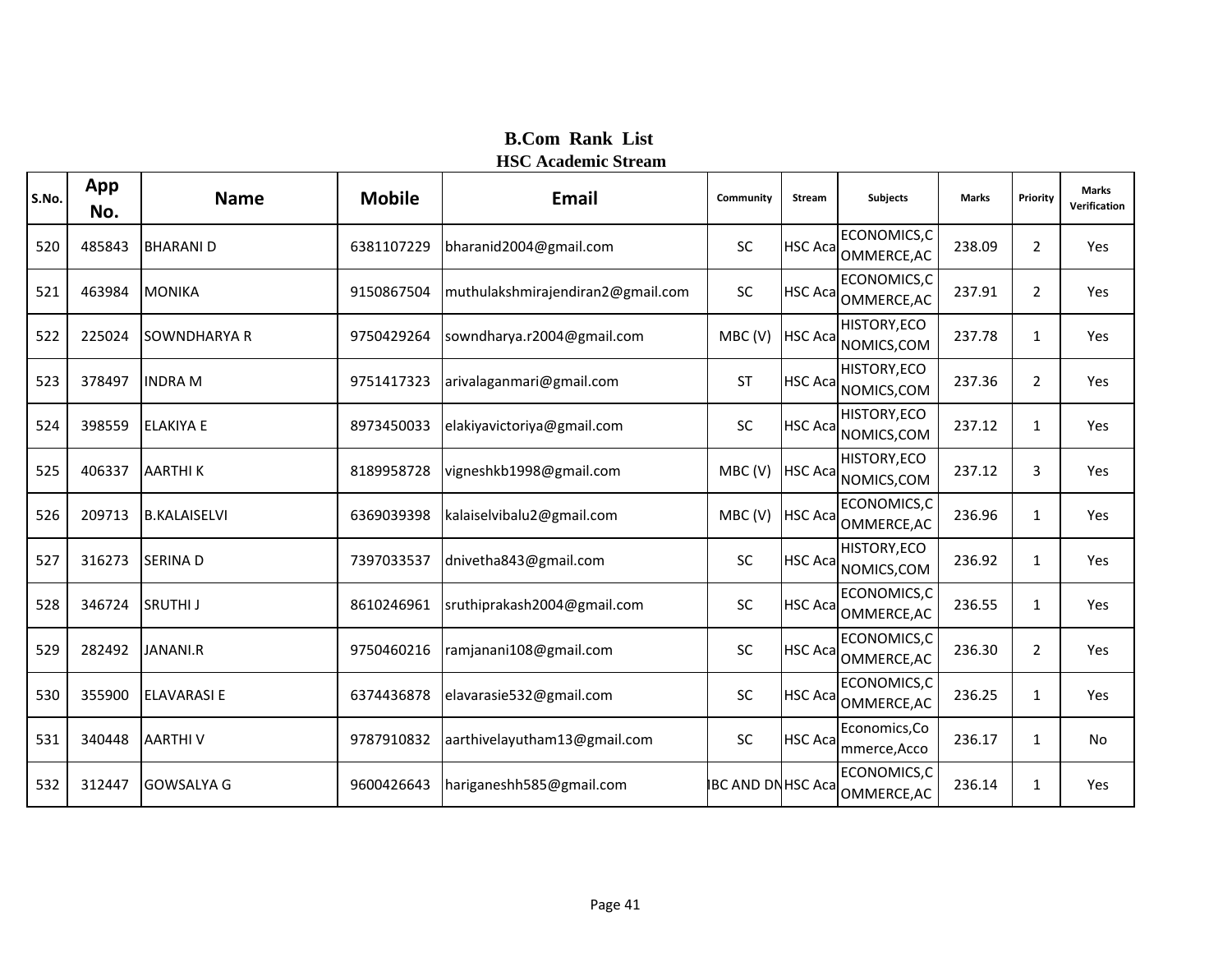| S.No. | App<br>No. | <b>Name</b>        | <b>Mobile</b> | <b>Email</b>                  | Community | <b>Stream</b>   | <b>Subjects</b>             | <b>Marks</b> | Priority     | <b>Marks</b><br>Verification |
|-------|------------|--------------------|---------------|-------------------------------|-----------|-----------------|-----------------------------|--------------|--------------|------------------------------|
| 533   | 379144     | <b>ISHWARYA V</b>  | 9361572122    | ishwarya13022005@gmail.com    | BC        | <b>HSC Aca</b>  | HISTORY, ECO<br>NOMICS, COM | 236.00       | $\mathbf{1}$ | Yes                          |
| 534   | 223636     | <b>B.AARTHI</b>    | 6381613592    | 80puvaneshwaran@gmail.com     | <b>SC</b> | <b>HSC Aca</b>  | ECONOMICS,C<br>OMMERCE, AC  | 235.90       | $\mathbf{1}$ | Yes                          |
| 535   | 461718     | <b>SANGAVI S</b>   | 9751888149    | sangavisankar2003@gmail.com   | <b>SC</b> | <b>HSC Aca</b>  | HISTORY, ECO<br>NOMICS, COM | 235.78       | 3            | Yes                          |
| 536   | 255534     | <b>BARANIKA K</b>  | 6382848526    | barani200312@gmail.com        | BC        | <b>HSC Aca</b>  | HISTORY, ECO<br>NOMICS, COM | 235.36       | $\mathbf{1}$ | Yes                          |
| 537   | 408874     | A. SINEHA          | 9585234924    | arivu134@gmail.com            | <b>SC</b> | <b>HSC Aca</b>  | ECONOMICS, C<br>OMMERCE, AC | 234.97       | $\mathbf{1}$ | Yes                          |
| 538   | 404656     | <b>RAJASRIS</b>    | 9940646173    | srajasri12112003@gmail.com    | SC        | <b>HSC Aca</b>  | ECONOMICS, C<br>OMMERCE, AC | 234.79       | $\mathbf{1}$ | Yes                          |
| 539   | 280266     | <b>ARTHI A</b>     | 8526430053    | poorasamianandharaj@gmail.com | MBC(V)    | <b>HSC Aca</b>  | HISTORY, ECO<br>NOMICS, COM | 234.68       | 1            | Yes                          |
| 540   | 345583     | <b>AJANTHA A</b>   | 9047095285    | ajanthaarivazhagan@gmail.com  | <b>SC</b> | <b>HSC Acal</b> | ECONOMICS,C<br>OMMERCE, AC  | 234.32       | $\mathbf{1}$ | Yes                          |
| 541   | 327790     | DEEPALAKSHMI       | 8270502119    | deepa05062004@gmail.com       | SC        | <b>HSC Acal</b> | HISTORY, ECO<br>NOMICS, COM | 234.24       | $\mathbf{1}$ | Yes                          |
| 542   | 255349     | TAMILMOZHI G       | 7092187064    | tamilmozhi20092003@gmail.com  | SC        | <b>HSC Acal</b> | ECONOMICS,C<br>OMMERCE, AC  | 233.49       | 3            | Yes                          |
| 543   | 308381     | <b>KEERTHANA M</b> | 9626889003    | jayalakshmi5089ktm@gmail.com  | BC        | <b>HSC Aca</b>  | ECONOMICS,C<br>OMMERCE, AC  | 233.41       | $\mathbf{1}$ | Yes                          |
| 544   | 358456     | <b>BARANI V</b>    | 9788776816    | velicham3381@gmail.com        | SC        | <b>HSC Aca</b>  | ECONOMICS, C<br>OMMERCE, AC | 233.39       | $\mathbf{1}$ | Yes                          |
| 545   | 405647     | <b>NANDHINI K</b>  | 9843162686    | nandhinikalai2004@gmail.com   | <b>SC</b> | HSC Aca         | HISTORY, ECO<br>NOMICS, COM | 232.67       | 3            | Yes                          |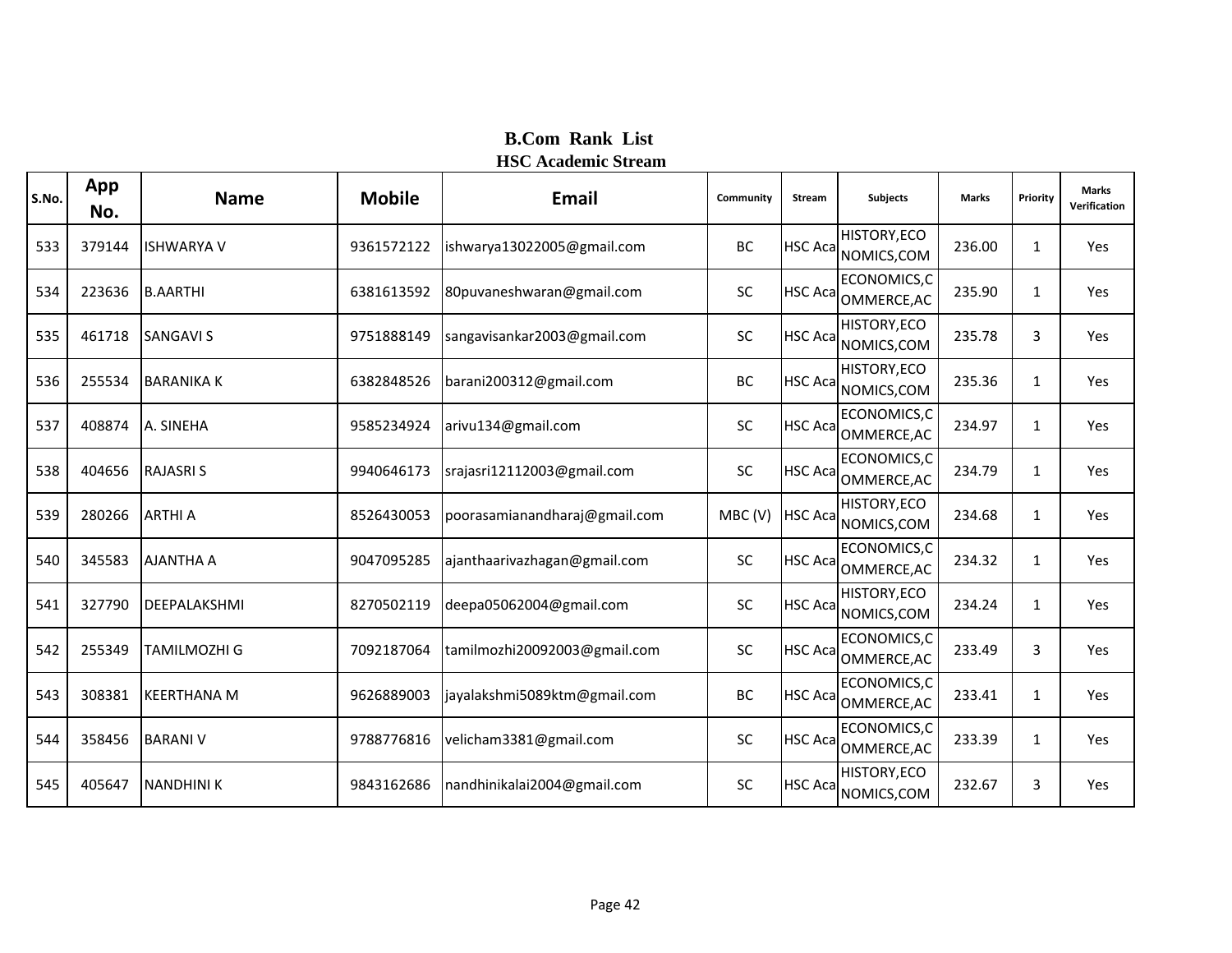| S.No. | App<br>No. | <b>Name</b>          | <b>Mobile</b> | Email                              | Community  | <b>Stream</b>   | <b>Subjects</b>                    | <b>Marks</b> | Priority       | <b>Marks</b><br>Verification |
|-------|------------|----------------------|---------------|------------------------------------|------------|-----------------|------------------------------------|--------------|----------------|------------------------------|
| 546   | 406161     | <b>PRASANNAK</b>     | 7868959054    | barani572002@gmail.com             | <b>SC</b>  | <b>HSC Aca</b>  | HISTORY, ECO<br>NOMICS, COM        | 231.82       | $\overline{2}$ | Yes                          |
| 547   | 283327     | <b>ANUSUYA</b>       | 7639299045    | tamilselvaraj88@gmail.com          | SC         | <b>HSC Acal</b> | HISTORY, ECO<br>NOMICS, COM        | 231.79       | $\mathbf{1}$   | Yes                          |
| 548   | 491677     | <b>MANORANJANI P</b> | 9345543151    | kaviyaparamanadhan@gmail.com       | SC         | <b>HSC Acal</b> | Economics, Co<br>mmerce, Acco      | 231.70       | $\overline{2}$ | No                           |
| 549   | 360559     | <b>VINOTHA V</b>     | 6374978427    | vishwavinotha46@gmail.com          | MBC(V)     | <b>HSC Aca</b>  | <b>HISTORY, ECO</b><br>NOMICS, COM | 230.68       | 1              | Yes                          |
| 550   | 336650     | CHELLASAKTHI         | 6385234711    | chellasakthik2409@gmail.com        | <b>SCA</b> | <b>HSC Aca</b>  | HISTORY, ECO<br>NOMICS, COM        | 230.24       | $\overline{2}$ | Yes                          |
| 551   | 297928     | SOUNDHARYA M         | 6381534250    | soundharyamathivanan2004@gmail.com | <b>SC</b>  | <b>HSC Aca</b>  | ECONOMICS,C<br>OMMERCE, AC         | 229.65       | 1              | Yes                          |
| 552   | 231130     | <b>NISHADEVI</b>     | 9047775154    | uyirekalai0037@gmail.com           | SC         | <b>HSC Acal</b> | HISTORY, ECO<br>NOMICS, COM        | 229.59       | 1              | Yes                          |
| 553   | 300839     | <b>SUGAPRIYA M</b>   | 6380199579    | suthanmnr@gmail.com                | <b>SC</b>  | <b>HSC Aca</b>  | HISTORY, ECO<br>NOMICS, COM        | 229.34       | 1              | Yes                          |
| 554   | 408213     | <b>RISHANA R</b>     | 7806870187    | viji61986@gmail.com                | SC         | <b>HSC Aca</b>  | HISTORY, ECO<br>NOMICS, COM        | 229.34       | 3              | Yes                          |
| 555   | 299177     | <b>KEERTHIKA M</b>   | 7550316040    | mrajalakshmi869@gmail.com          | MBC(V)     | <b>HSC Aca</b>  | HISTORY, ECO<br>NOMICS, COM        | 229.13       | 1              | Yes                          |
| 556   | 351262     | SRIPRIYA             | 9597365829    | kannansripriya4@gmail.com          | MBC(V)     | <b>HSC Aca</b>  | ECONOMICS, C<br>OMMERCE, AC        | 228.64       | 1              | Yes                          |
| 557   | 276903     | <b>LAKSITHA R</b>    | 9442337007    | dhivyas1919@gmail.com              | <b>SCA</b> | <b>HSC Aca</b>  | Economics, Co<br>mmerce, Acco      | 228.11       | 1              | No                           |
| 558   | 354233     | <b>UMAR</b>          | 9087395984    | rvineshrvinesh22@gmail.com         | <b>SC</b>  | <b>HSC Aca</b>  | HISTORY, ECO<br>NOMICS, COM        | 227.13       | 3              | Yes                          |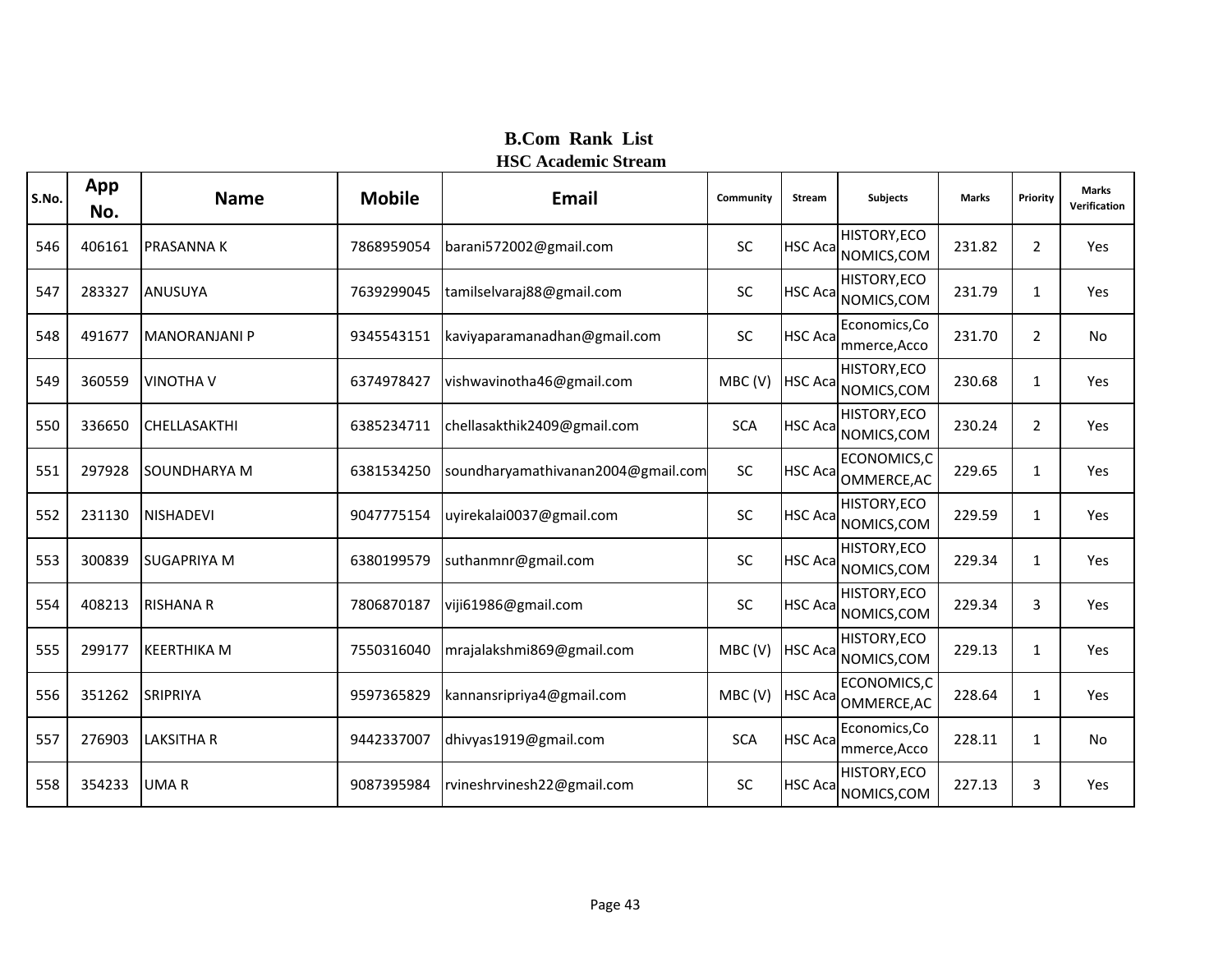| S.No. | App<br>No. | <b>Name</b>         | <b>Mobile</b> | Email                         | Community                | <b>Stream</b>   | <b>Subjects</b>                    | <b>Marks</b> | Priority     | <b>Marks</b><br>Verification |
|-------|------------|---------------------|---------------|-------------------------------|--------------------------|-----------------|------------------------------------|--------------|--------------|------------------------------|
| 559   | 396324     | <b>AKALYA A</b>     | 9074725330    | akalya2005ananth@gmail.com    | <b>SC</b>                | <b>HSC Acal</b> | <b>HISTORY, ECO</b><br>NOMICS, COM | 226.26       | 2            | Yes                          |
| 560   | 376937     | <b>KARKUZHALI R</b> | 7502089789    | karkuzhali6304@gmail.com      | SC                       | <b>HSC Aca</b>  | <b>HISTORY, ECO</b><br>NOMICS, COM | 226.02       | 1            | Yes                          |
| 561   | 398218     | <b>PRADHISHA A</b>  | 6379453927    | ajithajith0527@gmail.com      | SC                       | <b>HSC Acal</b> | HISTORY, ECO<br>NOMICS, COM        | 225.58       | $\mathbf{1}$ | Yes                          |
| 562   | 417174     | <b>SONIYA B</b>     | 6384240364    | soniyaarun30112003@gmail.com  | SC                       | <b>HSC Aca</b>  | <b>HISTORY, ECO</b><br>NOMICS, COM | 225.37       | 3            | Yes                          |
| 563   | 348452     | <b>ABINAYA K</b>    | 7639666742    | abinaya2004kumar@gmail.com    | <b>SC</b>                | <b>HSC Aca</b>  | HISTORY, ECO<br>NOMICS, COM        | 225.34       | $\mathbf{1}$ | Yes                          |
| 564   | 309029     | <b>KAVIYA M</b>     | 9843676648    | kaviya2004marimuthu@gmail.com | SC                       | <b>HSC Acal</b> | <b>HISTORY, ECO</b><br>NOMICS, COM | 224.92       | 3            | Yes                          |
| 565   | 349568     | <b>NITHYA B</b>     | 8220893296    | nithyababu14012004@gmail.com  | SC                       | <b>HSC Aca</b>  | <b>HISTORY, ECO</b><br>NOMICS, COM | 222.92       | 1            | Yes                          |
| 566   | 263636     | <b>ABIMANI A</b>    | 6383032408    | abimaniasaitambi@gmail.com    | <b>SC</b>                | <b>HSC Acal</b> | <b>HISTORY, ECO</b><br>NOMICS, COM | 220.84       | $\mathbf{1}$ | Yes                          |
| 567   | 261140     | <b>PRADEEPAL</b>    | 6369101596    | janiliya786@gmail.com         | SC                       | <b>HSC Aca</b>  | HISTORY, ECO<br>NOMICS, COM        | 220.03       | $\mathbf{1}$ | Yes                          |
| 568   | 474134     | <b>S.LAVANYA</b>    | 8524048689    | priyalalitha95@gmail.com      | <b>IBC AND DNHSC Aca</b> |                 | Economics, Co<br>mmerce, Acco      | 207.00       | $\mathbf{1}$ | <b>No</b>                    |
| 569   | 505290     | <b>JAYAPRADHA</b>   | 8524923223    | jayaseelan.12496@gmail.com    | <b>SC</b>                | <b>HSC Aca</b>  | Computer<br>Science, Econo         | 181.50       | $\mathbf{1}$ | <b>No</b>                    |
| 570   | 495405     | <b>SNEKA A</b>      | 8086240376    | asneka112002@gmail.com        | SC                       | <b>HSC Aca</b>  | History, Econo<br>mics, Commerc    | 167.00       | $\mathbf{1}$ | <b>No</b>                    |
| 571   | 395554     | RAJAKUMARI M        | 8098652114    | rajakumarimohan2001@gmail.com | SC                       | <b>HSC Aca</b>  | Economics, Co<br>mmerce, Acco      | 166.00       | 1            | No                           |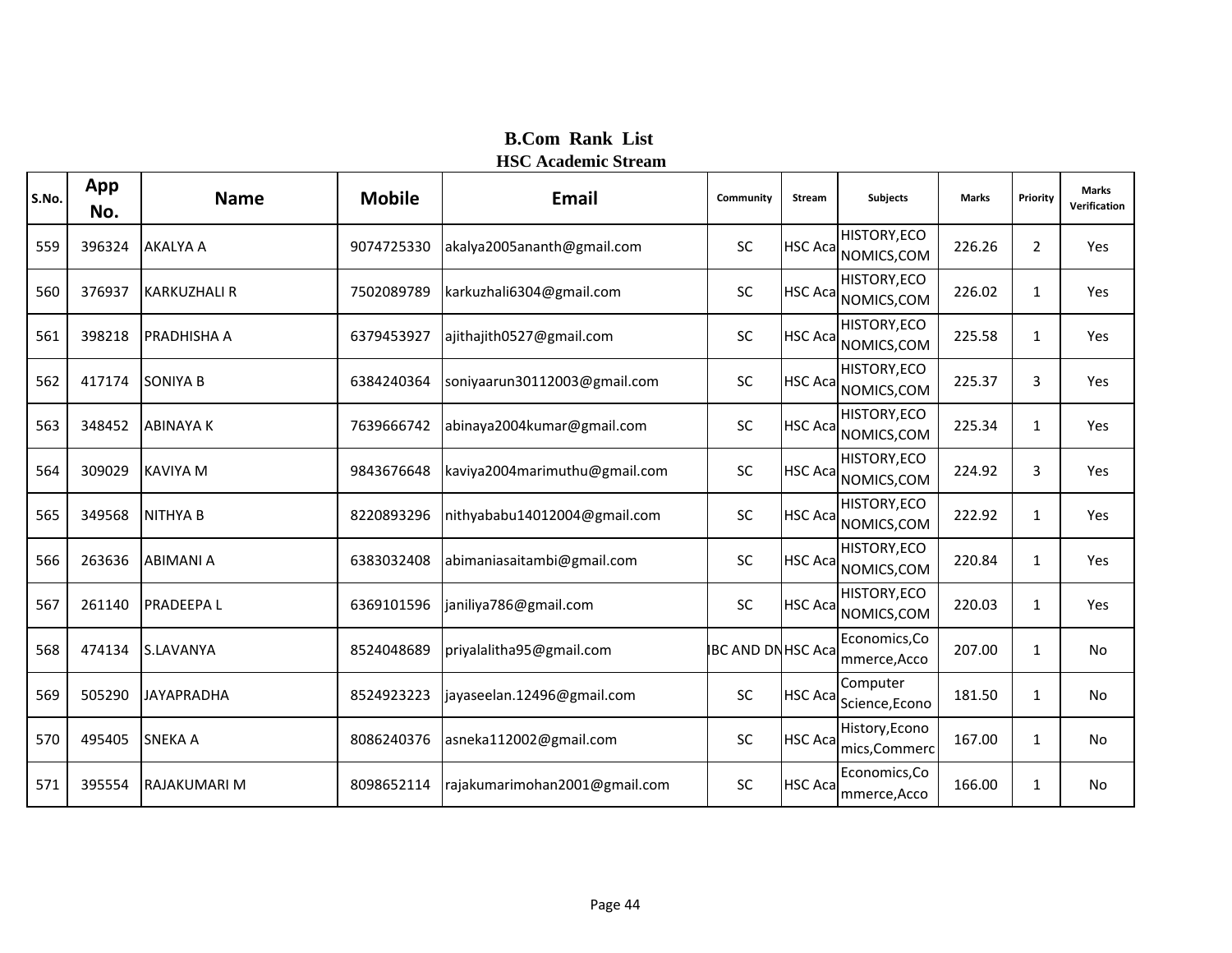| S.No. | App<br>No. | <b>Name</b>       | <b>Mobile</b> | Email                          | Community | <b>Stream</b>   | <b>Subjects</b>                 | <b>Marks</b> | Priority | <b>Marks</b><br>Verification |
|-------|------------|-------------------|---------------|--------------------------------|-----------|-----------------|---------------------------------|--------------|----------|------------------------------|
| 572   | 404095     | <b>DEEPIKAD</b>   | 7826806645    | deepika062003d@gmail.com       | SC        | <b>HSC Acal</b> | History, Econo<br>mics, Commerc | 164.00       | 1        | No                           |
| 573   | 436184     | <b>SUSANNA</b>    | 8220662940    | susannasamidurai2003@gmail.com | <b>SC</b> | <b>HSC Aca</b>  | History, Econo<br>mics, Commerc | 164.00       |          | No                           |
| 574   | 435253     | VINOTHINI G       | 8940540893    | liyappanvijay2020@gmail.com    | <b>SC</b> | HSC Acal        | History, Econo<br>mics, Commerc | 160.00       |          | No                           |
| 575   | 257904     | <b>PRIYANGA G</b> | 9344117178    | manivasagam423@gmail.com       | MBC(V)    | <b>HSC Aca</b>  | History, Econo<br>mics, Commerc | 159.00       |          | No                           |
| 576   | 344317     | IYOGANITHYA K     | 9751157343    | yoganithyamoorthi@gmail.com    | <b>SC</b> | <b>HSC Aca</b>  | History, Econo<br>mics, Commerc | 157.00       | 2        | No                           |
| 577   | 474215     | <b>SNEHA G</b>    | 7598011807    | ececec141i@gmail.com           | SC        | <b>HSC Acal</b> | Economics, Co<br>mmerce, Acco   | 156.00       |          | No                           |
| 578   | 345865     | <b>SUGANYA A</b>  | 9715282868    | rameshanandhan1984@gmail.com   | <b>SC</b> | <b>HSC Acal</b> | Economics, Co<br>mmerce, Acco   | 152.00       | 1        | No                           |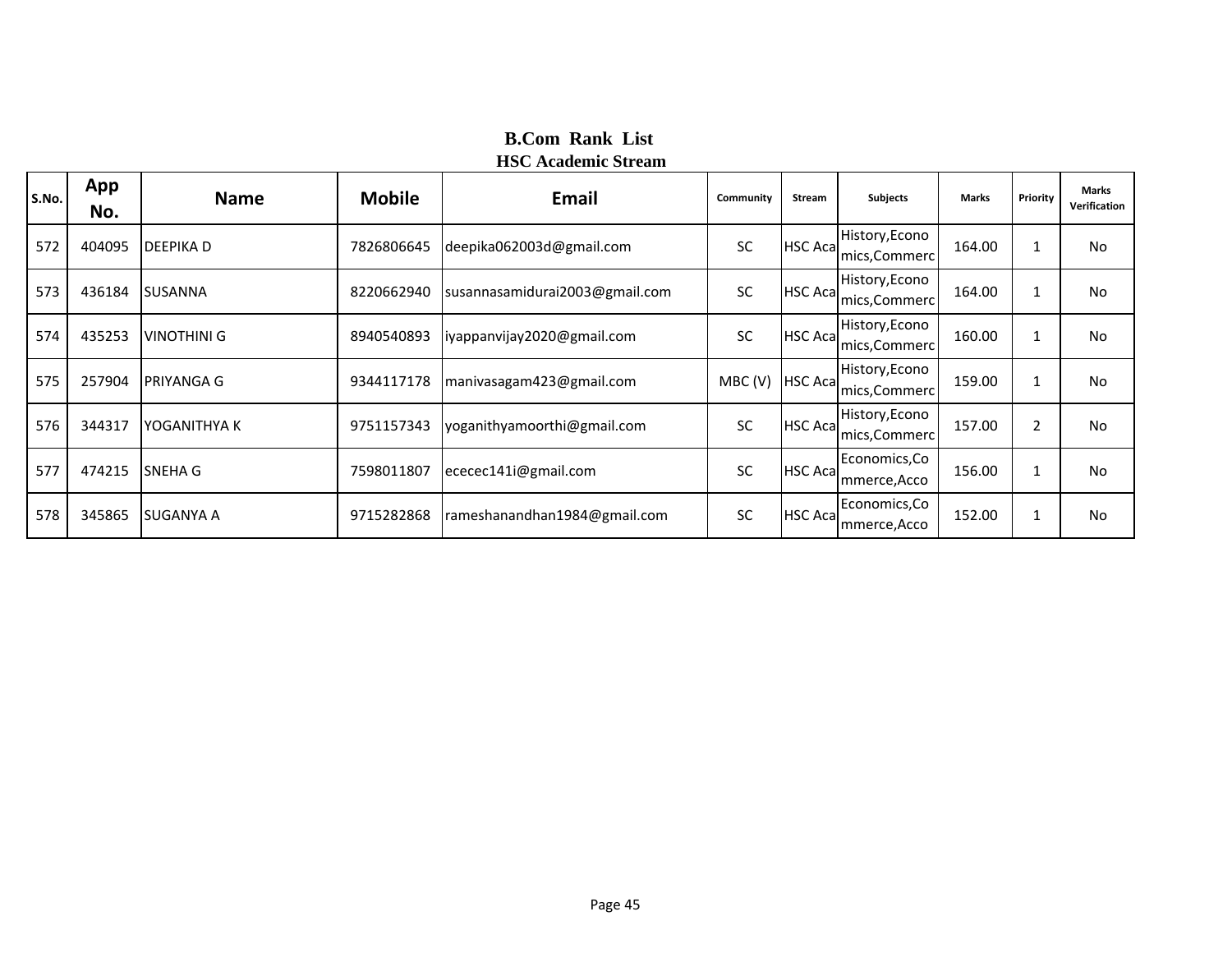### **Dharmapuram Gnanambigai Govt. Arts College for Women, Mayiladuthurai Admission 2021 - 2022 B.Com Rank List HSC Vocational Stream**

| S.No.          | App No. | <b>Name</b>       | <b>Mobile</b> | <b>Email</b>                     | Community                    | <b>Stream</b>   | <b>Subjects</b>               | <b>Marks</b> | Priority       | <b>Marks</b><br>Verification |
|----------------|---------|-------------------|---------------|----------------------------------|------------------------------|-----------------|-------------------------------|--------------|----------------|------------------------------|
| 1              | 252453  | <b>GAYATHRI M</b> | 8124676783    | muthukumarangayath2003@gmail.com | BC                           | <b>HSC Voci</b> | COMMERCE,<br><b>ACCOUNTAN</b> | 348.30       | 1              | <b>Yes</b>                   |
| $\overline{2}$ | 369841  | ATHISAYA A        | 7904855841    | vinoth1988atm@yahoo.com          | <b>MBC AND</b><br><b>DNC</b> | <b>HSC Voci</b> | Commerce, Ac<br>countancy     | 336.89       | 1              | No                           |
| 3              | 345246  | <b>ABINAYAK</b>   | 7339290906    | abinayak2004@gmail.com           | <b>SC</b>                    | <b>HSC Voci</b> | COMMERCE,<br><b>ACCOUNTAN</b> | 334.63       | 1              | <b>Yes</b>                   |
| 4              | 464779  | THIRISHA S        | 9597041191    | selsanthosh00@gmail.com          | SC                           | <b>HSC Voc</b>  | Commerce, Ac<br>countancy     | 333.00       | $\mathbf{1}$   | No                           |
| 5              | 239788  | <b>SAKTHI S</b>   | 9843226353    | sakthikalaiyarasi2003@gmail.com  | MBC(V)                       | <b>HSC Voci</b> | COMMERCE,<br><b>ACCOUNTAN</b> | 332.33       | $\mathbf{1}$   | Yes                          |
| 6              | 417590  | <b>BRUNDHAK</b>   | 9585740880    | kbrundha2003@gmail.com           | <b>SC</b>                    | <b>HSC Voci</b> | COMMERCE,<br><b>ACCOUNTAN</b> | 332.32       | 1              | Yes                          |
| $\overline{7}$ | 315844  | <b>ANITHA G</b>   | 6379184414    | anithagurumoorthy04@gmail.com    | MBC(V)                       | <b>HSC Voci</b> | COMMERCE,<br><b>ACCOUNTAN</b> | 331.51       | $\mathbf{1}$   | Yes                          |
| 8              | 262762  | <b>SOWMIYA P</b>  | 9843361828    | sowmiyaparamasivam04@gmail.com   | <b>SC</b>                    | <b>HSC Voci</b> | COMMERCE,<br><b>ACCOUNTAN</b> | 326.88       | 1              | Yes                          |
| 9              | 314627  | <b>ARTHIS</b>     | 7530079958    | sathaarthi2005@gmail.com         | <b>SC</b>                    | <b>HSC Voc</b>  | COMMERCE,<br><b>ACCOUNTAN</b> | 325.41       | 1              | Yes                          |
| 10             | 364016  | <b>SWATHIM</b>    | 9385969039    | slcomputersmyd@gmail.com         | MBC(V)                       | <b>HSC Voci</b> | COMMERCE,<br><b>ACCOUNTAN</b> | 325.32       | 1              | <b>Yes</b>                   |
| 11             | 341212  | <b>NANDHINI N</b> | 8531807629    | premanandhini2004@gmail.com      | SC                           | <b>HSC Voci</b> | COMMERCE,<br><b>ACCOUNTAN</b> | 317.79       | $\mathbf{1}$   | Yes                          |
| 12             | 273609  | <b>ANU PRIYA</b>  | 7825960661    | souri.ms@gmail.com               | BC                           | <b>HSC Voci</b> | COMMERCE,<br><b>ACCOUNTAN</b> | 316.22       | $\overline{2}$ | <b>Yes</b>                   |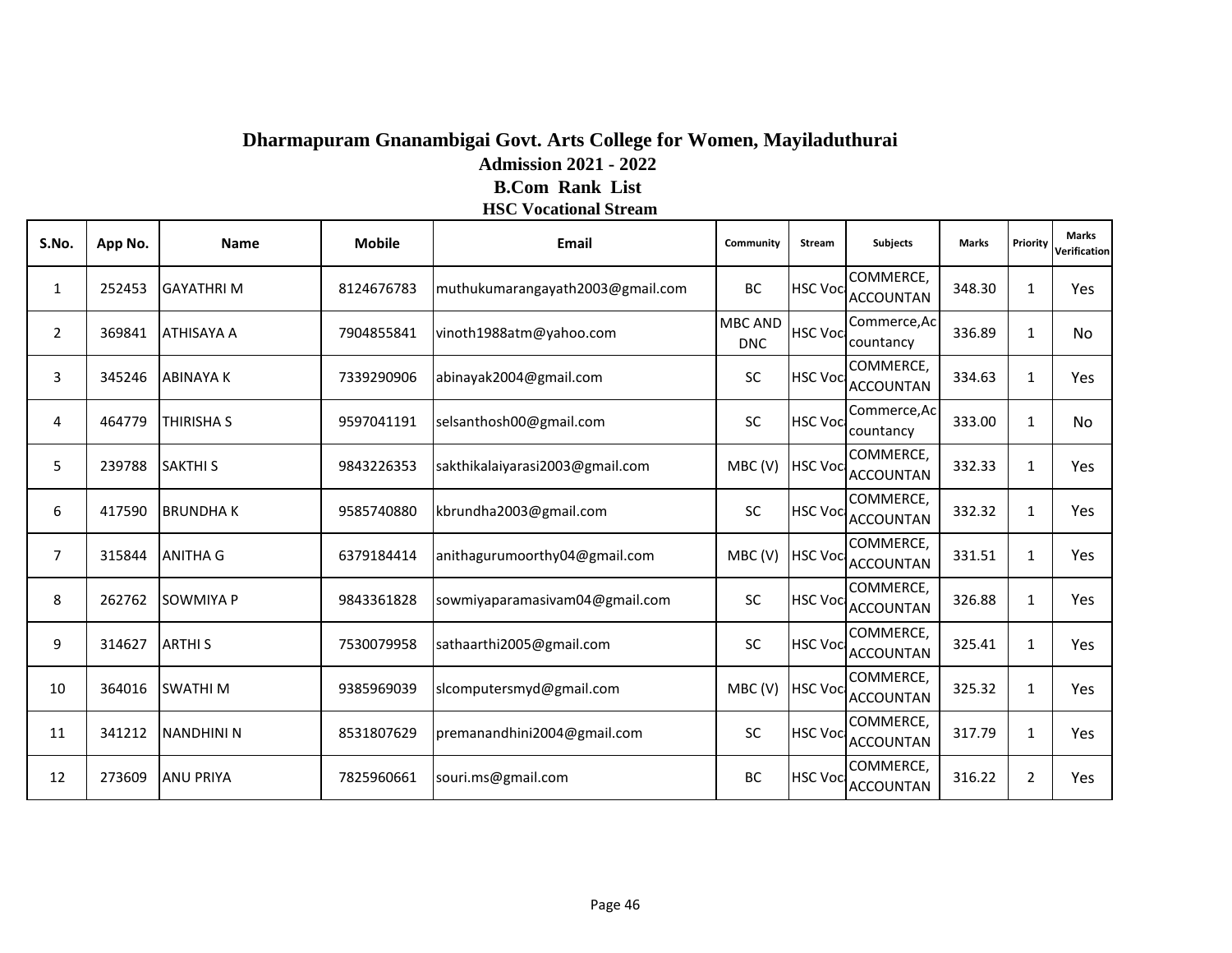| S.No. | App No. | <b>Name</b>          | <b>Mobile</b> | Email                        | Community                    | Stream          | <b>Subjects</b>               | <b>Marks</b> | Priority     | <b>Marks</b><br>Verification |
|-------|---------|----------------------|---------------|------------------------------|------------------------------|-----------------|-------------------------------|--------------|--------------|------------------------------|
| 13    | 373842  | <b>SUBALAKSHMI R</b> | 8098539549    | raja2031994rs@gmail.com      | MBC(V)                       | <b>HSC Voci</b> | COMMERCE,<br><b>ACCOUNTAN</b> | 315.63       | 1            | Yes                          |
| 14    | 398163  | <b>PRIYAS</b>        | 9585971412    | priyasmikannu2003@gmail.com  | MBC(V)                       | <b>HSC Voci</b> | COMMERCE,<br><b>ACCOUNTAN</b> | 315.53       | 1            | Yes                          |
| 15    | 209227  | <b>PREETHI</b>       | 8760099434    | preethiv7824@gmail.com       | MBC(V)                       | <b>HSC Voca</b> | COMMERCE,<br><b>ACCOUNTAN</b> | 313.93       | 1            | Yes                          |
| 16    | 328826  | SUGANYA.S            | 9442391590    | prbkanguli@gmail.com         | SC                           | <b>HSC Voci</b> | COMMERCE,<br><b>ACCOUNTAN</b> | 312.38       | $\mathbf{1}$ | Yes                          |
| 17    | 334669  | <b>VAITHEKI V</b>    | 9655727836    | varadharaj433@gmail.com      | MBC(V)                       | <b>HSC Voci</b> | COMMERCE,<br><b>ACCOUNTAN</b> | 311.74       | 1            | Yes                          |
| 18    | 465486  | <b>ISHWARYA R</b>    | 8270552603    | ishu61815@gmail.com          | MBC(V)                       | <b>HSC Voci</b> | COMMERCE,<br><b>ACCOUNTAN</b> | 309.58       | 1            | Yes                          |
| 19    | 425442  | <b>SAJAVENI S</b>    | 9786591844    | sajaveni2002@gmail.com       | SC                           | <b>HSC Voci</b> | Commerce, Ac<br>countancy     | 308.29       | $\mathbf{1}$ | No                           |
| 20    | 390295  | <b>SWATHIR</b>       | 6369408723    | sumanramesh54321@gmail.com   | <b>MBC AND</b><br><b>DNC</b> | <b>HSC Voca</b> | Commerce, Ac<br>countancy     | 307.78       | 1            | No                           |
| 21    | 398629  | <b>PRAVITHAK</b>     | 9600755836    | msridhar277@gmail.com        | SC                           | <b>HSC Voc</b>  | COMMERCE,<br><b>ACCOUNTAN</b> | 302.15       | $\mathbf{1}$ | Yes                          |
| 22    | 373202  | SOUNDARYA A          | 9361000571    | vinothravi2501@gmail.com     | <b>SC</b>                    | <b>HSC Voci</b> | COMMERCE,<br><b>ACCOUNTAN</b> | 300.75       | $\mathbf{1}$ | Yes                          |
| 23    | 351303  | <b>GEETHANJALI A</b> | 6381005509    | geethanjalia019@gmail.com    | SC                           | <b>HSC Voci</b> | COMMERCE,<br><b>ACCOUNTAN</b> | 300.19       | $\mathbf{1}$ | Yes                          |
| 24    | 347449  | <b>AKSHAYA K</b>     | 8610745217    | akshayakumar202121@gmail.com | SC                           | <b>HSC Voci</b> | COMMERCE,<br><b>ACCOUNTAN</b> | 299.44       | 1            | Yes                          |
| 25    | 399546  | <b>KANISHA S</b>     | 6383110816    | nitheeshdme.5@gmail.com      | SC                           | <b>HSC Voci</b> | COMMERCE,<br><b>ACCOUNTAN</b> | 298.51       | 1            | Yes                          |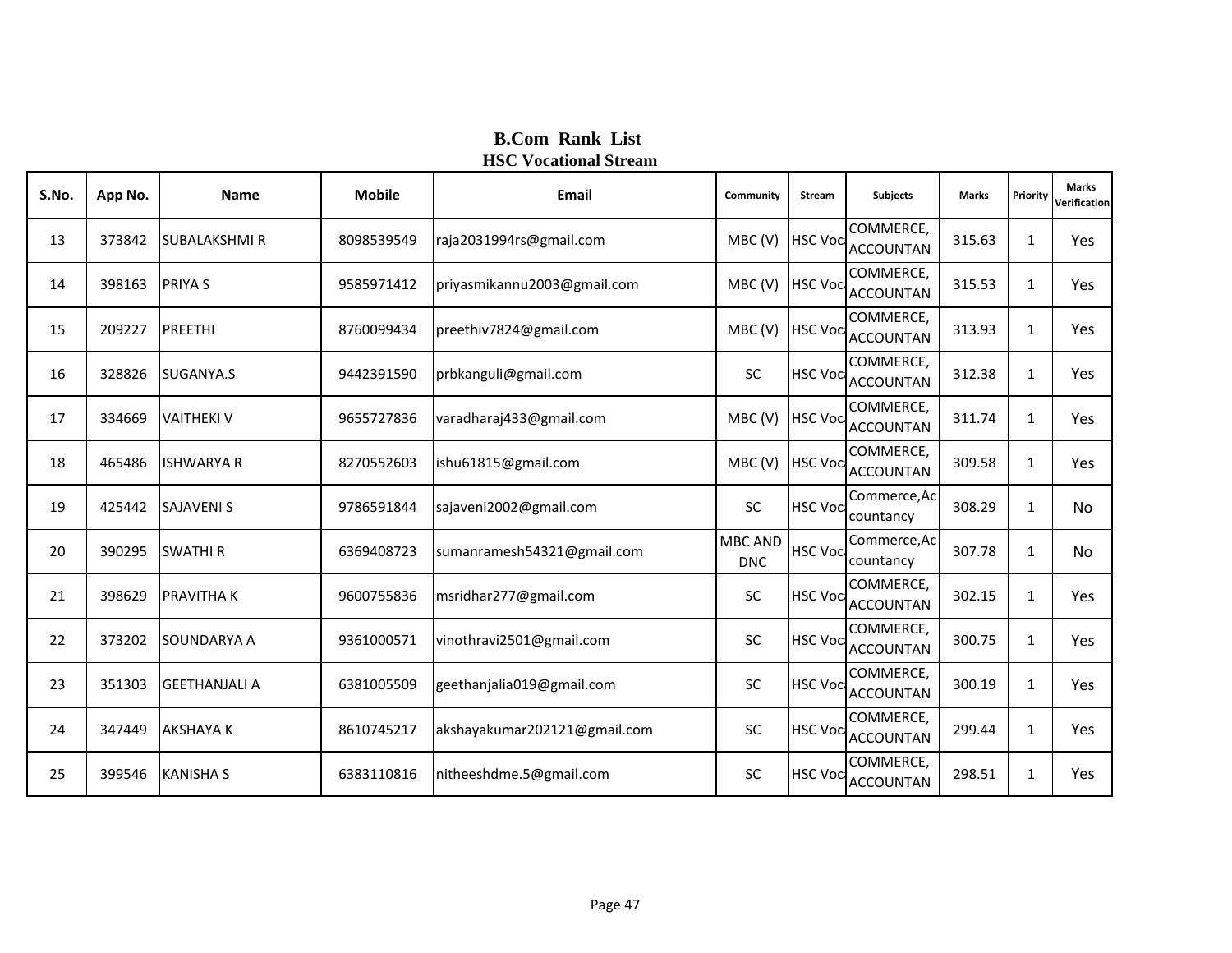| S.No. | App No. | <b>Name</b>             | <b>Mobile</b> | <b>Email</b>                   | Community             | Stream          | <b>Subjects</b>               | <b>Marks</b> | Priority       | <b>Marks</b><br>Verification |
|-------|---------|-------------------------|---------------|--------------------------------|-----------------------|-----------------|-------------------------------|--------------|----------------|------------------------------|
| 26    | 374103  | <b>INDRANI N</b>        | 9384144274    | jayarajvijay123@gmail.com      | BC                    | <b>HSC Voci</b> | Commerce, Ac<br>countancy     | 297.04       | 1              | No                           |
| 27    | 370193  | R. RAJARAJESWARI        | 6385419167    | sundharr849@gmail.com          | BC                    | <b>HSC Voci</b> | COMMERCE,<br><b>ACCOUNTAN</b> | 295.20       | 1              | <b>Yes</b>                   |
| 28    | 237025  | <b>PRIYADHARSHINI S</b> | 9843414887    | priyasekar2004@gmail.com       | <b>SC</b>             | <b>HSC Voci</b> | COMMERCE,<br><b>ACCOUNTAN</b> | 293.73       | 1              | <b>Yes</b>                   |
| 29    | 301638  | <b>DURGADEVI M</b>      | 9514085876    | saran1650@gmail.com            | <b>MBC</b>            | <b>HSC Voca</b> | COMMERCE,<br><b>ACCOUNTAN</b> | 293.13       | $\mathbf{1}$   | Yes                          |
| 30    | 280905  | <b>ABIRAMI</b>          | 9585158692    | priyangaiyyappan1996@gmail.com | MBC(V)                | <b>HSC Voc</b>  | COMMERCE,<br><b>ACCOUNTAN</b> | 290.90       | $\mathbf{1}$   | Yes                          |
| 31    | 253619  | <b>SWATHI</b>           | 8056519838    | karanmathi2021@gmail.com       | BC                    | <b>HSC Voca</b> | COMMERCE,<br><b>ACCOUNTAN</b> | 290.79       | $\overline{2}$ | Yes                          |
| 32    | 338464  | <b>SUVATHIS</b>         | 9361156480    | suriyasuvathi2004@gmail.com    | SC                    | <b>HSC Voci</b> | COMMERCE,<br><b>ACCOUNTAN</b> | 289.10       | $\mathbf{1}$   | Yes                          |
| 33    | 276179  | SINDUJA                 | 9791478984    | n.raman.eee@gmail.com          | MBC AND<br><b>DNC</b> | <b>HSC Voca</b> | COMMERCE,<br><b>ACCOUNTAN</b> | 288.63       | 1              | Yes                          |
| 34    | 410011  | <b>SANGEETHA</b>        | 6374608962    | arumugamsangeetha03@gmail.com  | BC                    | <b>HSC Voca</b> | Commerce, Ac<br>countancy     | 285.76       | $\mathbf{1}$   | No                           |
| 35    | 361553  | <b>JANANIK</b>          | 6380854326    | jananikumar202003@gmail.com    | BC                    | <b>HSC Voci</b> | COMMERCE,<br><b>ACCOUNTAN</b> | 284.48       | $\mathbf{1}$   | Yes                          |
| 36    | 333219  | <b>ABINAYA A</b>        | 8608881518    | abiashokkumar11@gmail.com      | <b>SC</b>             | <b>HSC Voci</b> | COMMERCE,<br><b>ACCOUNTAN</b> | 284.46       | $\mathbf{1}$   | Yes                          |
| 37    | 207316  | PARAMESHWARI R          | 9025255054    | bhuvanaparamu2003@gmail.com    | MBC(V)                | <b>HSC Voci</b> | COMMERCE,<br><b>ACCOUNTAN</b> | 282.85       | $\overline{2}$ | <b>Yes</b>                   |
| 38    | 354420  | <b>NITHYA S</b>         | 9025505804    | nivetha12393@gmail.com         | SC                    | <b>HSC Voci</b> | COMMERCE.<br><b>ACCOUNTAN</b> | 281.61       | 1              | Yes                          |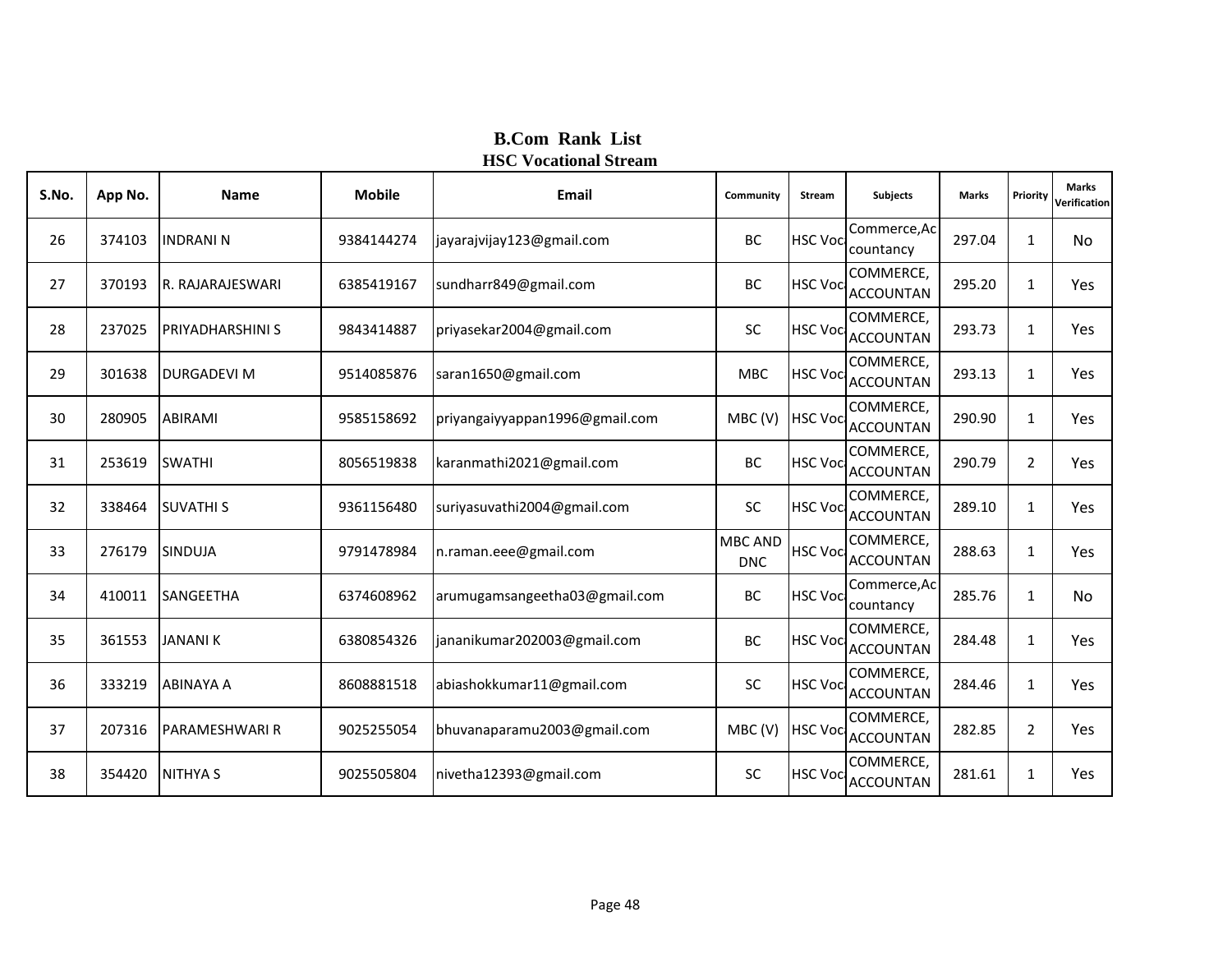| S.No. | App No. | <b>Name</b>              | <b>Mobile</b> | Email                          | Community                 | Stream          | <b>Subjects</b>               | <b>Marks</b> | Priority     | <b>Marks</b><br>Verification |
|-------|---------|--------------------------|---------------|--------------------------------|---------------------------|-----------------|-------------------------------|--------------|--------------|------------------------------|
| 39    | 504583  | <b>SNEHAS</b>            | 8056090658    | snehas030903@gmail.com         | <b>SC</b>                 | <b>HSC Voc</b>  | COMMERCE,<br><b>ACCOUNTAN</b> | 279.69       | $\mathbf{1}$ | Yes                          |
| 40    | 445930  | <b>B. PADMAJA</b>        | 8667445380    | balaramnadhan@gmail.com        | MBC(V)                    | <b>HSC Voc</b>  | COMMERCE,<br><b>ACCOUNTAN</b> | 279.12       | $\mathbf{1}$ | Yes                          |
| 41    | 454710  | <b>SUBASRIM</b>          | 9751371222    | subasrimurugan80@gmail.com     | <b>BC</b>                 | <b>HSC Voca</b> | COMMERCE,<br><b>ACCOUNTAN</b> | 277.49       | $\mathbf{1}$ | Yes                          |
| 42    | 426936  | SIYAMALADEVI S           | 8940887269    | siyamaladevi0510@gmail.com     | MBC(V)                    | <b>HSC Voc</b>  | COMMERCE,<br><b>ACCOUNTAN</b> | 277.47       | $\mathbf{1}$ | Yes                          |
| 43    | 479540  | <b>VANISRI</b>           | 9488121648    | vanisrisivachandran@gmail.com  | SC                        | <b>HSC Voc</b>  | Commerce, Ac<br>countancy     | 275.00       | $\mathbf{1}$ | No                           |
| 44    | 411077  | <b>PRIYANGA P</b>        | 9715034410    | jmalar.cse@gmail.com           | <b>SC</b>                 | <b>HSC Voc</b>  | COMMERCE,<br><b>ACCOUNTAN</b> | 274.80       | $\mathbf{1}$ | Yes                          |
| 45    | 267375  | DHIVYA.S                 | 9444009453    | mgraajendhiron@gmail.com       | BC                        | <b>HSC Voca</b> | COMMERCE,<br><b>ACCOUNTAN</b> | 274.19       | $\mathbf{1}$ | Yes                          |
| 46    | 354280  | <b>UMAM</b>              | 9629711828    | arumugamr300@gmail.com         | <b>IBC AND DNHSC Voca</b> |                 | COMMERCE,<br><b>ACCOUNTAN</b> | 273.73       | 2            | Yes                          |
| 47    | 355264  | THARSHIKA N              | 6381850021    | epcienoch@gmail.com            | <b>SC</b>                 | <b>HSC Voc</b>  | COMMERCE,<br><b>ACCOUNTAN</b> | 273.57       | $\mathbf{1}$ | Yes                          |
| 48    | 244961  | <b>JAYANTHI S</b>        | 8098266401    | jayanthisellaiyan@gmail.com    | SC                        | <b>HSC Voci</b> | COMMERCE,<br><b>ACCOUNTAN</b> | 273.51       | $\mathbf{1}$ | Yes                          |
| 49    | 394622  | KARKUZHALI               | 9751061446    | thozhanab17@gmail.com          | SC                        | <b>HSC Voc</b>  | COMMERCE,<br><b>ACCOUNTAN</b> | 271.96       | $\mathbf{1}$ | Yes                          |
| 50    | 245958  | <b>RAKSHANA SWEETY R</b> | 9566830581    | merlin2005tzr@gmail.com        | BC                        | <b>HSC Voca</b> | COMMERCE,<br><b>ACCOUNTAN</b> | 270.35       | $\mathbf{1}$ | Yes                          |
| 51    | 404021  | <b>RAKSHANA SWEETY R</b> | 9566830581    | rakshanarajmohan2003@gmail.com | BC                        | <b>HSC Voca</b> | Commerce, Ac<br>countancy     | 270.35       | 3            | No                           |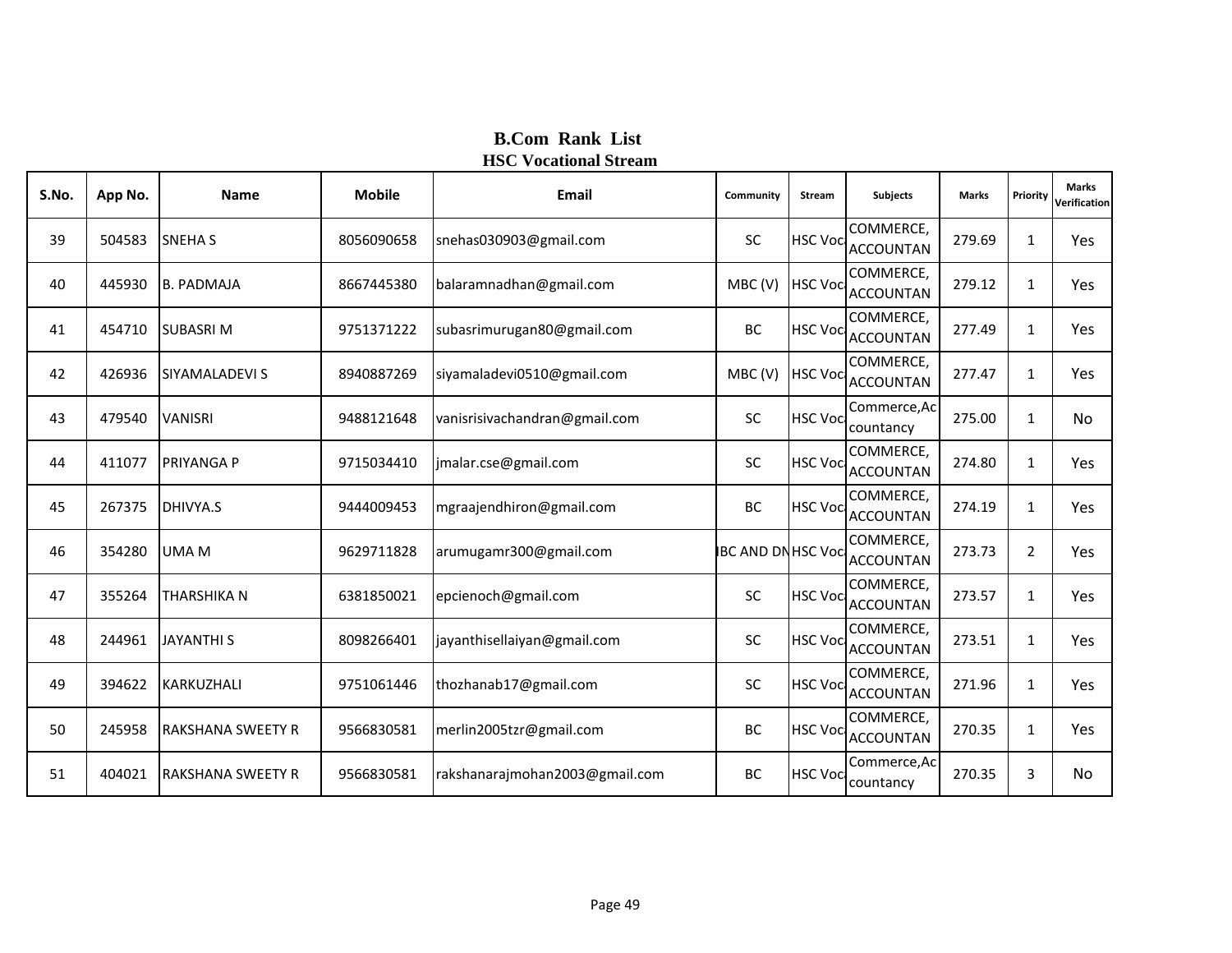| S.No. | App No. | <b>Name</b>           | <b>Mobile</b> | Email                              | Community  | Stream          | <b>Subjects</b>               | <b>Marks</b> | Priority       | <b>Marks</b><br>Verification |
|-------|---------|-----------------------|---------------|------------------------------------|------------|-----------------|-------------------------------|--------------|----------------|------------------------------|
| 52    | 304233  | <b>SUJITHA S</b>      | 9626736189    | sujithasuresh793@gmail.com         | SC         | <b>HSC Voc</b>  | COMMERCE,<br><b>ACCOUNTAN</b> | 269.67       | $\overline{2}$ | Yes                          |
| 53    | 296000  | <b>LAVANYA R</b>      | 9566978492    | rlavanyaramesh191@gmail.com        | BC         | <b>HSC Voci</b> | COMMERCE,<br><b>ACCOUNTAN</b> | 268.73       | 1              | Yes                          |
| 54    | 353250  | <b>ANUK</b>           | 9344107866    | ksuriya15062005@gmail.com          | SC         | <b>HSC Voci</b> | COMMERCE,<br><b>ACCOUNTAN</b> | 267.85       | $\mathbf{1}$   | Yes                          |
| 55    | 239789  | <b>JAYARANI S</b>     | 8220881914    | jayaranisasikumar@gmail.com        | SC         | <b>HSC Voci</b> | COMMERCE,<br><b>ACCOUNTAN</b> | 263.84       | $\mathbf{1}$   | Yes                          |
| 56    | 316573  | <b>SUWATHI S</b>      | 9788045894    | jodhym55@gmail.com                 | <b>BC</b>  | <b>HSC Voci</b> | COMMERCE,<br><b>ACCOUNTAN</b> | 263.58       | 1              | Yes                          |
| 57    | 261867  | <b>RUBASRI</b>        | 9360622700    | ganesh805677@gmail.com             | BC         | <b>HSC Voc</b>  | COMMERCE,<br><b>ACCOUNTAN</b> | 262.67       | 1              | Yes                          |
| 58    | 240920  | <b>SANGAVI S</b>      | 7010168557    | vennilasarangapani1980@gmail.com   | SC         | <b>HSC Voci</b> | COMMERCE,<br><b>ACCOUNTAN</b> | 262.11       | $\mathbf{1}$   | Yes                          |
| 59    | 341173  | <b>AGASTHIYA</b>      | 9943660463    | agasthiya50@gmail.com              | MBC (V)    | <b>HSC Voc</b>  | Commerce, Ac<br>countancy     | 262.00       | $\mathbf{1}$   | No                           |
| 60    | 305457  | <b>SUBADEEPIKA S</b>  | 9659593142    | dineshdinesh5153@gmail.com         | SC         | <b>HSC Voc</b>  | COMMERCE,<br><b>ACCOUNTAN</b> | 261.52       | $\mathbf{1}$   | Yes                          |
| 61    | 235834  | <b>SENBAGAVALLI S</b> | 7639209851    | senbagavallisenthilkumar@gmail.com | <b>SCA</b> | <b>HSC Voci</b> | COMMERCE,<br><b>ACCOUNTAN</b> | 260.56       | $\mathbf{1}$   | Yes                          |
| 62    | 294628  | <b>JANANIK</b>        | 8270931210    | jananikaramel2004@gmail.com        | SC         | <b>HSC Voc</b>  | COMMERCE,<br><b>ACCOUNTAN</b> | 259.95       | 3              | Yes                          |
| 63    | 255803  | <b>INDUJA</b>         | 8072208038    | karanmathi1999@gmail.com           | BC         | <b>HSC Voca</b> | COMMERCE,<br><b>ACCOUNTAN</b> | 258.68       | $\overline{2}$ | Yes                          |
| 64    | 230022  | <b>RAGAPRIYA R</b>    | 9342952198    | ragapriya0304@gmail.com            | SC         | <b>HSC Voci</b> | COMMERCE,<br><b>ACCOUNTAN</b> | 256.85       | 1              | Yes                          |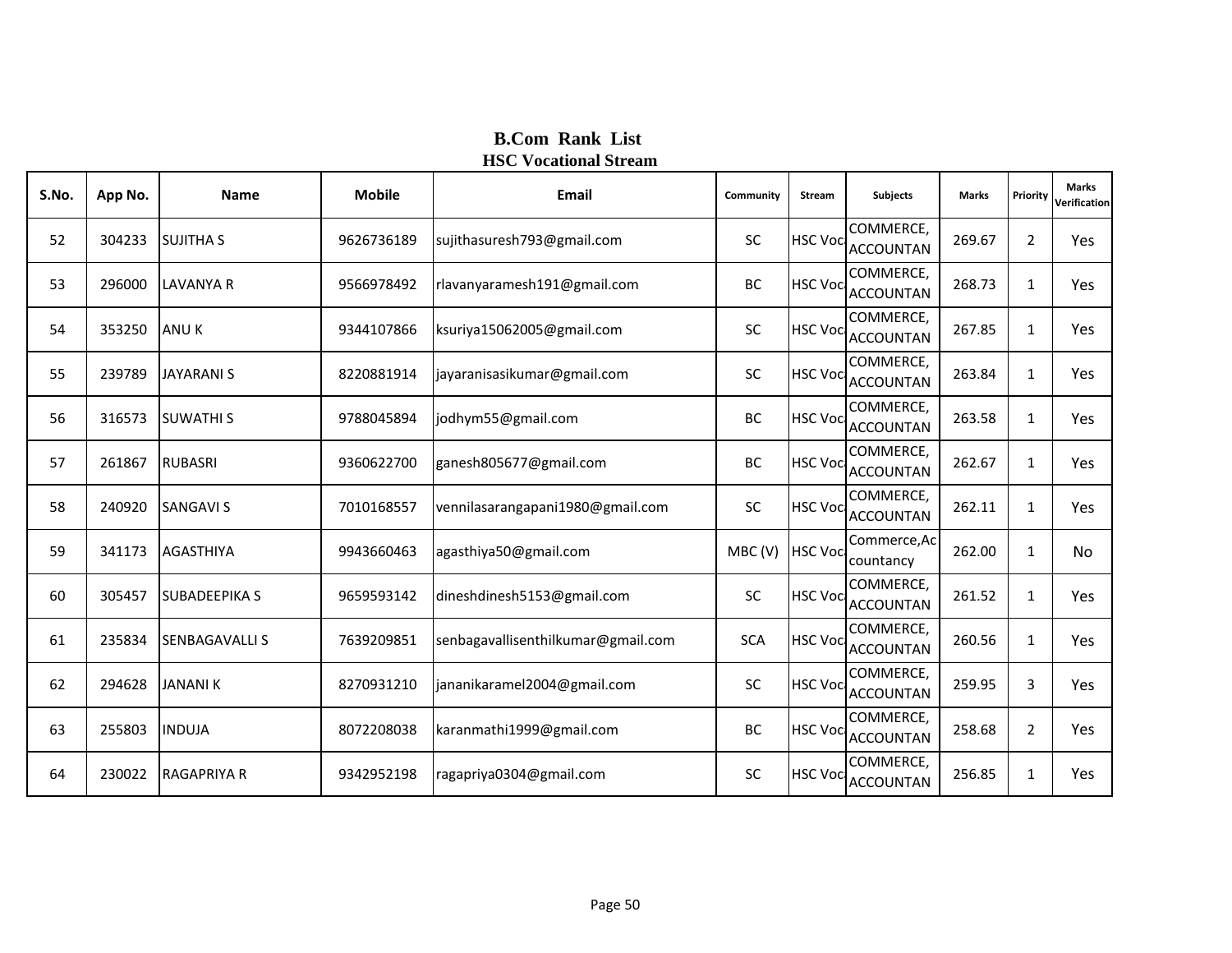| S.No.               | App No. | Name          | <b>Mobile</b> | <b>Email</b>           | Community | <b>Stream</b>   | <b>Subjects</b>           | Marks  | <b>Marks</b><br><b>I</b> Priority Verification |
|---------------------|---------|---------------|---------------|------------------------|-----------|-----------------|---------------------------|--------|------------------------------------------------|
| $\sim$ $\sim$<br>65 | 338632  | <b>ARTHIS</b> | 7530095741    | sabimani2002@gmail.com | cc<br>эc  | <b>HSC Voci</b> | Commerce, Ac<br>countancy | 249.00 | No                                             |